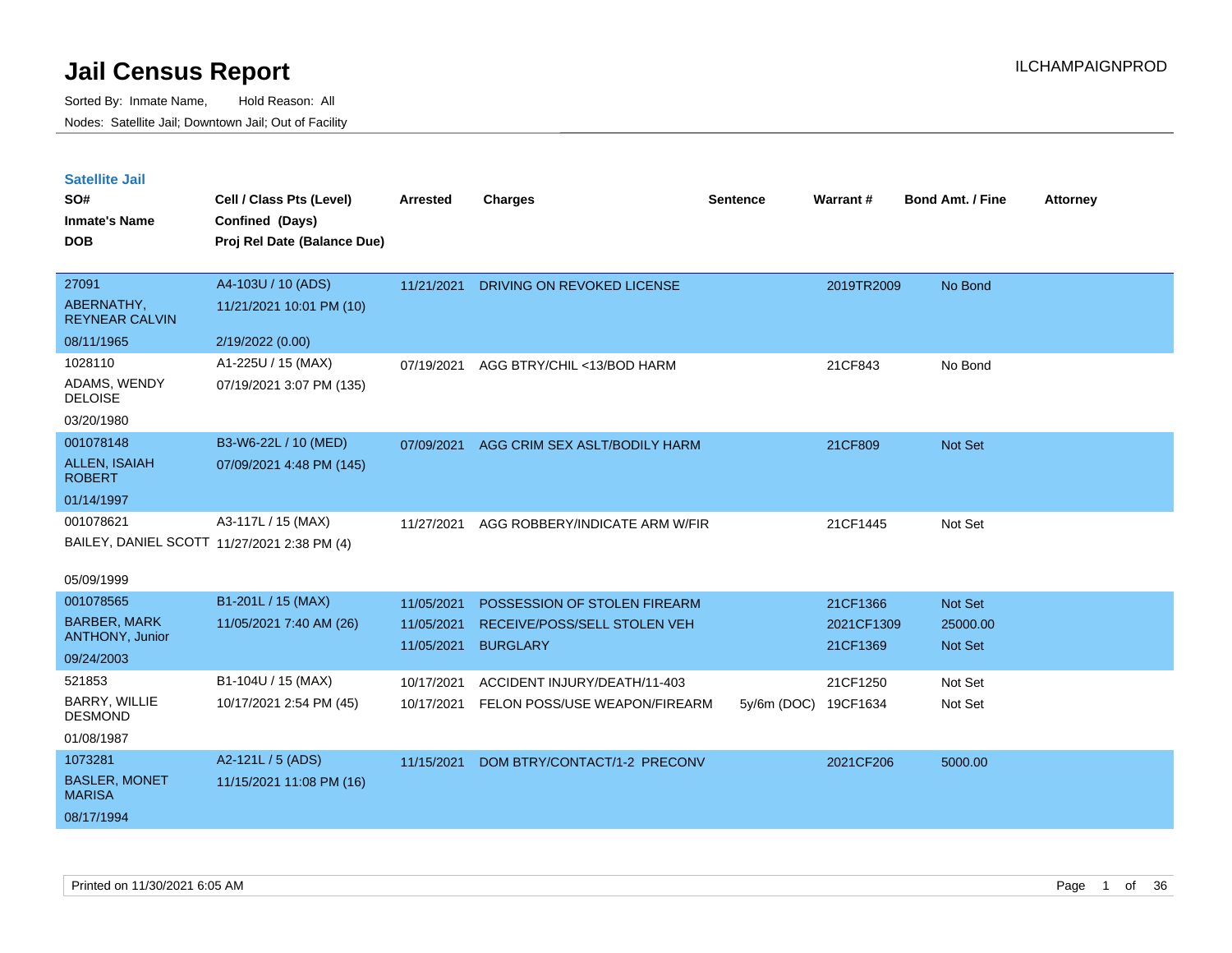| SO#<br><b>Inmate's Name</b><br><b>DOB</b>          | Cell / Class Pts (Level)<br>Confined (Days)<br>Proj Rel Date (Balance Due) | <b>Arrested</b> | Charges                           | <b>Sentence</b> | <b>Warrant#</b> | <b>Bond Amt. / Fine</b> | <b>Attorney</b> |  |
|----------------------------------------------------|----------------------------------------------------------------------------|-----------------|-----------------------------------|-----------------|-----------------|-------------------------|-----------------|--|
| 001078595<br><b>BEADLES, KIERA</b><br><b>RENEE</b> | A2-221L / 10 (ADS)<br>11/20/2021 1:54 AM (11)                              | 11/20/2021      | AGGRAVATED DOMESTIC BATTERY       |                 | 21CF1426        | No Bond                 |                 |  |
| 01/23/1991                                         |                                                                            |                 |                                   |                 |                 |                         |                 |  |
| 55826                                              | B1-102L / 15 (MAX)                                                         | 10/22/2021      | MFG/DEL 100<400 GR COCA/ANLG      |                 | 21CF1284        | Not Set                 |                 |  |
| BEAUREGARD,<br>MAURICE RONALD,                     | 10/22/2021 7:57 AM (40)                                                    |                 |                                   |                 |                 |                         |                 |  |
| 06/19/1982                                         |                                                                            |                 |                                   |                 |                 |                         |                 |  |
| 1059371                                            | A3-217L / 15 (MAX)                                                         | 11/15/2021      | <b>RESIDENTIAL BURGLARY</b>       | 10y (DOC)       | 2021CF154       | No Bond                 |                 |  |
| <b>BECKETT, ANQWAUN</b><br>JAWAUN                  | 11/15/2021 11:01 AM (16)                                                   | 11/15/2021      | AGG BATTERY/PEACE OFFICER         | 5y (DOC)        | 2021CF154       | No Bond                 |                 |  |
| 11/14/1996                                         |                                                                            |                 |                                   |                 |                 |                         |                 |  |
| 969121                                             | A3-117U / 15 (MAX)                                                         | 11/25/2021      | <b>CRIM TRESPASS TO RESIDENCE</b> |                 | 21CF1444        | Not Set                 |                 |  |
| <b>BECKLEY, ANTHONY</b><br><b>PATRICK</b>          | 11/25/2021 7:16 PM (6)                                                     |                 |                                   |                 |                 |                         |                 |  |
| 06/30/1989                                         |                                                                            |                 |                                   |                 |                 |                         |                 |  |
| 1045344                                            | <b>BOOKF-1 / 5 (MIN)</b>                                                   | 11/27/2021      | POSSESSION OF METH<5 GRAMS        |                 | 2021CF1037      | 10000.00                |                 |  |
| BERNARD, KIMBERLY<br>RAE.                          | 11/27/2021 11:34 AM (4)                                                    |                 |                                   |                 |                 |                         |                 |  |
| 06/23/1965                                         |                                                                            |                 |                                   |                 |                 |                         |                 |  |
| 001078535                                          | B2-T2-07U / 15 (SPH)                                                       | 10/26/2021      | <b>CRIM SEX ASSAULT/FORCE</b>     |                 | 21CF1305        | Not Set                 |                 |  |
| BERRY, DAVID ISAAC                                 | 10/26/2021 10:52 AM (36)                                                   |                 |                                   |                 |                 |                         |                 |  |
| 09/23/2000                                         |                                                                            |                 |                                   |                 |                 |                         |                 |  |
| 1057334                                            | B4-221U / 15 (MAX)                                                         | 10/27/2021      | MURDER/INTENT TO KILL/INJURE      |                 |                 | No Bond                 |                 |  |
| BEVERLY, DAVID<br><b>BENJAMIN</b>                  | 10/27/2021 1:42 PM (35)                                                    |                 |                                   |                 |                 |                         |                 |  |
| 03/31/1987                                         |                                                                            |                 |                                   |                 |                 |                         |                 |  |
| 57176                                              | B3-W3-10L / 5 (MIN)                                                        | 11/04/2021      | DRIVING ON REVOKED LICENSE        |                 | 2021CF92        | Not Set                 |                 |  |
| <b>BICKERS, LARRY RAY</b>                          | 11/04/2021 4:37 PM (27)                                                    |                 |                                   |                 |                 |                         |                 |  |
| 03/03/1966                                         | 11/3/2021 (0.00)                                                           |                 |                                   |                 |                 |                         |                 |  |
| Printed on 11/30/2021 6:05 AM                      |                                                                            |                 |                                   |                 |                 |                         | Page 2 of 36    |  |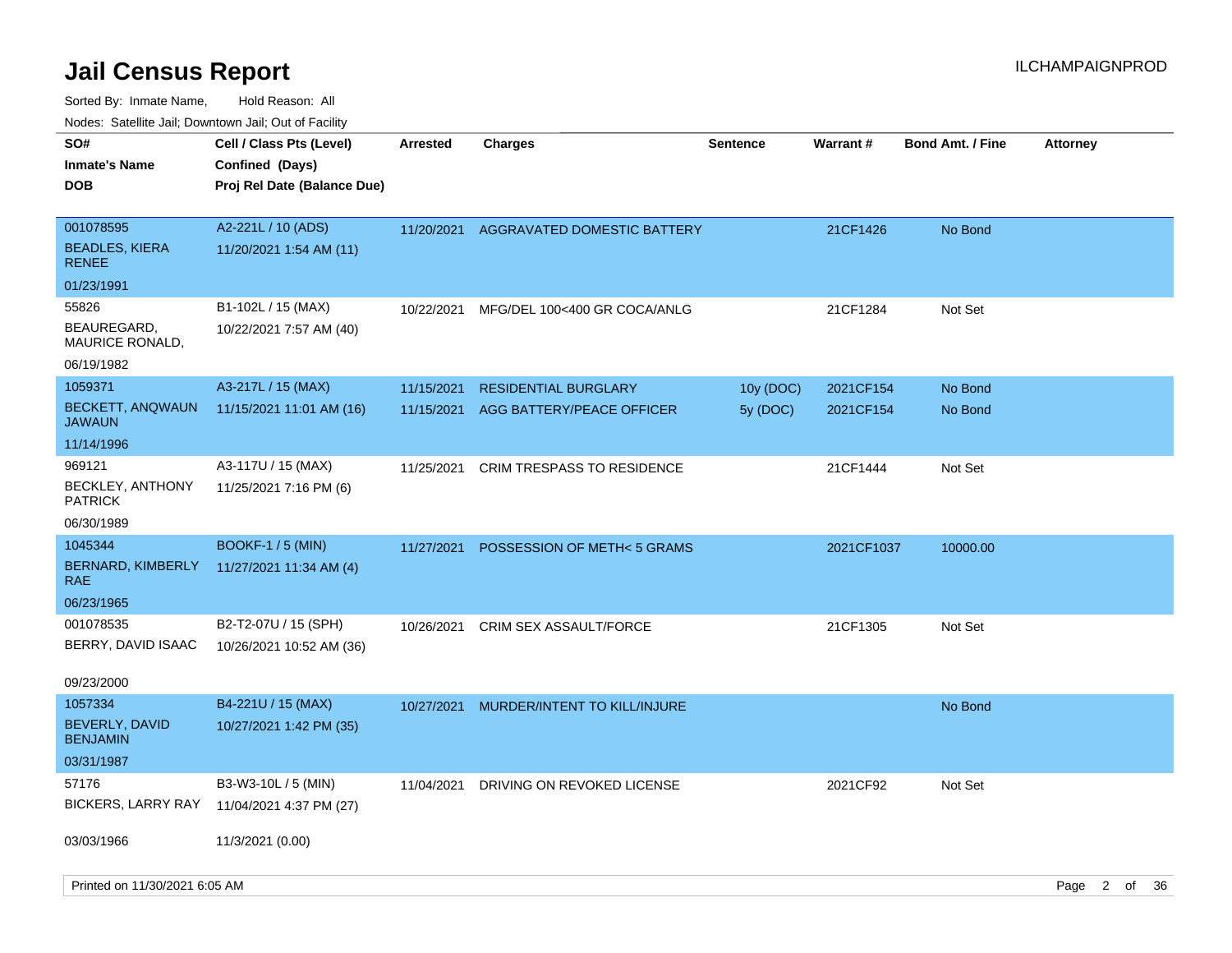Sorted By: Inmate Name, Hold Reason: All Nodes: Satellite Jail; Downtown Jail; Out of Facility

| Nodes. Satellite Jali, Downtown Jali, Out of Facility |                                            |                 |                                           |                 |            |                         |                 |
|-------------------------------------------------------|--------------------------------------------|-----------------|-------------------------------------------|-----------------|------------|-------------------------|-----------------|
| SO#                                                   | Cell / Class Pts (Level)                   | <b>Arrested</b> | <b>Charges</b>                            | <b>Sentence</b> | Warrant#   | <b>Bond Amt. / Fine</b> | <b>Attorney</b> |
| <b>Inmate's Name</b>                                  | Confined (Days)                            |                 |                                           |                 |            |                         |                 |
| <b>DOB</b>                                            | Proj Rel Date (Balance Due)                |                 |                                           |                 |            |                         |                 |
|                                                       |                                            |                 |                                           |                 |            |                         |                 |
| 29626                                                 | B1-105U / 10 (MED)                         | 11/09/2021      | MFG/DEL 15<100 GR COCA/ANALOG             |                 | 21CF1387   | Not Set                 |                 |
| <b>BISHOP, DARRELL</b><br><b>EDWARD</b>               | 11/09/2021 4:46 PM (22)                    |                 |                                           |                 |            |                         |                 |
| 07/18/1968                                            |                                            |                 |                                           |                 |            |                         |                 |
| 001078630                                             | BOOKF-2                                    | 11/29/2021      | <b>DOMESTIC BATTERY</b>                   |                 | 21CMAWOW   | Not Set                 |                 |
|                                                       | BRIDGWATER, BETH A 11/30/2021 12:32 AM (1) |                 |                                           |                 |            |                         |                 |
|                                                       |                                            |                 |                                           |                 |            |                         |                 |
| 07/11/1965                                            |                                            |                 |                                           |                 |            |                         |                 |
| 51247                                                 | B1-202U / 10 (MED)                         | 04/15/2021      | FELON POSS/USE WEAPON/FIREARM             |                 | 21CF411    | <b>Not Set</b>          |                 |
| <b>BROWN, DANTE</b><br><b>MAURICE</b>                 | 04/15/2021 6:24 PM (230)                   |                 |                                           |                 |            |                         |                 |
| 04/19/1979                                            |                                            |                 |                                           |                 |            |                         |                 |
| 1067476                                               | A4-106L / 10 (MED)                         | 11/13/2021      | AGG DOMESTIC BATTERY/STRANGLE             |                 | 20CF575    | 5000.00                 |                 |
| <b>BROWN, JAMES</b><br><b>BRONELL</b>                 | 11/13/2021 2:35 AM (18)                    | 11/13/2021      | <b>RESIDENTIAL BURGLARY</b>               |                 | 21CF385    | 25000.00                |                 |
| 01/08/1996                                            |                                            |                 |                                           |                 |            |                         |                 |
| 1035923                                               | B3-W3-12L / 10 (MED)                       | 08/23/2021      | POSS STOLEN VEHICLE > \$25,000            |                 | 21CF1029   | Not Set                 |                 |
| <b>BROWN, KYRELL</b><br><b>NAJUAN</b>                 | 08/23/2021 9:46 AM (100)                   |                 |                                           |                 |            |                         |                 |
| 06/14/1993                                            |                                            |                 |                                           |                 |            |                         |                 |
| 29957                                                 | A3-116L / 15 (MAX)                         | 11/13/2021      | FELON POSS/USE WEAPON/FIREARM             |                 | 21CF1390   | Not Set                 |                 |
| <b>BROWN, RODNEY</b><br>LOUIS                         | 11/13/2021 8:57 PM (18)                    |                 | 11/13/2021 AGG CRIM SX AB/>5 YR OLDER VIC |                 | 2019CF0718 | 250000.00               |                 |
| 01/07/1968                                            |                                            |                 |                                           |                 |            |                         |                 |
| 001077945                                             | A1-225L / 10 (MED)                         | 11/13/2021      | AGG ASLT PEACE OFF/FIRE/ER WRK            |                 | 2021CF637  | 1000.00                 |                 |
| <b>BROWN, SIDREA</b>                                  | 11/13/2021 10:49 AM (18)                   | 11/13/2021      | <b>BURGLARY</b>                           |                 | 2021CF543  | 50000.00                |                 |
| <b>RENEIA</b>                                         |                                            | 11/17/2021      | <b>BURGLARY</b>                           |                 | 21CF1264   | 1000.00                 |                 |
| 07/23/1992                                            |                                            |                 |                                           |                 |            |                         |                 |
| 1071534                                               | B2-T2-08L / 10 (SPH)                       | 09/18/2020      | AGG BATTERY/DISCHARGE FIREARM             |                 | 20CF1049   | Not Set                 |                 |
| BRYANT, KETONE<br>LEVELL                              | 09/18/2020 1:19 PM (439)                   |                 |                                           |                 |            |                         |                 |
| 04/07/2000                                            |                                            |                 |                                           |                 |            |                         |                 |

Printed on 11/30/2021 6:05 AM Page 3 of 36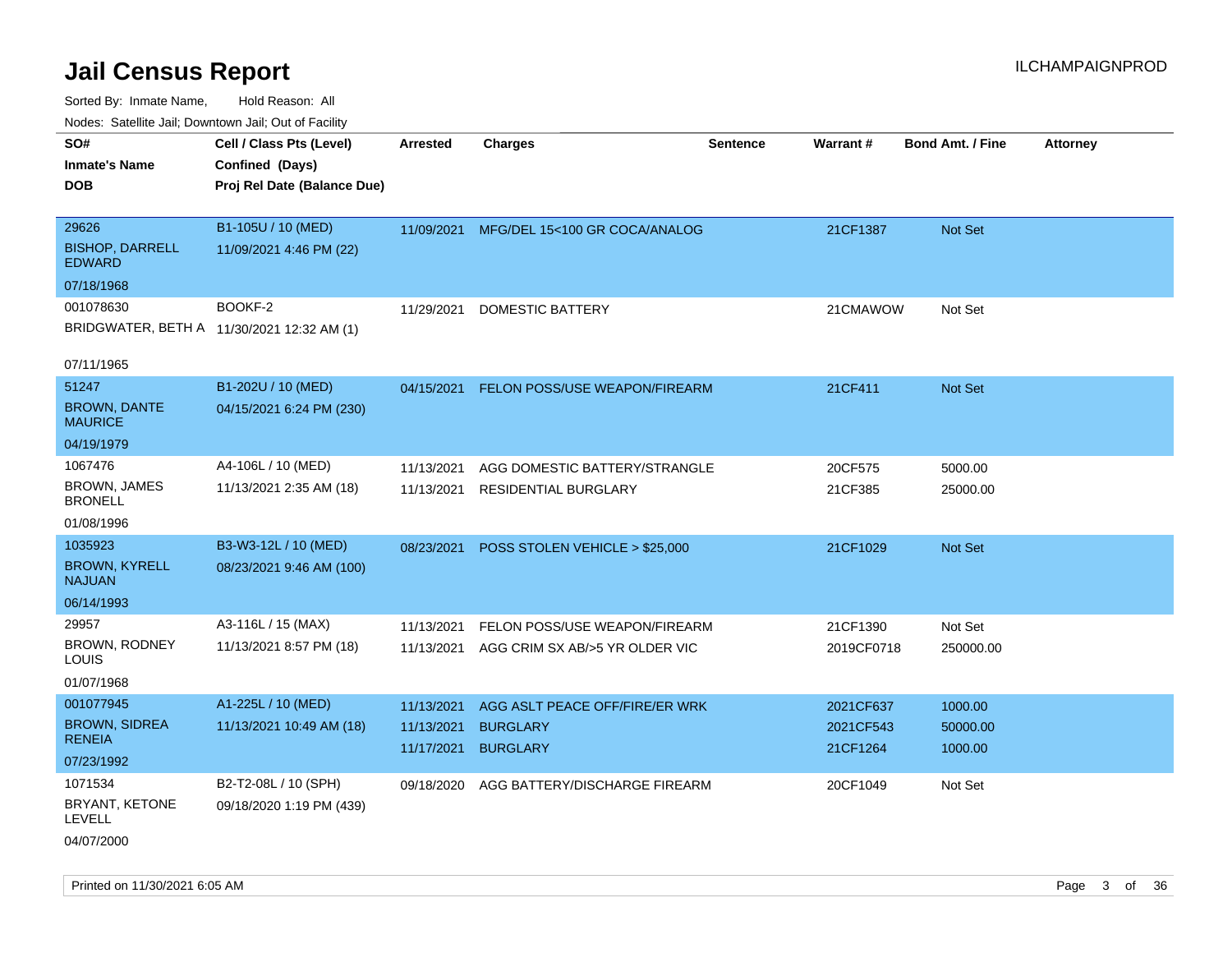Sorted By: Inmate Name, Hold Reason: All Nodes: Satellite Jail; Downtown Jail; Out of Facility

| roaco. Odichile Jan, Downtown Jan, Out of Facility |                                             |                   |                                          |                 |            |                         |                 |
|----------------------------------------------------|---------------------------------------------|-------------------|------------------------------------------|-----------------|------------|-------------------------|-----------------|
| SO#<br><b>Inmate's Name</b>                        | Cell / Class Pts (Level)<br>Confined (Days) | <b>Arrested</b>   | <b>Charges</b>                           | <b>Sentence</b> | Warrant#   | <b>Bond Amt. / Fine</b> | <b>Attorney</b> |
| <b>DOB</b>                                         | Proj Rel Date (Balance Due)                 |                   |                                          |                 |            |                         |                 |
| 39474                                              | B1-101U / 10 (ADS)                          |                   | 07/06/2021 MFG/DEL 15<100 GR HEROIN/ANLG |                 | 21CF792    | Not Set                 |                 |
| CAMPBELL, AARON<br><b>JACOB</b>                    | 07/06/2021 11:56 PM (148)                   |                   |                                          |                 |            |                         |                 |
| 07/18/1974                                         |                                             |                   |                                          |                 |            |                         |                 |
| 996275                                             | A4-104L / 10 (ADS)                          | 11/15/2021        | FELON POSS/USE WEAPON/FIREARM            |                 | 21CF1398   | Not Set                 |                 |
| CAMPBELL, JOHNNIE<br>LEE, Third                    | 11/15/2021 8:37 AM (16)                     | 11/15/2021        | <b>UNLICENSED</b>                        |                 | 21TR9796   | Not Set                 |                 |
| 04/02/1992                                         |                                             |                   |                                          |                 |            |                         |                 |
| 958898                                             | A3-211U / 15 (ADS)                          | 11/18/2021        | AGGRAVATED DOMESTIC BATTERY              |                 | 21CF1409   | <b>Not Set</b>          |                 |
| <b>CHAMBERS, GARY</b><br><b>DANTE</b>              | 11/18/2021 5:10 AM (13)                     |                   |                                          |                 |            |                         |                 |
| 05/24/1973                                         |                                             |                   |                                          |                 |            |                         |                 |
| 34805                                              | B4-226L / 15 (MAX)                          | 10/01/2021        | DOMESTIC BATTERY                         |                 | 21CF1183   | Not Set                 |                 |
| CONERLY, KIN JOSEPH 10/01/2021 1:53 AM (61)        |                                             | 10/01/2021        | ARMED HABITUAL CRIMINAL                  |                 | 21CF1184   | Not Set                 |                 |
|                                                    |                                             | 10/06/2021        | POSS STOLEN VEHICLE > \$25,000           |                 | 19CF1786   | Not Set                 |                 |
| 11/16/1971                                         |                                             |                   |                                          |                 |            |                         |                 |
| 1074319                                            | B2-DR / 15 (SPH)                            | 10/12/2021        | AGGRAVATED CRUELTY TO ANIMALS            |                 | 21CF1238   | <b>Not Set</b>          |                 |
| <b>CRAIG, DAVUCCI</b><br><b>DAVION</b>             | 10/12/2021 11:36 AM (50)                    | 10/14/2021 MURDER |                                          |                 | 21CF1239   | Not Set                 |                 |
| 08/02/2001                                         |                                             |                   |                                          |                 |            |                         |                 |
| 001077549                                          | B2-T3-10L / 10 (SPH)                        | 12/22/2020        | PRED CRIM SEX ASLT/VICTIM <13            |                 | 2020CF1469 | Not Set                 |                 |
| CRISTOBAL-MATEO,<br><b>CRISTOBAL</b>               | 12/22/2020 1:17 PM (344)                    |                   |                                          |                 |            |                         |                 |
| 12/02/1988                                         |                                             |                   |                                          |                 |            |                         |                 |
| 001077536                                          | B2-T1-03U / 10 (SPH)                        | 12/20/2020        | <b>ROBBERY</b>                           |                 | 20CF1446   | <b>Not Set</b>          |                 |
| DAVIS, ARTRE LAVAE                                 | 12/20/2020 1:38 PM (346)                    |                   |                                          |                 |            |                         |                 |
| 06/26/2002                                         |                                             |                   |                                          |                 |            |                         |                 |
| 1023587                                            | B1-203U / 15 (MAX)                          | 09/24/2021        | MFG/DEL CANNABIS/2.5-10 GRAMS            |                 | 21CF1155   | Not Set                 |                 |
| DAVIS, MARTIN<br><b>DENNIS</b>                     | 09/24/2021 9:38 PM (68)                     | 09/24/2021        | ARMED HABITUAL CRIMINAL                  |                 | 2021-CF681 | 500000.00               |                 |
| 12/02/1994                                         |                                             |                   |                                          |                 |            |                         |                 |

Printed on 11/30/2021 6:05 AM **Page 4 of 36**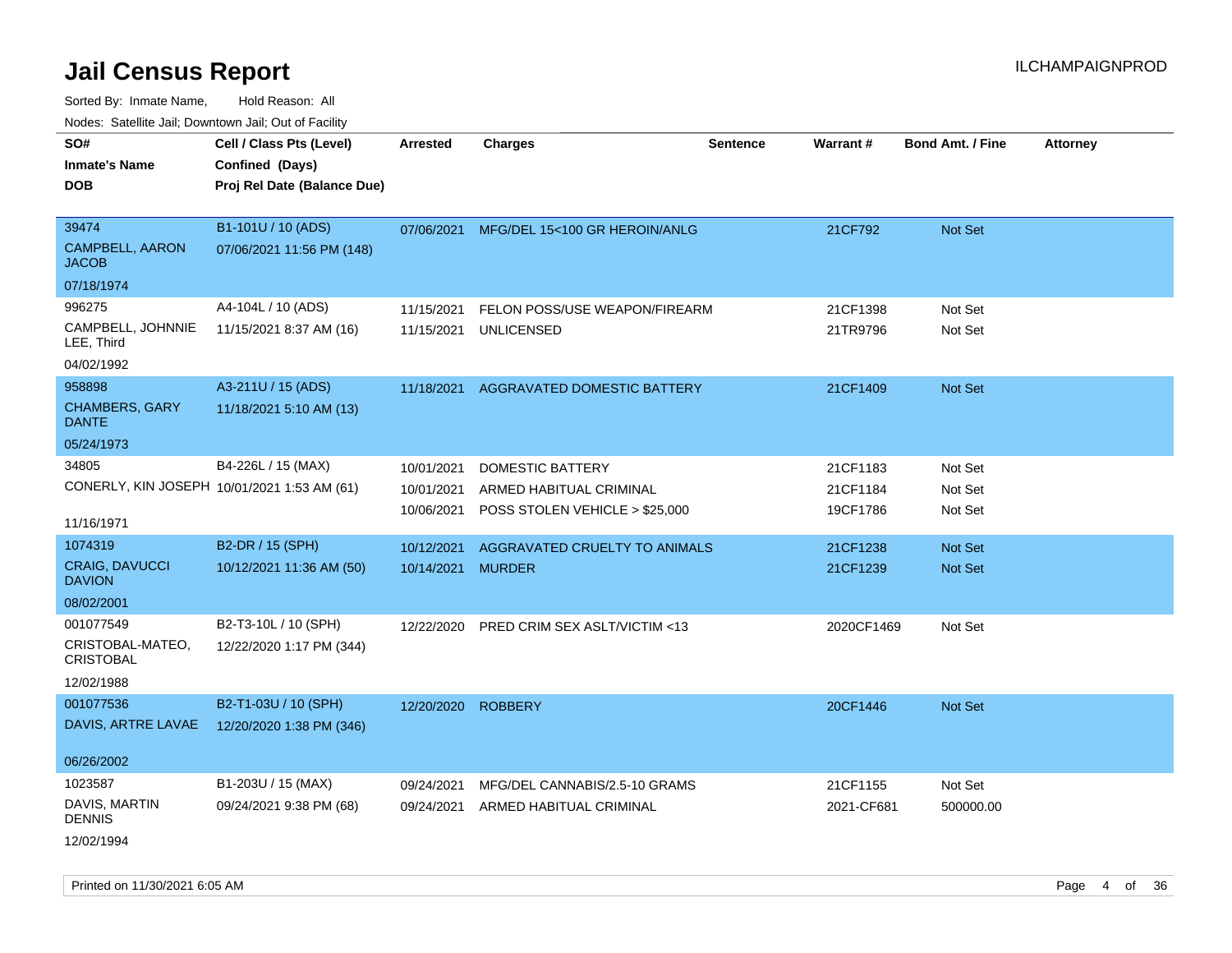Sorted By: Inmate Name, Hold Reason: All Nodes: Satellite Jail; Downtown Jail; Out of Facility

| SO#<br><b>Inmate's Name</b><br><b>DOB</b>                      | Cell / Class Pts (Level)<br>Confined (Days)<br>Proj Rel Date (Balance Due) | <b>Arrested</b>                        | <b>Charges</b>                                                                            | <b>Sentence</b> | <b>Warrant#</b>       | <b>Bond Amt. / Fine</b>         | <b>Attorney</b> |
|----------------------------------------------------------------|----------------------------------------------------------------------------|----------------------------------------|-------------------------------------------------------------------------------------------|-----------------|-----------------------|---------------------------------|-----------------|
| 001077634<br>DAVIS, TAMIKA                                     | A2-223L / 5 (ADS)<br>09/23/2021 12:30 AM (69)                              | 09/23/2021                             | OBSTRUCT JUST/DESTROY EVIDENCE                                                            |                 | 21CF887               | 25000.00                        |                 |
| 03/11/1974<br>56972                                            | B4-227U / 10 (MED)                                                         |                                        |                                                                                           |                 |                       |                                 |                 |
| DAY, DANIEL JOSEPH                                             | 08/30/2021 3:07 PM (93)                                                    | 08/30/2021<br>09/04/2021 BURGLARY      | POSS STOLEN VEHICLE > \$25,000                                                            |                 | 21CF1044<br>21CF1054  | Not Set<br>Not Set              |                 |
| 10/16/1982                                                     |                                                                            |                                        |                                                                                           |                 |                       |                                 |                 |
| 522497<br>DELANEY, KEANDRE                                     | A4-203U / 10 (MED)<br>11/28/2021 2:06 AM (3)                               | 11/28/2021                             | RESIST/OBSTRUCTING A PEACE OFFICEI<br>11/28/2021 FELON POSS/USE WEAPON/FIREARM            |                 | 21CM265<br>21CF1447   | 1000.00<br>Not Set              |                 |
| 11/27/1986                                                     |                                                                            |                                        |                                                                                           |                 |                       |                                 |                 |
| 989143<br>DIAL, CLAYTON COLE<br>07/28/1991                     | B3-W2-06L / 10 (MED)<br>09/27/2021 4:12 PM (65)                            | 09/27/2021<br>09/27/2021<br>09/27/2021 | STALKING/CAUSE PERSON DISTRESS<br>VIOLATE ORDER PROTECTION<br>POSSESSION OF METH< 5 GRAMS |                 | 21CF1149<br>21CM440   | 50000.00<br>25000.00<br>9430.00 |                 |
| 515892<br><b>DISHMAN, BYRON</b><br><b>EUJEAN</b><br>07/30/1983 | A4-107U / 15 (ADS)<br>11/18/2021 2:33 PM (13)                              |                                        | 11/18/2021 AGG DOMESTIC BATTERY/STRANGLE                                                  |                 | 15CF1432              | No Bond                         |                 |
| 25659<br>DORRIS, LORENZO<br>07/19/1966                         | B4-125L / 15 (MAX)<br>06/15/2021 6:17 AM (169)                             | 06/15/2021<br>06/15/2021               | <b>RESIDENTIAL BURGLARY</b><br><b>BURGLARY</b>                                            |                 | 2020CF1218<br>21CF689 | 50000.00<br>Not Set             |                 |
| 56768<br>DUNCAN, GARY<br>ALLEN, Junior<br>09/30/1982           | <b>BOOKH-1 / 10 (MED)</b><br>11/29/2021 12:08 AM (2)                       | 11/28/2021                             | <b>DOMESTIC BATTERY</b>                                                                   |                 | 21CF1441              | Not Set                         |                 |
| 45194<br>FALLS, ANDREW                                         | B3-W1-01U / 10 (MED)<br>10/20/2021 12:59 AM (42)                           | 10/20/2021                             | DOMESTIC BATTERY/OTHER PRIOR                                                              |                 | 21CF1265              | Not Set                         |                 |

08/15/1976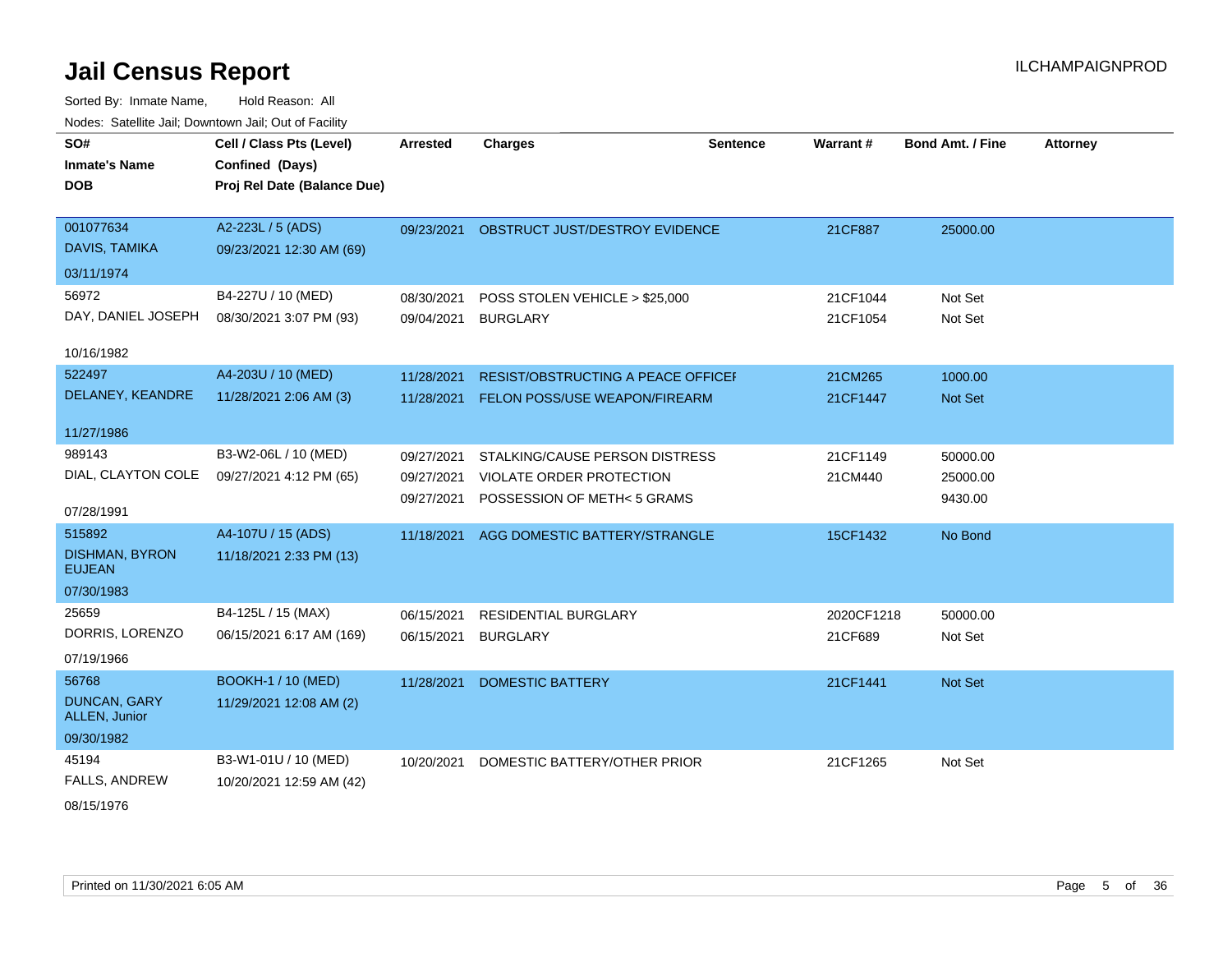| SO#                                   | Cell / Class Pts (Level)                       | <b>Arrested</b> | <b>Charges</b>                       | <b>Sentence</b> | Warrant #   | Bond Amt. / Fine | <b>Attorney</b> |
|---------------------------------------|------------------------------------------------|-----------------|--------------------------------------|-----------------|-------------|------------------|-----------------|
| <b>Inmate's Name</b><br><b>DOB</b>    | Confined (Days)<br>Proj Rel Date (Balance Due) |                 |                                      |                 |             |                  |                 |
|                                       |                                                |                 |                                      |                 |             |                  |                 |
| 527081                                | B3-W6-24L / 10 (MED)                           | 09/06/2021      | ARSON/REAL/PERSONAL PROP>\$150       |                 | 2021 CF 797 | 25000.00         |                 |
| FERGUSON,<br><b>CHRISTOPHER</b>       | 09/06/2021 1:18 PM (86)                        |                 |                                      |                 |             |                  |                 |
| 12/21/1981                            |                                                |                 |                                      |                 |             |                  |                 |
| 54397                                 | A4-102L / 10 (ADS)                             | 11/23/2021      | DISORDERLY CONDUCT                   |                 | 21CM538     | 100.00           |                 |
| FICKLIN, GORDON                       | 11/23/2021 10:22 AM (8)                        | 11/23/2021      | FELON POSS/USE WEAPON/FIREARM        |                 | 21CF859     | 50000.00         |                 |
| <b>RAYMOND</b>                        |                                                | 11/23/2021      | HRSMT/THREATEN PERSON/KILL           |                 | 21CF767     | 50000.00         |                 |
| 11/03/1973                            |                                                | 11/23/2021      | DRIVING ON SUSPENDED LICENSE         |                 | 21TR10075   | 2500.00          |                 |
|                                       |                                                | 11/23/2021      | <b>RECKLESS DRIVING</b>              |                 | 21TR10074   | Not Set          |                 |
| 518395                                | B2-T3-12L / 15 (SPH)                           | 07/07/2020      | <b>CRIMINAL SEXUAL ASSAULT</b>       |                 | 2020-CF735  | 250000.00        |                 |
|                                       | FRANDLE, MARK RYAN 07/07/2020 3:42 PM (512)    |                 |                                      |                 |             |                  |                 |
| 09/10/1985                            |                                                |                 |                                      |                 |             |                  |                 |
| 001078583                             | A3-212L / 15 (MAX)                             | 11/14/2021      | AGG UNLAWFUL USE WEAPON/PERSON       |                 | 21CF1392    | Not Set          |                 |
| FRAZIER, RICHARD<br><b>EMOND</b>      | 11/14/2021 3:12 AM (17)                        |                 |                                      |                 |             |                  |                 |
| 04/19/2001                            |                                                |                 |                                      |                 |             |                  |                 |
| 001077934                             | A1-224L / 10 (MED)                             | 08/22/2021      | <b>AGG DUI/ACCIDENT/DEATH</b>        |                 | 21CF1024    | <b>Not Set</b>   |                 |
| FREED, LOGAN<br><b>SUZANNE</b>        | 08/22/2021 11:45 PM (101)                      | 08/22/2021      | <b>DOMESTIC BATTERY</b>              |                 | 21 CM 172   | 10000.00         |                 |
| 08/18/1996                            |                                                |                 |                                      |                 |             |                  |                 |
| 001078290                             | A1-125U / 10 (ADS)                             | 08/19/2021      | MACHINE GUN/AUTO WEAPON/VEH          |                 | 21CF1012    | Not Set          |                 |
| FREEMAN, ANGEL<br><b>JANILA KAY</b>   | 08/19/2021 1:26 AM (104)                       |                 |                                      |                 |             |                  |                 |
| 12/25/1995                            |                                                |                 |                                      |                 |             |                  |                 |
| 47505                                 | BOOKH-7                                        | 11/29/2021      | <b>DOMESTIC BATTERY</b>              |                 | 21CMAWOW    | <b>Not Set</b>   |                 |
| <b>FULTZ, GREGORY</b><br><b>ALLEN</b> | 11/30/2021 1:23 AM (1)                         | 11/29/2021      | <b>INTERF REPT DOMESTIC VIOLENCE</b> |                 | 21CMAWOW    | <b>Not Set</b>   |                 |
| 06/29/1967                            |                                                |                 |                                      |                 |             |                  |                 |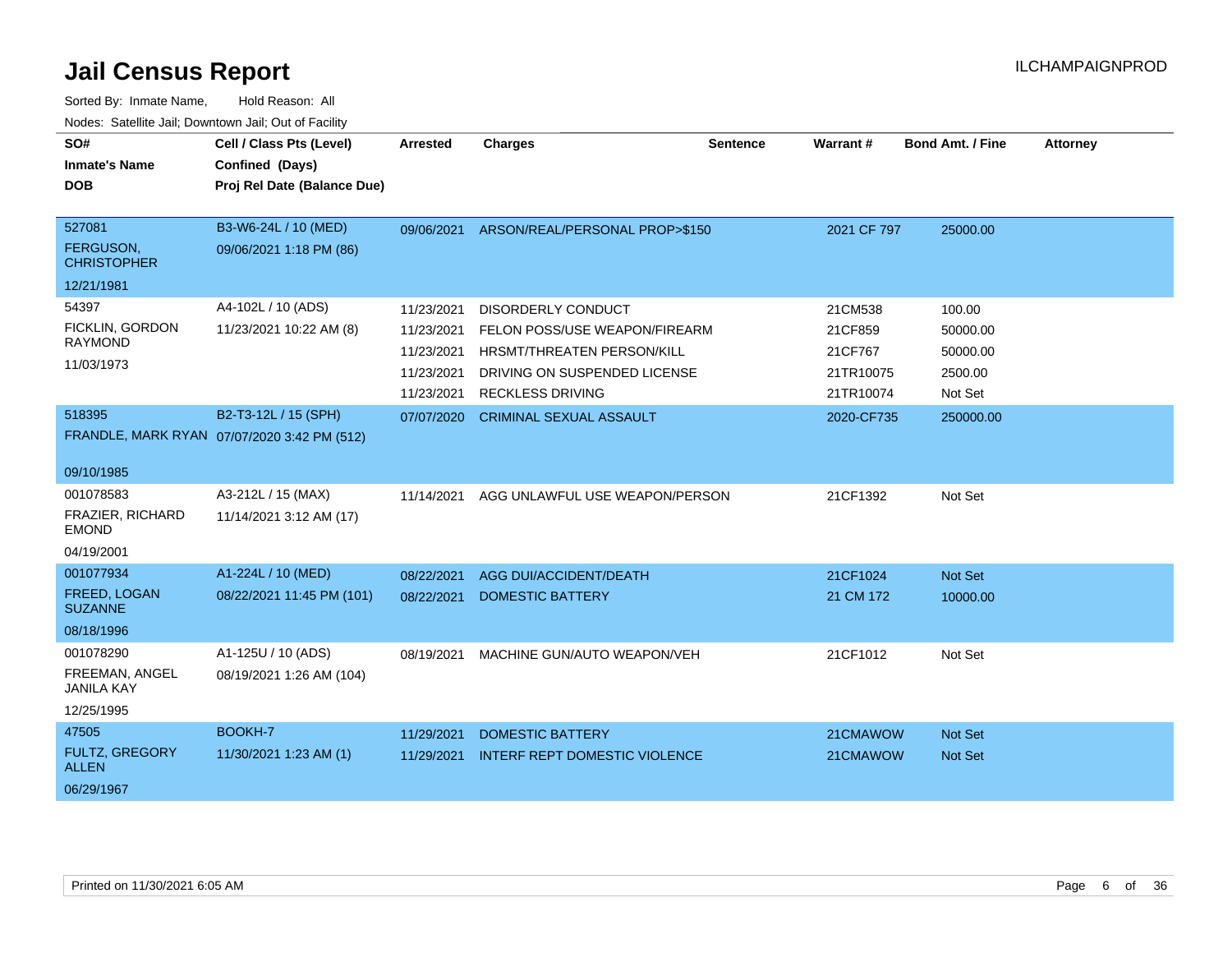| SO#                                    | Cell / Class Pts (Level)                   | <b>Arrested</b> | <b>Charges</b>                     | <b>Sentence</b> | Warrant#   | <b>Bond Amt. / Fine</b> | <b>Attorney</b> |
|----------------------------------------|--------------------------------------------|-----------------|------------------------------------|-----------------|------------|-------------------------|-----------------|
| <b>Inmate's Name</b>                   | Confined (Days)                            |                 |                                    |                 |            |                         |                 |
| <b>DOB</b>                             | Proj Rel Date (Balance Due)                |                 |                                    |                 |            |                         |                 |
|                                        |                                            |                 |                                    |                 |            |                         |                 |
| 001078450                              | B3-W2-05U / 10 (MED)                       | 10/26/2021      | <b>BURGLARY W/O CAUSING DAMAGE</b> |                 |            | No Bond                 |                 |
| <b>GAMBLE, HAKEEM</b><br><b>DARION</b> | 10/26/2021 1:01 PM (36)                    |                 | 10/26/2021 AGGRAVATED BATTERY      |                 |            | Not Set                 |                 |
| 12/17/1999                             | 12/23/2021 (0.00)                          |                 |                                    |                 |            |                         |                 |
| 001078607                              | A3-113L / 15 (ADS)                         | 11/22/2021      | FELON POSS/USE FIREARM/PAROLE      |                 | 21CF1437   | Not Set                 |                 |
| GRAY, WILLIAM<br>DA'VON                | 11/22/2021 2:57 PM (9)                     | 11/22/2021      | ATTEMPT (FIRST DEGREE MURDER)      |                 | 21CF1435   | Not Set                 |                 |
| 04/18/1984                             |                                            |                 |                                    |                 |            |                         |                 |
| 1069726                                | A3-216L / 5 (ADS)                          | 11/17/2021      | POSS AMT CON SUB EXCEPT(A)/(D)     |                 | 21CF472    | 10000.00                |                 |
|                                        | GREER, CONNOR JAY 11/17/2021 5:26 PM (14)  | 11/17/2021      | <b>BURGLARY W/O CAUSING DAMAGE</b> |                 | 19CF1421   | 10000.00                |                 |
|                                        |                                            |                 |                                    |                 |            |                         |                 |
| 02/22/1994                             |                                            |                 |                                    |                 |            |                         |                 |
| 56342                                  | B1-205L / 10 (MED)                         | 10/21/2021      | THEFT CONTROL INTENT <\$500        |                 | 17CF1451   | 10000.00                |                 |
| <b>GRIFFIN, NATHAN</b>                 | 10/21/2021 4:20 PM (41)                    | 10/21/2021      | DRIVING ON REVOKED LICENSE         |                 | 20TR1979   | 3000.00                 |                 |
| <b>EUGENE</b>                          |                                            | 10/21/2021      | ARMED HABITUAL CRIMINAL            |                 | 21CF1279   | Not Set                 |                 |
| 02/24/1969                             |                                            |                 |                                    |                 |            |                         |                 |
| 977825                                 | A4-201U / 5 (ADS)                          | 11/25/2021      | RET THEFT/DISP MERCH/>\$300        | 4y (DOC)        |            | Not Set                 |                 |
| <b>GWIN, RAYMOND</b><br><b>CHARLES</b> | 11/27/2021 12:19 AM (4)                    |                 |                                    |                 |            |                         |                 |
| 09/30/1989                             |                                            |                 |                                    |                 |            |                         |                 |
| 1038973                                | B4-227L / 10 (MED)                         | 11/05/2021      | AGG DOMESTIC BATTERY/STRANGLE      |                 | 21CF1365   | Not Set                 |                 |
|                                        | HAYS, DAMIEN CLYDE 11/05/2021 8:59 PM (26) |                 |                                    |                 |            |                         |                 |
| 03/19/1994                             |                                            |                 |                                    |                 |            |                         |                 |
| 965829                                 | <b>BOOKH-4 / 10 (ADS)</b>                  | 09/09/2021      | HRSMT/NO CONVERSATION/KILL         |                 | 2021CF1072 | 25000.00                |                 |
| <b>HEINZ, ANDREW</b><br><b>MICHAEL</b> | 09/09/2021 5:21 PM (83)                    | 09/13/2021      | PROBATION VIOLATION                |                 | 21CF7      | Not Set                 |                 |
| 07/01/1987                             |                                            |                 |                                    |                 |            |                         |                 |
| 001078488                              | B2-T3-11U / 15 (SPH)                       | 10/14/2021      | PRED CRIM SEX ASLT/VICTIM <13      |                 | 21CF1232   | 500000.00               |                 |
| HERNANDEZ-LOPEZ,<br><b>ERNESTO</b>     | 10/14/2021 3:15 PM (48)                    | 10/14/2021      | <b>FUGITIVE FROM JUSTICE</b>       |                 | 21CF1246   | Not Set                 |                 |
| 11/28/1975                             |                                            |                 |                                    |                 |            |                         |                 |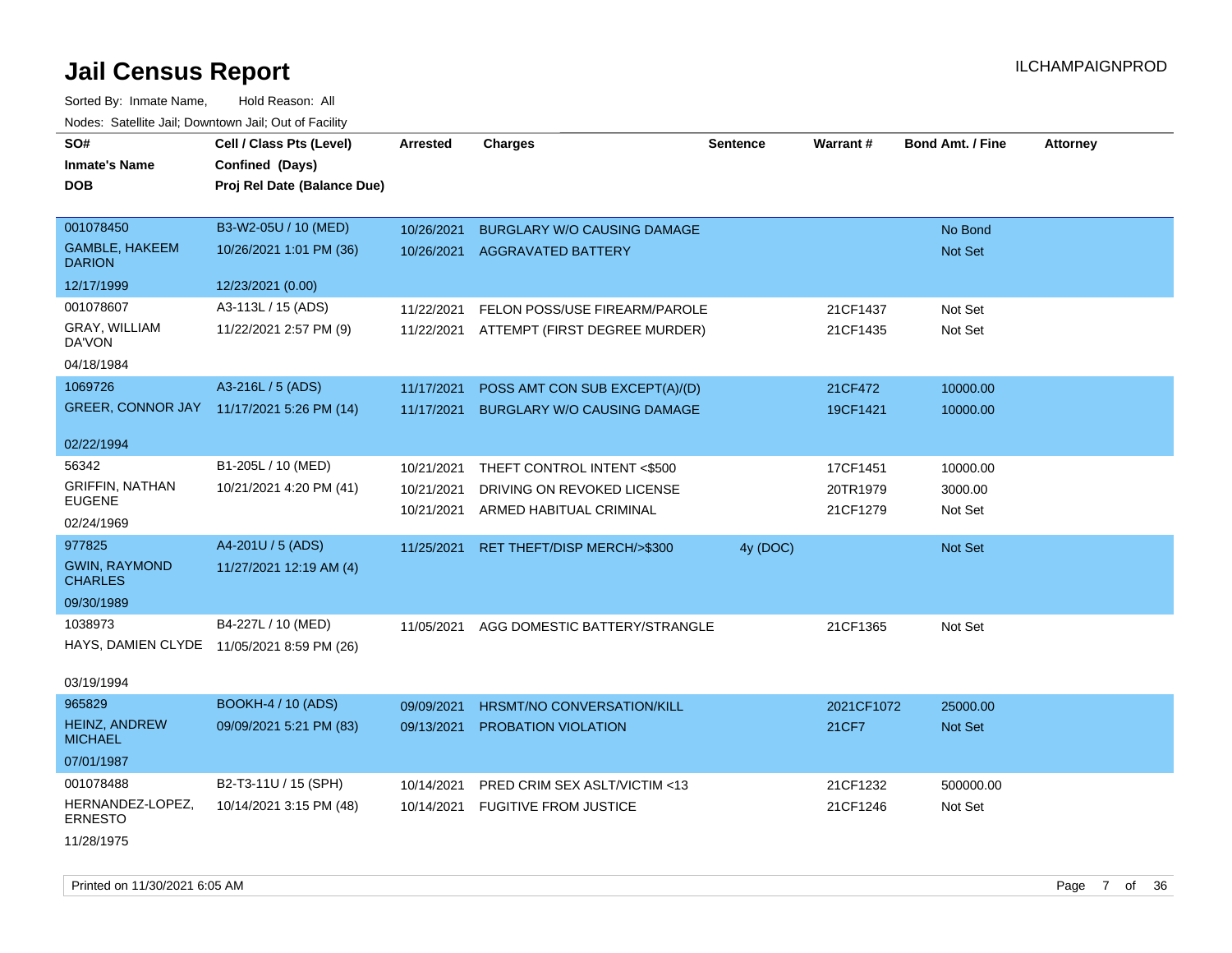| SO#<br><b>Inmate's Name</b><br><b>DOB</b>                       | Cell / Class Pts (Level)<br>Confined (Days)<br>Proj Rel Date (Balance Due) | <b>Arrested</b>                                                    | <b>Charges</b>                                                                                                                                                | <b>Sentence</b> | <b>Warrant#</b>                                              | <b>Bond Amt. / Fine</b>                             | <b>Attorney</b> |
|-----------------------------------------------------------------|----------------------------------------------------------------------------|--------------------------------------------------------------------|---------------------------------------------------------------------------------------------------------------------------------------------------------------|-----------------|--------------------------------------------------------------|-----------------------------------------------------|-----------------|
| 1041135<br>HILL, DEONANCE<br><b>JAMES</b><br>04/28/1992         | B1-107U / 15 (MAX)<br>10/19/2021 5:46 PM (43)                              |                                                                    | 10/19/2021 ARMED VIOLENCE/CATEGORY I                                                                                                                          |                 | 21CF1266                                                     | No Bond                                             |                 |
| 975293<br>HILL, JACOB MILES<br>02/06/1988                       | B2-T4-14L / 10 (SPH)<br>07/21/2021 8:43 PM (133)                           | 07/21/2021<br>07/21/2021<br>07/25/2021<br>08/18/2021<br>09/09/2021 | <b>STALKING</b><br>VIO ORDER/PRIOR VIO OF ORDER<br>PAROLE REVOCATION<br>HARASS WITNESS/FAMILY MBR/REP<br>AGG STALKING/BODILY HARM                             |                 | 2021CF863<br>21CF914<br>CH2104646<br>21CF992<br>21CF1073     | Not Set<br>No Bond<br>Not Set<br>Not Set<br>Not Set |                 |
| 48471<br><b>HILL, RAMESH</b><br><b>JERMAINE</b><br>12/11/1978   | B1-207L / 15 (MAX)<br>08/08/2021 4:45 AM (115)                             | 08/08/2021                                                         | AGG BATTERY/DISCHARGE FIREARM                                                                                                                                 |                 | 21CF946                                                      | Not Set                                             |                 |
| 1043704<br>HOUSTON, STEVEN<br>CORDELL<br>01/24/1989             | B4-223L / 15 (MAX)<br>07/13/2021 5:56 AM (141)                             | 07/13/2021<br>07/13/2021<br>07/13/2021                             | ARMED ROBBERY/ARMED W/FIREARM<br>PROBATION VIOLATION<br>PROBATION VIOLATION                                                                                   |                 | 21CF815<br>18CF1697<br>19CF1295                              | Not Set<br>25000.00<br>25000.00                     |                 |
| 1061996<br>HUBBARD, REBEKIAH<br><b>DIONA</b><br>04/08/1998      | A1-124L / 5 (MIN)<br>10/30/2021 1:37 PM (32)                               | 10/30/2021<br>10/30/2021<br>10/30/2021<br>10/30/2021<br>10/31/2021 | <b>THEFT</b><br>DRVG UNDER INFLUENCE OF DRUG<br><b>CRIM DAMAGE TO PROPERTY &lt;\$500</b><br>RETAIL THEFT/DISP MERCH/<\$300<br>USE FORGED CR/DEBIT CARD/<\$300 | 2y (DOC)        | 21CF1321<br>2021DT71<br>2021CM156<br>2018CF1302<br>2020CF670 | No Bond<br>7500.00<br>660.00<br>20000.00<br>No Bond |                 |
| 953555<br>HUNT, TAVARIS EARL<br>12/29/1987                      | B4-122L / 15 (MAX)<br>03/10/2021 4:58 AM (266)                             | 03/10/2021<br>04/14/2021                                           | <b>CRIM TRESPASS TO RESIDENCE</b><br>AGG FLEEING POLICE/21 MPH OVER                                                                                           | 3y(DOC)         | 21CF272<br>2020CF94                                          | Not Set<br>10000.00                                 |                 |
| 38993<br><b>JACKSON, LAMONT</b><br><b>JEREMIE</b><br>07/31/1973 | B4-126L / 15 (MAX)<br>02/13/2021 7:45 AM (291)                             |                                                                    | 02/13/2021 ATTEMPT (FIRST DEGREE MURDER)                                                                                                                      |                 | 21CF181                                                      | Not Set                                             |                 |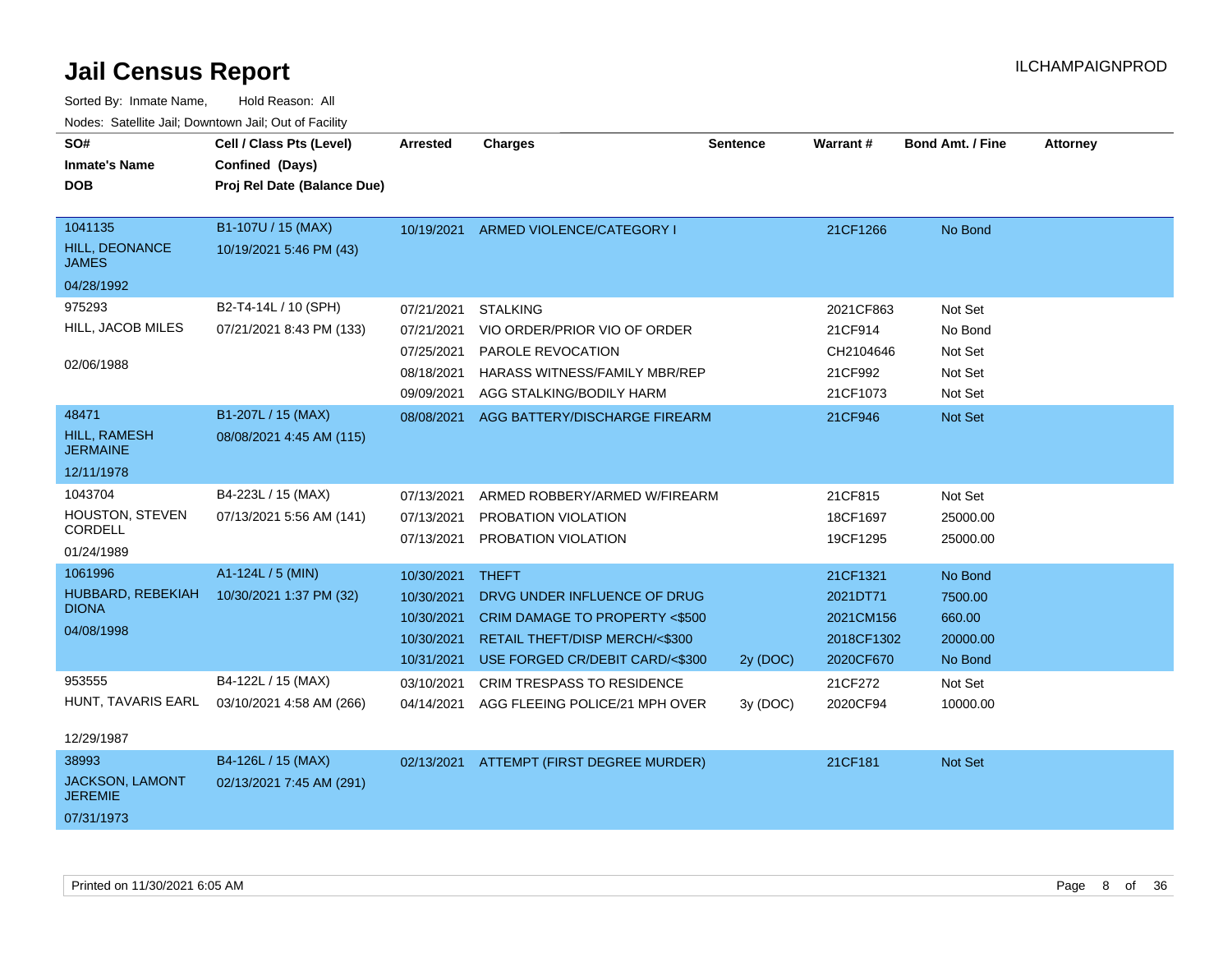Sorted By: Inmate Name, Hold Reason: All Nodes: Satellite Jail; Downtown Jail; Out of Facility

| SO#                                     | Cell / Class Pts (Level)                   | <b>Arrested</b> | <b>Charges</b>                       | <b>Sentence</b> | Warrant#    | <b>Bond Amt. / Fine</b> | <b>Attorney</b> |
|-----------------------------------------|--------------------------------------------|-----------------|--------------------------------------|-----------------|-------------|-------------------------|-----------------|
| <b>Inmate's Name</b>                    | Confined (Days)                            |                 |                                      |                 |             |                         |                 |
| <b>DOB</b>                              | Proj Rel Date (Balance Due)                |                 |                                      |                 |             |                         |                 |
|                                         |                                            |                 |                                      |                 |             |                         |                 |
| 001077487                               | B3-W8-30L / 10 (MED)                       | 12/03/2020      | <b>FELON POSS/USE WEAPON/FIREARM</b> |                 | 20CF1377    | <b>Not Set</b>          |                 |
| <b>JACKSON, TERREL</b><br><b>DANDRE</b> | 12/03/2020 10:18 AM (363)                  | 11/09/2021      | AGG DISCHARGE FIREARM/OCC VEH        |                 | 21CR0331401 | No Bond                 |                 |
| 08/11/1990                              |                                            |                 |                                      |                 |             |                         |                 |
| 001077864                               | B1-103L / 15 (MAX)                         | 04/18/2021      | FELON POSS/USE WEAPON/FIREARM        |                 | 21CF428     | Not Set                 |                 |
| D                                       | JAMERSON, ANTHONY 04/18/2021 7:21 PM (227) |                 |                                      |                 |             |                         |                 |
| 01/26/1990                              |                                            |                 |                                      |                 |             |                         |                 |
| 001077437                               | B3-W4-16L / 10 (MED)                       | 08/23/2021      | DOM BTRY/CONTACT/1-2 PRECONV         |                 | 21CF1025    | Not Set                 |                 |
| JOHNSON, ANTONIO<br><b>LASHAUN</b>      | 08/23/2021 7:48 PM (100)                   |                 |                                      |                 |             |                         |                 |
| 01/06/1980                              |                                            |                 |                                      |                 |             |                         |                 |
| 1071536                                 | B1-206U / 15 (MAX)                         | 06/17/2021      | ATTEMPT (FIRST DEGREE MURDER)        |                 | 21CF702     | Not Set                 |                 |
| JOHNSON, ZACHERY<br>EDWARD              | 06/17/2021 2:00 AM (167)                   |                 |                                      |                 |             |                         |                 |
| 10/30/1987                              |                                            |                 |                                      |                 |             |                         |                 |
| 956822                                  | A4-203L / 15 (MAX)                         | 11/25/2021      | AGGRAVATED DOMESTIC BATTERY          |                 | 21CF1442    | <b>Not Set</b>          |                 |
| <b>JONES, MARIO</b>                     | 11/25/2021 10:37 AM (6)                    | 11/25/2021      | PAROLE REVOCATION                    |                 | CH2106361   | No Bond                 |                 |
| <b>NATHANIEL</b>                        |                                            | 11/25/2021      | UNLAWFUL RESTRAINT                   |                 | 21CF1443    | <b>Not Set</b>          |                 |
| 10/27/1987                              |                                            |                 |                                      |                 |             |                         |                 |
| 506244                                  | B1-204L / 15 (MAX)                         | 07/15/2021      | ARMED ROBBERY/ARMED W/FIREARM        |                 | 2021CF791   | 250000.00               |                 |
| JOSLIN, JASON LEE                       | 07/15/2021 4:38 AM (139)                   |                 |                                      |                 |             |                         |                 |
|                                         |                                            |                 |                                      |                 |             |                         |                 |
| 12/22/1985                              |                                            |                 |                                      |                 |             |                         |                 |
| 1070011                                 | B4-124U / 15 (MAX)                         | 08/03/2021      | AGG DISCH FIREARM/1ST AID PERS       |                 | 21CF929     | Not Set                 |                 |
| LAWS, WILLIAM<br>ZARAK, Third           | 08/03/2021 3:53 PM (120)                   |                 |                                      |                 |             |                         |                 |
| 07/06/1999                              |                                            |                 |                                      |                 |             |                         |                 |
| 548089                                  | B1-204U / 15 (MAX)                         | 12/04/2020      | ATTEMPT (FIRST DEGREE MURDER)        |                 | 20CF1378    | Not Set                 |                 |
| LEWIS, LAWRENCE                         | 12/04/2020 4:42 AM (362)                   | 12/04/2020      | AGG DOMESTIC BATTERY/STRANGLE        |                 | 18CF1507    | 10000.00                |                 |
| PAUL, Third                             |                                            | 12/04/2020      | METH DELIVERY/100<400 GRAMS          |                 | 20CF1481    | Not Set                 |                 |
| 02/08/1993                              |                                            |                 |                                      |                 |             |                         |                 |

Printed on 11/30/2021 6:05 AM Page 9 of 36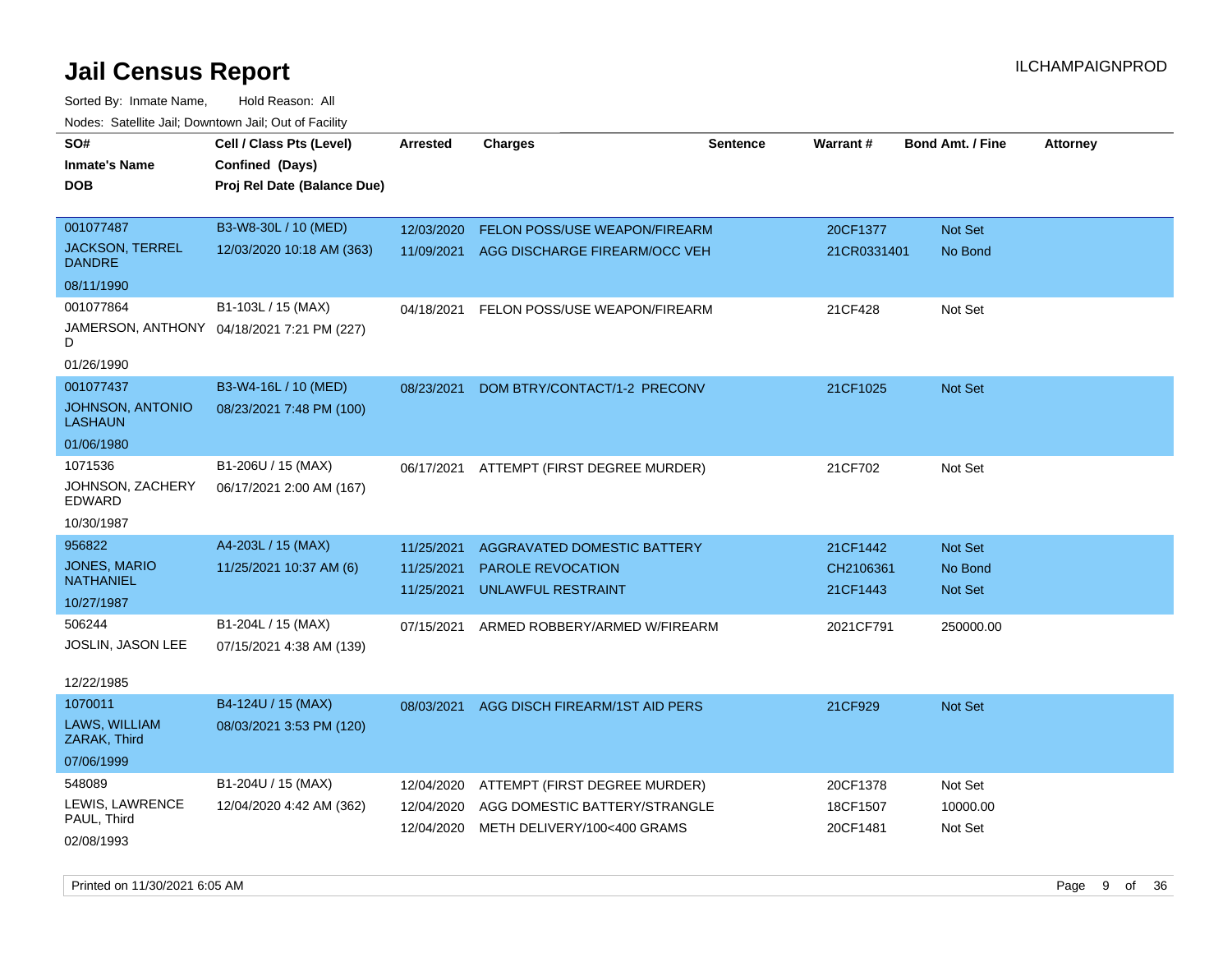| SO#<br><b>Inmate's Name</b><br><b>DOB</b>   | Cell / Class Pts (Level)<br>Confined (Days)<br>Proj Rel Date (Balance Due) | <b>Arrested</b> | <b>Charges</b>                     | <b>Sentence</b>       | Warrant#     | <b>Bond Amt. / Fine</b> | <b>Attorney</b> |
|---------------------------------------------|----------------------------------------------------------------------------|-----------------|------------------------------------|-----------------------|--------------|-------------------------|-----------------|
| 001077524                                   | B2-T4-15U / 10 (SPH)                                                       | 12/14/2020      | AGG BATTERY/JUDGE/EMT              |                       | 2020-CF-1212 | 10000.00                |                 |
| <b>LEWIS, TREVOR</b><br><b>DANIEL</b>       | 12/14/2020 5:16 PM (352)                                                   | 12/14/2020      | <b>RESIDENTIAL ARSON</b>           |                       | 2020-CF-1388 | 150000.00               |                 |
| 06/03/2002                                  |                                                                            | 12/14/2020      | AGG BATTERY/PUBLIC PLACE           |                       | 2020-CF-1231 | 50000.00                |                 |
|                                             |                                                                            | 12/14/2020      | AGG BATTERY/PEACE OFFICER          |                       | 2020-CF-1211 | 10000.00                |                 |
| 1065002                                     | B1-206L / 10 (MED)                                                         | 11/16/2021      | DOMESTIC BTRY/CONTACT/VIO O/P      |                       | 2019CF001781 | 25000.00                |                 |
| LOVELESS, DUSTIN<br>DEE                     | 11/16/2021 11:41 AM (15)                                                   | 11/16/2021      | DOM BTRY/CONTACT/1-2 PRECONV       |                       | 2021CF000494 | 25000.00                |                 |
| 06/17/1982                                  |                                                                            |                 |                                    |                       |              |                         |                 |
| 1072891                                     | <b>BOOKH-8 / 5 (MIN)</b>                                                   | 11/29/2021      | AGG CRIM SEX ABUSE/BODILY HARM     | 3y/0m/0d (DOI 19CF664 |              | No Bond                 |                 |
| MALAK, ATILCAN                              | 11/29/2021 8:57 AM (2)                                                     |                 |                                    |                       |              |                         |                 |
| 02/17/1997                                  |                                                                            |                 |                                    |                       |              |                         |                 |
| 001078320<br>MARSH, PAUL<br>OLUFUNMILAYO    | A3-111L / 10 (MED)<br>11/23/2021 2:32 PM (8)                               | 11/23/2021      | RESIST/OBSTRUCTING A PEACE OFFICEF |                       | 21CM539      | Not Set                 |                 |
| 07/13/1994                                  |                                                                            |                 |                                    |                       |              |                         |                 |
| 45113                                       | A3-114U / 15 (ADS)                                                         |                 | 11/20/2021 ARMED HABITUAL CRIMINAL |                       | 21CF1424     | No Bond                 |                 |
| MARTIN, JEREMIAH<br><b>FRANCIS</b>          | 11/20/2021 1:18 AM (11)                                                    |                 |                                    |                       |              |                         |                 |
| 01/18/1977                                  |                                                                            |                 |                                    |                       |              |                         |                 |
| 1000869<br>MARTIN, MANNIX<br><b>TILMOND</b> | B1-106L / 15 (MAX)<br>09/12/2021 12:40 AM (80)                             | 09/11/2021      | FELON POSS/USE WEAPON/FIREARM      |                       | 21CF1102     | Not Set                 |                 |
| 07/19/1991                                  |                                                                            |                 |                                    |                       |              |                         |                 |
| 1066623                                     | A4-105L / 5 (ADS)                                                          | 11/17/2021      | MFG/DEL 15<100 GR COCA/ANALOG      |                       | 17CF1093     | 75000.00                |                 |
| MATA-OROZCO,<br><b>OLEGARIO</b>             | 11/17/2021 5:08 PM (14)                                                    |                 |                                    |                       |              |                         |                 |
| 03/06/1995                                  |                                                                            |                 |                                    |                       |              |                         |                 |
| 48792                                       | A4-103L / 10 (ADS)                                                         | 11/19/2021      | AGG BATTERY/DISCHARGE FIREARM      |                       | 21CF1425     | Not Set                 |                 |
| MCCLAIN, HURCHEL<br><b>JOSEPH</b>           | 11/20/2021 4:11 AM (11)                                                    |                 |                                    |                       |              |                         |                 |
| 05/01/1979                                  |                                                                            |                 |                                    |                       |              |                         |                 |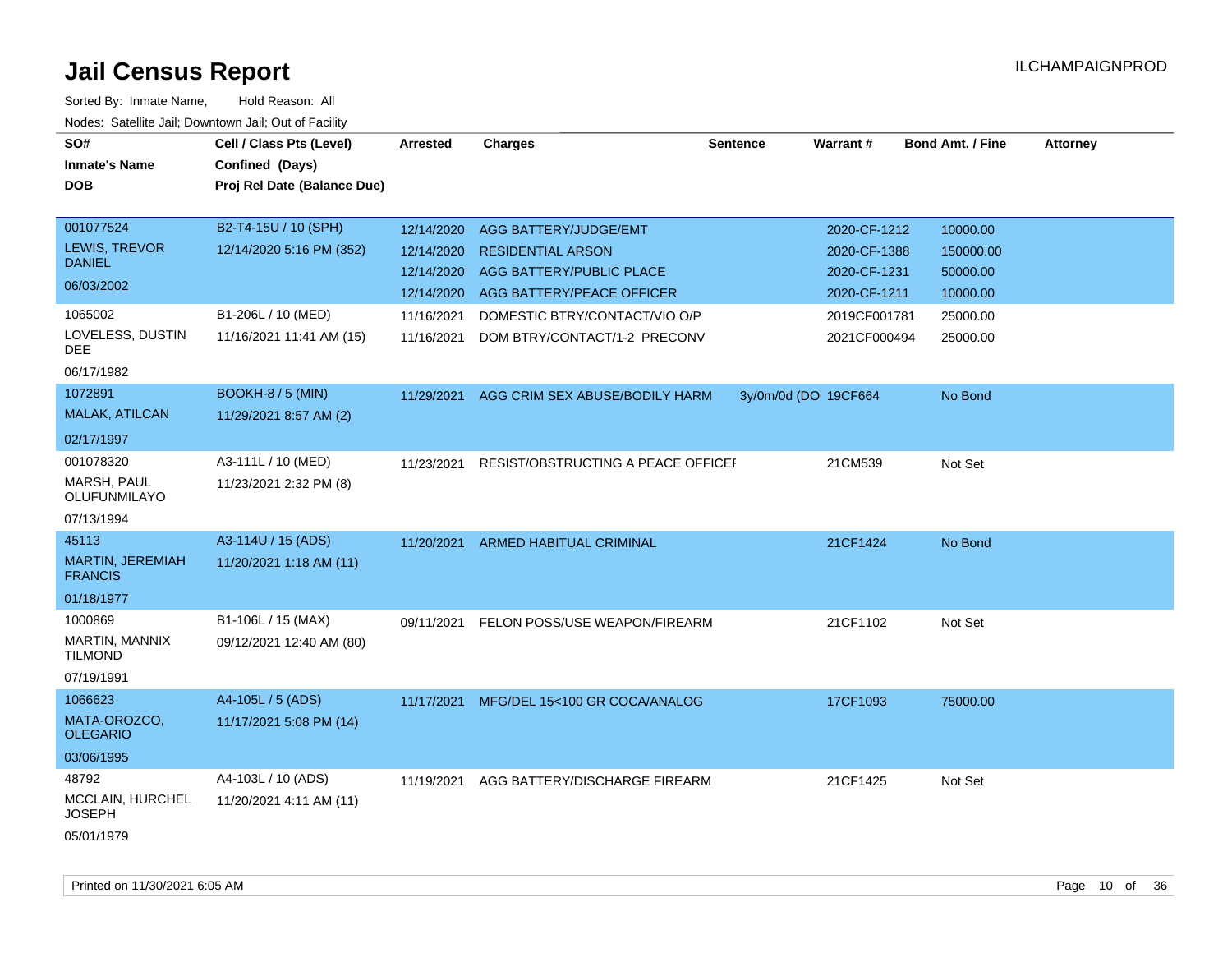Sorted By: Inmate Name, Hold Reason: All Nodes: Satellite Jail; Downtown Jail; Out of Facility

| SO#                                  | Cell / Class Pts (Level)                     | <b>Arrested</b> | <b>Charges</b>                        | <b>Sentence</b> | <b>Warrant#</b> | <b>Bond Amt. / Fine</b> | <b>Attorney</b> |
|--------------------------------------|----------------------------------------------|-----------------|---------------------------------------|-----------------|-----------------|-------------------------|-----------------|
| <b>Inmate's Name</b>                 | Confined (Days)                              |                 |                                       |                 |                 |                         |                 |
| <b>DOB</b>                           | Proj Rel Date (Balance Due)                  |                 |                                       |                 |                 |                         |                 |
| 001077938                            | <b>BOOKH-2 / 15 (ADS)</b>                    | 05/10/2021      | AGG KIDNAPING DISCH FIR/HARM          |                 | 21CF532         | Not Set                 |                 |
| MCGAHA.                              | 05/10/2021 7:02 PM (205)                     | 05/11/2021      | <b>MURDER</b>                         |                 | 2021-CF-215     | No Bond                 |                 |
| <b>CHRISTOPHER D</b>                 |                                              | 05/27/2021      | <b>ESCAPE FROM DEPT OF CORRECTION</b> |                 | 21CF600         | Not Set                 |                 |
| 07/27/1991                           |                                              |                 |                                       |                 |                 |                         |                 |
| 1043071                              | A2-220L / 10 (MED)                           | 11/08/2021      | CRIM DMG/GOVT PROP/<\$500             |                 | 21CF1378        | Not Set                 |                 |
| MERRELL-<br>SUTHERLAND, ALICIA       | 11/08/2021 2:22 AM (23)                      | 11/08/2021      | <b>CRIM TRESPASS TO STATE LAND</b>    |                 | 2021CM208       | 25000.00                |                 |
| 11/26/1972                           |                                              |                 |                                       |                 |                 |                         |                 |
| 001077902                            | A2-123L / 5 (ADS)                            | 11/21/2021      | CRIM DAMAGE TO PROPERTY <\$500        |                 | 21CF1427        | Not Set                 |                 |
| MOFFETT, CAROLYN<br><b>REENE</b>     | 11/21/2021 10:31 AM (10)                     | 11/23/2021      | BATTERY/CAUSE BODILY HARM             |                 | 21CM187         | Not Set                 |                 |
| 10/23/1988                           |                                              |                 |                                       |                 |                 |                         |                 |
| 1076384                              | A2-120L / 5 (ADS)                            | 10/28/2021      | RETAIL THEFT/DISP MERCH/<\$300        |                 | 21CM149         | 12500.00                |                 |
|                                      | MURPHY, AZIA CIMONE 10/29/2021 12:49 AM (33) |                 |                                       |                 |                 |                         |                 |
| 09/23/1995                           |                                              |                 |                                       |                 |                 |                         |                 |
| 001078517                            | B2-T1-02L / 15 (SPH)                         | 10/19/2021      | ATTEMPT (FIRST DEGREE MURDER)         |                 | 21CF1267        | <b>Not Set</b>          |                 |
| <b>NELSON, RORY</b><br><b>DEMOND</b> | 10/19/2021 3:55 AM (43)                      |                 |                                       |                 |                 |                         |                 |
| 08/14/1984                           |                                              |                 |                                       |                 |                 |                         |                 |
| 1064809                              | B4-127L / 10 (MED)                           | 11/03/2021      | CRIMINAL TRESPASS TO LAND             |                 | 21CF1318        | 50000.00                |                 |
| PARKER, ALVIN<br><b>JARELL</b>       | 11/03/2021 2:39 PM (28)                      | 11/08/2021      | <b>FELON POSS/USE FIREARM PRIOR</b>   |                 | 21CF635         | 25000.00                |                 |
| 08/24/1982                           |                                              |                 |                                       |                 |                 |                         |                 |
| 001077249                            | BOOKF-1 / 10 (MED)                           | 11/23/2021      | AGG BATTERY/PEACE OFFICER             |                 | 21CF1432        | No Bond                 |                 |
| PETRACEK, ROBIN<br><b>DENISE</b>     | 11/23/2021 2:52 AM (8)                       |                 |                                       |                 |                 |                         |                 |
| 03/09/1972                           |                                              |                 |                                       |                 |                 |                         |                 |
| 965211                               | A3-112U / 10 (ADS)                           | 11/23/2021      | VIOLATE SEX OFFENDER REGIS/2+         |                 | 21CF648         | 2410.00                 |                 |
| PINE, DUSTIN LAYNE                   | 11/23/2021 11:28 PM (8)                      |                 | 11/23/2021 MFG/DISTRIB LOOK-ALIKE SUB |                 | 19CF46          | 3000.00                 |                 |

11/30/1988

Printed on 11/30/2021 6:05 AM Page 11 of 36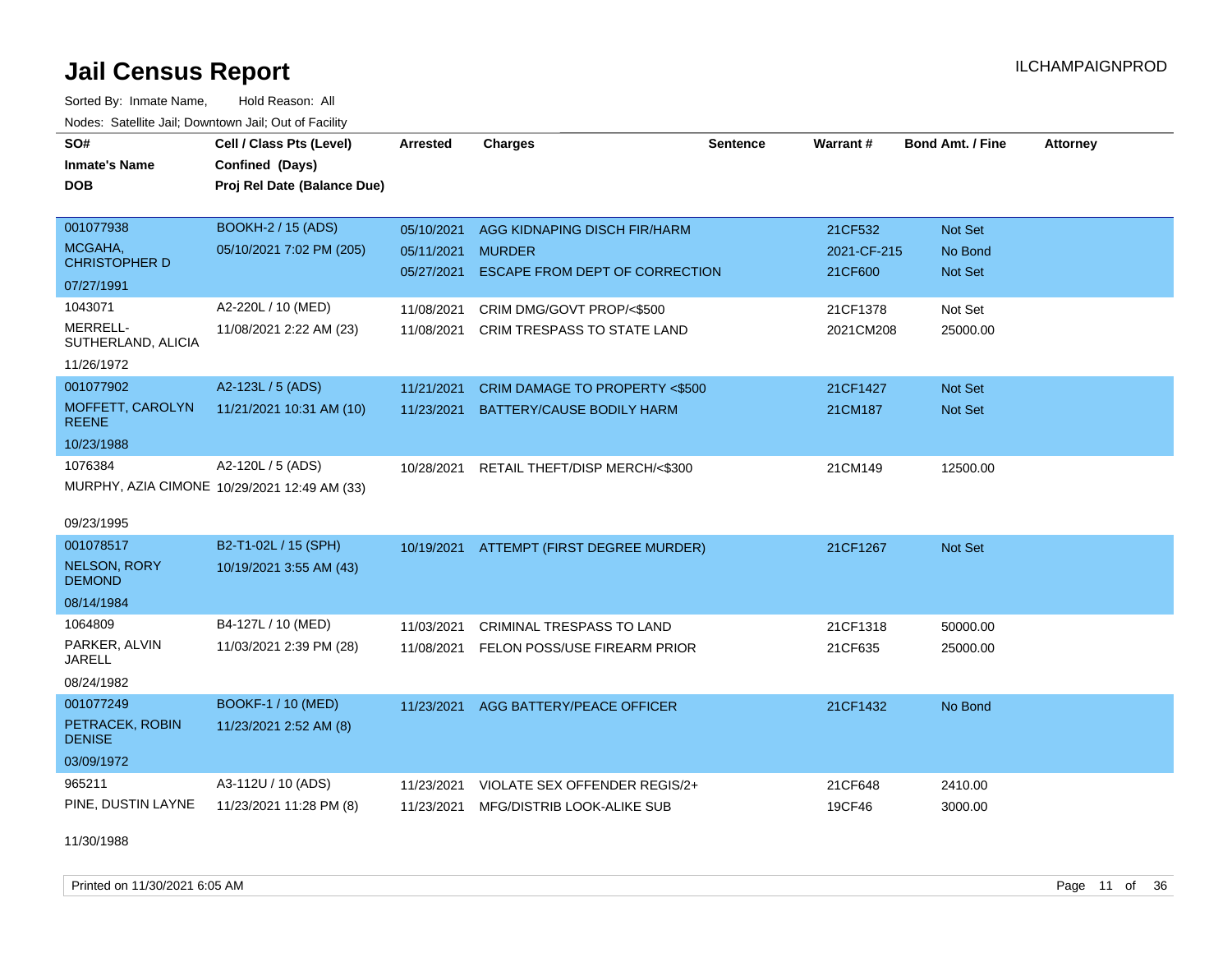| roaco. Catolino dall, Downtown dall, Out of Fability |                                              |            |                                    |                 |           |                         |                 |
|------------------------------------------------------|----------------------------------------------|------------|------------------------------------|-----------------|-----------|-------------------------|-----------------|
| SO#                                                  | Cell / Class Pts (Level)                     | Arrested   | <b>Charges</b>                     | <b>Sentence</b> | Warrant#  | <b>Bond Amt. / Fine</b> | <b>Attorney</b> |
| <b>Inmate's Name</b>                                 | Confined (Days)                              |            |                                    |                 |           |                         |                 |
| DOB.                                                 | Proj Rel Date (Balance Due)                  |            |                                    |                 |           |                         |                 |
|                                                      |                                              |            |                                    |                 |           |                         |                 |
| 999352                                               | B3-W5-20L / 10 (MED)                         | 09/09/2021 | <b>VIOLATE OP/OTHER PRIOR</b>      |                 | 21CF1092  | Not Set                 |                 |
| PIRLOT, JUSTIN LEE                                   | 09/09/2021 11:28 AM (83)                     |            | 10/23/2021 FALSE REPORT OF OFFENSE |                 | 2019CF836 | 5000.00                 |                 |
|                                                      |                                              |            |                                    |                 |           |                         |                 |
| 11/08/1982                                           |                                              |            |                                    |                 |           |                         |                 |
| 1069524                                              | B4-224L / 15 (MAX)                           | 08/08/2021 | MFG/DEL CANNABIS/30-500 GRAMS      |                 | 21CF953   | Not Set                 |                 |
| RAY DAVIS, KAMARI<br><b>DAYVON</b>                   | 08/09/2021 2:44 AM (114)                     |            |                                    |                 |           |                         |                 |
| 03/30/2000                                           |                                              |            |                                    |                 |           |                         |                 |
| 45473                                                | A3-112L / 15 (ADS)                           | 11/23/2021 | CHIL SEX OFFEN/RESIDE DAY CARE     |                 | 21CF1275  | 10000.00                |                 |
| REXROAD, CALVIN                                      | 11/23/2021 6:27 PM (8)                       | 11/23/2021 | <b>VIOLATE SEX OFFENDER REGIS</b>  |                 | 21CF546   | 50000.00                |                 |
| <b>ALLEN</b>                                         |                                              |            |                                    |                 |           |                         |                 |
| 10/04/1970                                           |                                              |            |                                    |                 |           |                         |                 |
| 001078602                                            | A3-215L / 10 (ADS)                           | 11/21/2021 | AGGRAVATED DOMESTIC BATTERY        |                 | 21CF1428  | Not Set                 |                 |
| RICHARDSON,<br>JOHNNY LINDAL                         | 11/21/2021 10:00 AM (10)                     |            |                                    |                 |           |                         |                 |
| 06/27/2000                                           |                                              |            |                                    |                 |           |                         |                 |
| 979485                                               | B2-T4-16L / 15 (ADS)                         | 03/12/2021 | PRED CRIM SEX ASLT/VICTIM <13      |                 | 21CF282   | Not Set                 |                 |
| RODRIGUEZ, JOSHUA<br><b>ANTHONY</b>                  | 03/12/2021 1:57 PM (264)                     |            |                                    |                 |           |                         |                 |
| 04/06/1990                                           |                                              |            |                                    |                 |           |                         |                 |
| 1068592                                              | A3-115L / 15 (ADS)                           | 11/12/2021 | <b>BURGLARY</b>                    |                 | 21CF1393  | Not Set                 |                 |
| ROSS, TEVONTAE<br>TERRANCE                           | 11/12/2021 8:41 AM (19)                      |            |                                    |                 |           |                         |                 |
| 12/15/1998                                           |                                              |            |                                    |                 |           |                         |                 |
| 1071161                                              | B4-124L / 15 (MAX)                           | 08/18/2021 | DELIVERY OF OR POSSESSION OF W/INT |                 | 21CF1008  | No Bond                 |                 |
| SANDERS, MARKELL<br><b>LAMAR</b>                     | 08/18/2021 6:18 PM (105)                     | 08/19/2021 | <b>PAROLE REVOCATION</b>           |                 | CH2105176 | No Bond                 |                 |
| 02/02/2000                                           |                                              |            |                                    |                 |           |                         |                 |
| 1047469                                              | B3-W5-18L / 10 (MED)                         | 07/03/2021 | CRIMINAL SEX ASSAULT/CONSENT       |                 | 21CF773   | Not Set                 |                 |
| ALLEN                                                | SCHINDLER, RICHARD 07/03/2021 10:25 PM (151) |            |                                    |                 |           |                         |                 |
| 10/16/1979                                           |                                              |            |                                    |                 |           |                         |                 |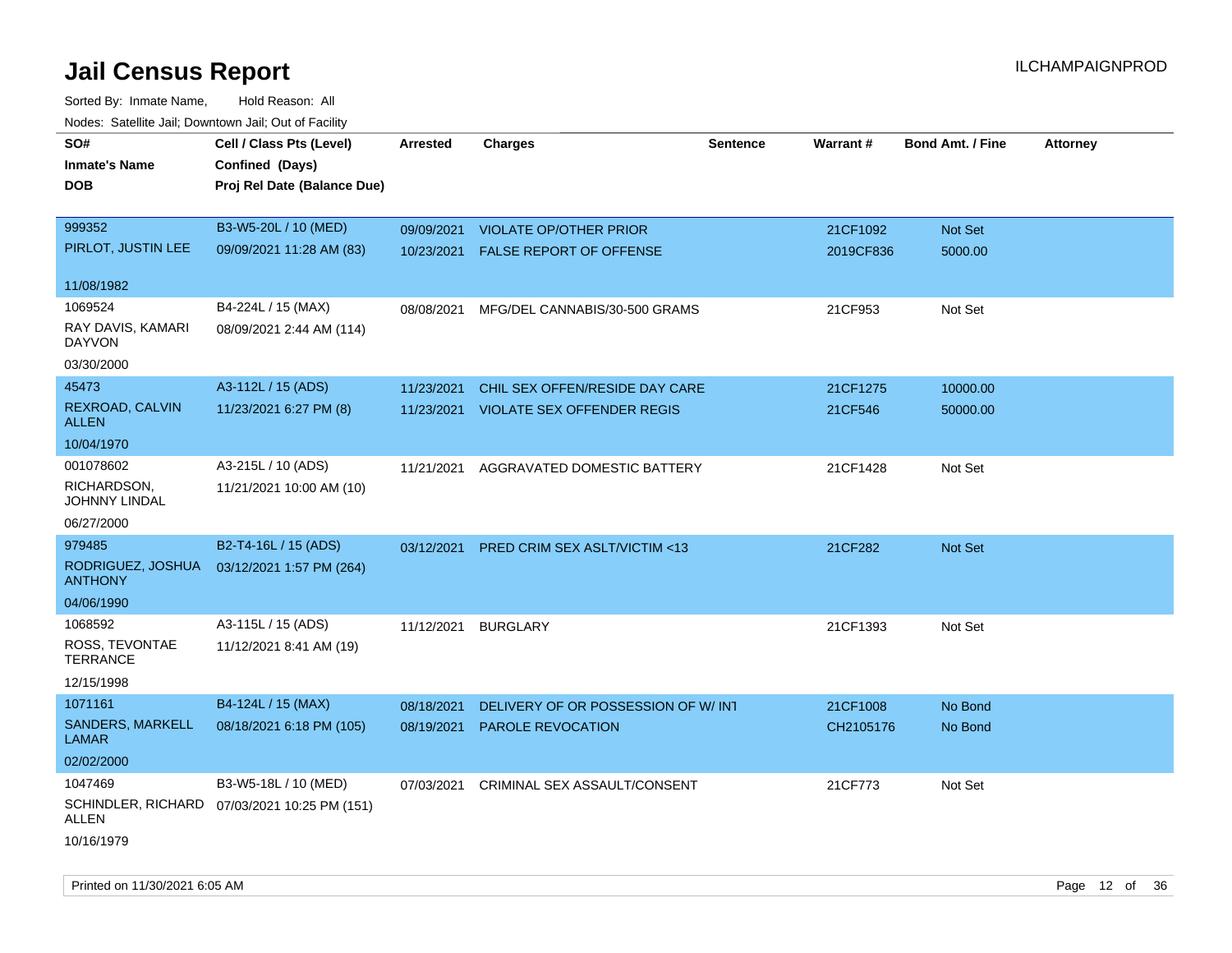| ivuutos. Saltiilit Jali, Duwilluwii Jali, Oul of Facility |                             |                 |                                |                 |           |                  |                 |
|-----------------------------------------------------------|-----------------------------|-----------------|--------------------------------|-----------------|-----------|------------------|-----------------|
| SO#                                                       | Cell / Class Pts (Level)    | <b>Arrested</b> | <b>Charges</b>                 | <b>Sentence</b> | Warrant#  | Bond Amt. / Fine | <b>Attorney</b> |
| <b>Inmate's Name</b>                                      | Confined (Days)             |                 |                                |                 |           |                  |                 |
| <b>DOB</b>                                                | Proj Rel Date (Balance Due) |                 |                                |                 |           |                  |                 |
|                                                           |                             |                 |                                |                 |           |                  |                 |
| 001078441                                                 | <b>BOOKF-3 / 15 (ADS)</b>   | 10/01/2021      | ARMED HABITUAL CRIMINAL        |                 | 21CF1182  | Not Set          |                 |
| <b>SINGLETON, CORRIE</b><br><b>DERRELL</b>                | 10/01/2021 12:36 PM (61)    |                 |                                |                 |           |                  |                 |
| 05/07/1983                                                |                             |                 |                                |                 |           |                  |                 |
| 001078347                                                 | A1-125L / 5 (MIN)           | 09/04/2021      | CHILD ABDUCTN/CONCEAL/DETAIN   |                 | 21CF942   | 500000.00        |                 |
| SMITH, CRYSTAL<br><b>MARGARET</b>                         | 09/04/2021 3:34 PM (88)     |                 |                                |                 |           |                  |                 |
| 10/15/1992                                                |                             |                 |                                |                 |           |                  |                 |
| 773264                                                    | BOOKF-2 / 10 (MED)          | 11/29/2021      | FORGERY/ISSUE/DELIVER DOCUMENT |                 | 21CF1156  | No Bond          |                 |
| <b>SMITH, JENNIFER</b><br><b>LYNNE</b>                    | 11/29/2021 1:52 PM (2)      |                 |                                |                 |           |                  |                 |
| 05/26/1985                                                |                             |                 |                                |                 |           |                  |                 |
| 960772                                                    | A4-101L / 5 (ADS)           | 11/11/2021      | POSSESSION OF METH< 5 GRAMS    | 3y (DOC)        | 2020CF362 | No Bond          |                 |
| STARK, FARON<br><b>MICHAEL</b>                            | 11/11/2021 10:28 PM (20)    |                 |                                |                 |           |                  |                 |
| 05/12/1988                                                |                             |                 |                                |                 |           |                  |                 |
| 38305                                                     | B2-T2-06L / 10 (SPH)        | 03/18/2020      | <b>CRIMINAL SEXUAL ABUSE</b>   |                 | 20CF-343  | 500000.00        |                 |
| STOVER, JOSH<br><b>ANDREW</b>                             | 03/18/2020 10:24 AM (623)   |                 |                                |                 |           |                  |                 |
| 08/18/1973                                                |                             |                 |                                |                 |           |                  |                 |
| 001078436                                                 | B2-T1-04L / 10 (SPH)        | 09/30/2021      | CRIMINAL SEX ASSAULT/CONSENT   |                 | 20CF255   | 150000.00        |                 |
| STRONG, CORTEZ                                            | 09/30/2021 2:47 PM (62)     |                 |                                |                 |           |                  |                 |
| 04/13/1996                                                |                             |                 |                                |                 |           |                  |                 |
| 1030307                                                   | A4-201L / 10 (MED)          | 11/28/2021      | DOMESTIC BATTERY/OTHER PRIOR   |                 | 21CF1450  | No Bond          |                 |
| <b>SUTTON, FRANKIE</b><br><b>DMARVIO</b>                  | 11/28/2021 11:16 PM (3)     |                 |                                |                 |           |                  |                 |
| 07/03/1983                                                |                             |                 |                                |                 |           |                  |                 |
| 1066794                                                   | B3-W2-07U / 5 (MIN)         | 09/07/2021      | <b>VIOLATE OP/OTHER PRIOR</b>  |                 | 21CF1061  | Not Set          |                 |
| <b>TAYLOR, STANLEY</b><br>JAMES                           | 09/07/2021 7:01 AM (85)     |                 |                                |                 |           |                  |                 |
| 01/05/1994                                                |                             |                 |                                |                 |           |                  |                 |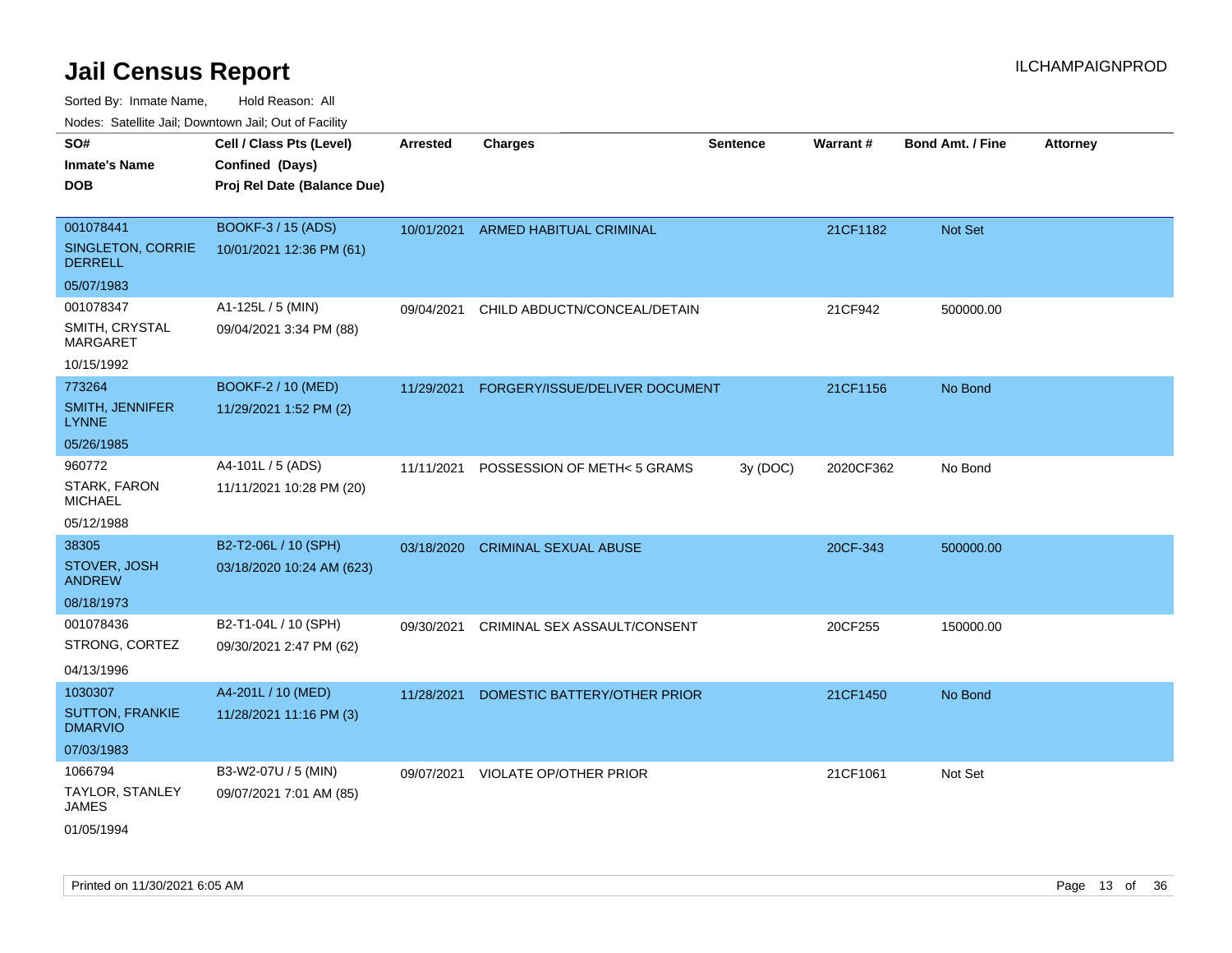| <b>Nouro:</b> Catoline Jan, Downtown Jan, Out of Fability |                             |                 |                              |                 |              |                         |                 |
|-----------------------------------------------------------|-----------------------------|-----------------|------------------------------|-----------------|--------------|-------------------------|-----------------|
| SO#                                                       | Cell / Class Pts (Level)    | <b>Arrested</b> | <b>Charges</b>               | <b>Sentence</b> | Warrant#     | <b>Bond Amt. / Fine</b> | <b>Attorney</b> |
| <b>Inmate's Name</b>                                      | Confined (Days)             |                 |                              |                 |              |                         |                 |
| <b>DOB</b>                                                | Proj Rel Date (Balance Due) |                 |                              |                 |              |                         |                 |
|                                                           |                             |                 |                              |                 |              |                         |                 |
| 001078629                                                 | BOOKH-7                     | 11/29/2021      | DRIVING RVK/SUSP DUI/SSS 3RD |                 | 2021 CF 1314 | 5000.00                 |                 |
| TEMPLE, DAVID<br><b>ROBERT</b>                            | 11/29/2021 3:26 PM (2)      | 11/29/2021      | DRIVING ON REVOKED LICENSE   |                 | 2021 TR 8398 | 5000.00                 |                 |
| 02/10/1987                                                |                             |                 |                              |                 |              |                         |                 |
| 001078471                                                 | B4-222L / 10 (MED)          | 10/11/2021      | AGG UUW/VEHICLE/<21          |                 | 21CF1210     | 100.00                  |                 |
| THATCH, OMARION<br><b>DIAMONTE</b>                        | 10/11/2021 1:26 AM (51)     |                 |                              |                 |              |                         |                 |
| 09/05/2003                                                |                             |                 |                              |                 |              |                         |                 |
| 21252                                                     | B4-121U / 15 (MAX)          | 10/18/2021      | MFG/DEL 1<15 GR COCAINE/ANLG |                 | 2021CF172    | 25000.00                |                 |
| <b>THOMAS, ELIJAH</b>                                     | 10/18/2021 12:35 AM (44)    |                 |                              |                 |              |                         |                 |
| 07/31/1962                                                |                             |                 |                              |                 |              |                         |                 |
| 32058                                                     | B4-123U / 15 (MAX)          | 06/14/2021      | <b>AGG DISCH FIREARM</b>     |                 | 21CF690      | Not Set                 |                 |
| THOMPSON, STEVEN<br>ONEAL                                 | 06/14/2021 6:44 AM (170)    |                 |                              |                 |              |                         |                 |
| 03/14/1969                                                |                             |                 |                              |                 |              |                         |                 |
| 32910                                                     | B3-W4-14L / 10 (MED)        | 10/04/2021      | DOM BTRY/HARM/1-2 PRECONV    |                 | 21CF1189     | <b>Not Set</b>          |                 |
| <b>TULL, CHRISTOPHER</b><br><b>MICHAEL</b>                | 10/04/2021 10:53 PM (58)    |                 |                              |                 |              |                         |                 |
| 04/02/1971                                                |                             |                 |                              |                 |              |                         |                 |
| 001078529                                                 | A2-122L / 10 (ADS)          | 10/23/2021      | ARMED ROBBERY/NO FIREARM     |                 | 21CF1286     | Not Set                 |                 |
| VANHOOK, ALEXIS<br>ANNE                                   | 10/23/2021 5:50 PM (39)     |                 |                              |                 |              |                         |                 |
| 10/25/1998                                                |                             |                 |                              |                 |              |                         |                 |
| 1070737                                                   | A1-226L / 15 (MAX)          | 10/14/2021      | AGG KIDNAPG/<13/INTEL DISABL |                 | 2020CF418    | 250000.00               |                 |
| <b>WASHINGTON,</b><br><b>JASTINA VIRGINIA</b>             | 10/14/2021 12:02 PM (48)    |                 |                              |                 |              |                         |                 |
| 04/11/2000                                                |                             |                 |                              |                 |              |                         |                 |
| 977140                                                    | B1-203L / 10 (MED)          | 10/24/2021      | ARMED HABITUAL CRIMINAL      |                 | 21CF1289     | Not Set                 |                 |
| <b>WEBSTER, DERRIAL</b><br><b>DEVON</b>                   | 10/24/2021 2:46 AM (38)     |                 |                              |                 |              |                         |                 |
| 01/14/1990                                                |                             |                 |                              |                 |              |                         |                 |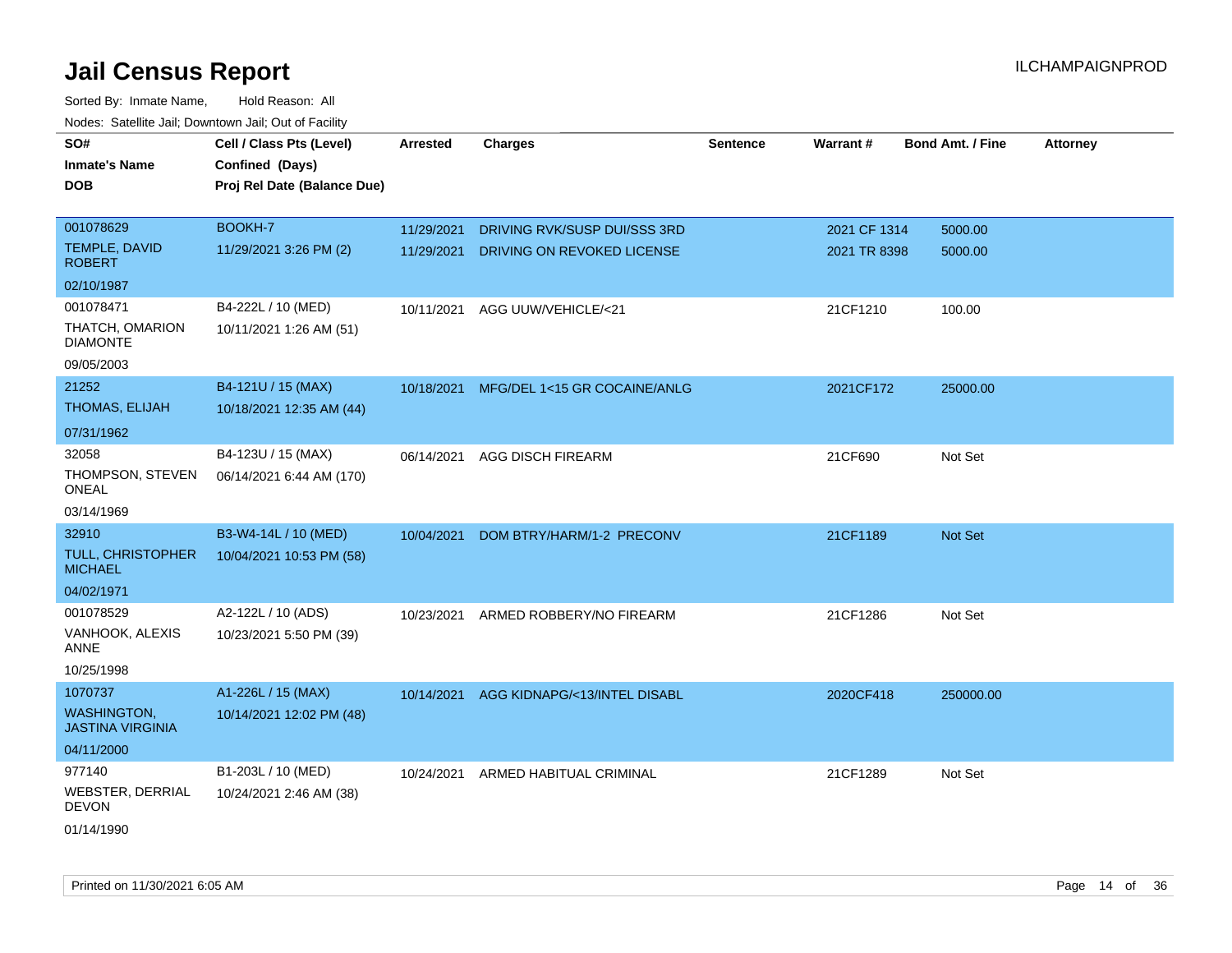| SO#                                        | Cell / Class Pts (Level)    | <b>Arrested</b> | <b>Charges</b>                       | <b>Sentence</b> | Warrant#    | <b>Bond Amt. / Fine</b> | <b>Attorney</b> |
|--------------------------------------------|-----------------------------|-----------------|--------------------------------------|-----------------|-------------|-------------------------|-----------------|
| <b>Inmate's Name</b>                       | Confined (Days)             |                 |                                      |                 |             |                         |                 |
|                                            |                             |                 |                                      |                 |             |                         |                 |
| <b>DOB</b>                                 | Proj Rel Date (Balance Due) |                 |                                      |                 |             |                         |                 |
|                                            |                             |                 |                                      |                 |             |                         |                 |
| 001078328                                  | B1-207U / 15 (MAX)          | 08/30/2021      | <b>FELON POSS/USE WEAPON/FIREARM</b> |                 | 21CF1045    | Not Set                 |                 |
| <b>WHITE, JUSTIN</b><br><b>STEVEN</b>      | 08/30/2021 10:48 AM (93)    |                 |                                      |                 |             |                         |                 |
| 10/25/1995                                 |                             |                 |                                      |                 |             |                         |                 |
| 503631                                     | B4-223U / 10 (MED)          | 11/10/2021      | <b>PAROLE REVOCATION</b>             |                 | CH2100061   | No Bond                 |                 |
| <b>WILLIAMS, DOUGLAS</b><br>LAMAR          | 11/10/2021 1:11 PM (21)     | 11/10/2021      | AGG BATTERY/USE DEADLY WEAPON        |                 | 20CF1340    | 25000.00                |                 |
| 03/01/1991                                 |                             |                 |                                      |                 |             |                         |                 |
| 638552                                     | B2-DR / 5 (SPH)             | 10/07/2021      | CHILD PORNOGRAPHY/PHOTOGRAPH         |                 | 2021CF1207  | No Bond                 |                 |
| <b>WILLIAMS, MICHAEL</b><br><b>JAMES</b>   | 10/07/2021 12:20 PM (55)    |                 |                                      |                 |             |                         |                 |
| 03/29/1964                                 |                             |                 |                                      |                 |             |                         |                 |
| 1066370                                    | B1-101L / 15 (MAX)          | 07/28/2021      | ARMED VIOLENCE/CATEGORY III          |                 | 2021 CF 882 | Not Set                 |                 |
| <b>WILLIAMS, REONTE</b><br><b>REMIR</b>    | 07/28/2021 5:40 AM (126)    |                 |                                      |                 |             |                         |                 |
| 05/14/1999                                 |                             |                 |                                      |                 |             |                         |                 |
| 001078494                                  | B1-104L / 15 (MAX)          | 10/15/2021      | AGG UNLAWFUL USE OF WEAPON/VEH       |                 | 21CF1254    | No Bond                 |                 |
| <b>WILLIAMS, TAVARAZ</b><br><b>LASHAWN</b> | 10/15/2021 12:17 PM (47)    |                 |                                      |                 |             |                         |                 |
| 04/19/1990                                 |                             |                 |                                      |                 |             |                         |                 |
| <b>Total Satellite Jail: 114</b>           |                             | Males: 96       | Females: 18<br>Unknown: 0            |                 |             |                         |                 |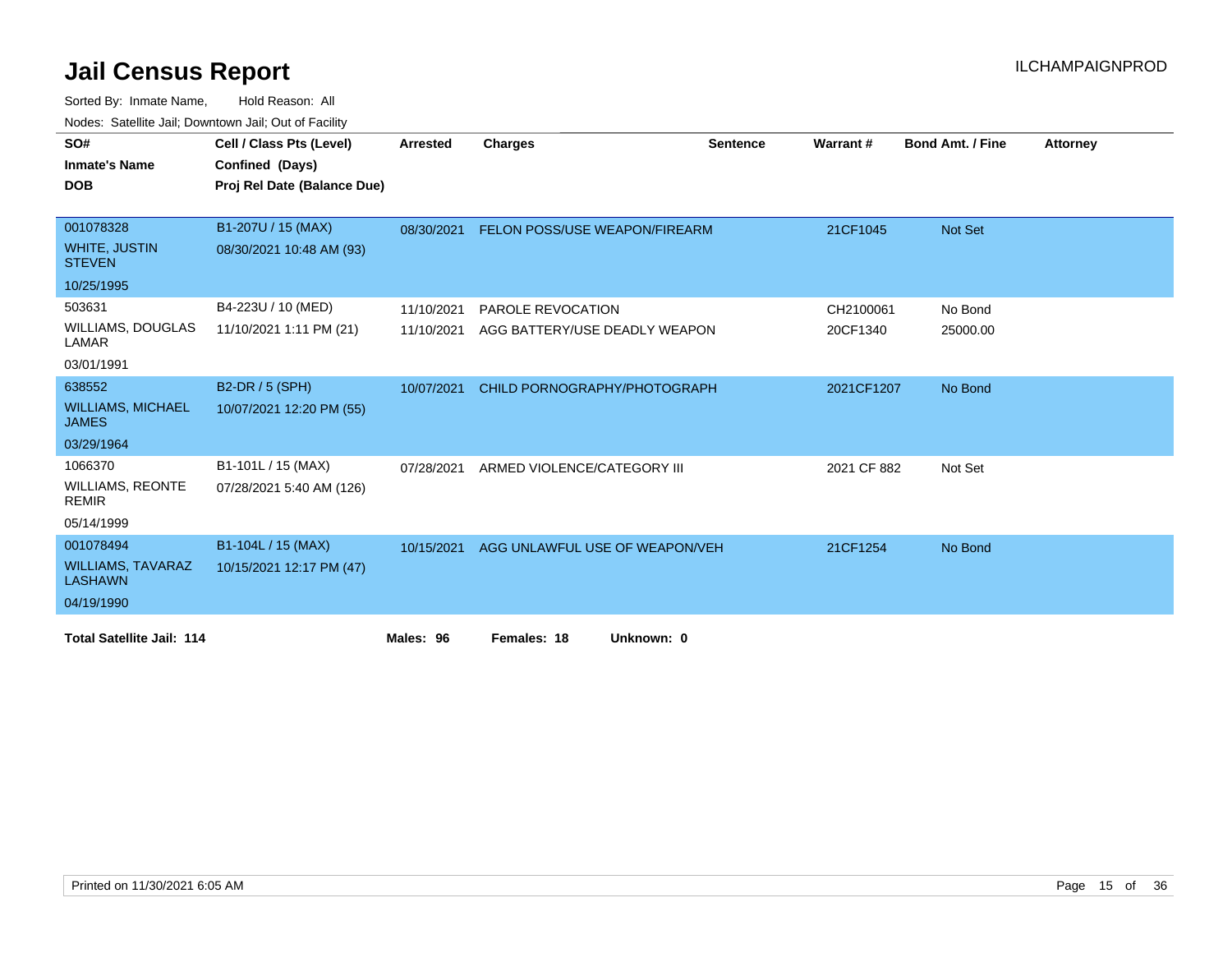| <b>Downtown Jail</b><br>SO#                      | Cell / Class Pts (Level)    | <b>Arrested</b> | <b>Charges</b>                                    | <b>Sentence</b> | Warrant#             | <b>Bond Amt. / Fine</b>    | <b>Attorney</b> |
|--------------------------------------------------|-----------------------------|-----------------|---------------------------------------------------|-----------------|----------------------|----------------------------|-----------------|
| <b>Inmate's Name</b>                             | Confined (Days)             |                 |                                                   |                 |                      |                            |                 |
| <b>DOB</b>                                       | Proj Rel Date (Balance Due) |                 |                                                   |                 |                      |                            |                 |
|                                                  |                             |                 |                                                   |                 |                      |                            |                 |
| 1073165                                          | G4L / 5 (MIN)               | 04/30/2021      | UNLWFL POSS/DRIVER/VEH/STOLEN                     |                 | 21CF486              | Not Set                    |                 |
| <b>ACKERMAN, CODY</b><br><b>JAMES</b>            | 04/30/2021 4:48 PM (215)    | 04/30/2021      | FORGERY/ISSUE/DELIVER DOCUMENT                    |                 | 19CF143              | 75000.00                   |                 |
| 02/01/1989                                       |                             | 04/30/2021      | <b>BURGLARY</b><br>FORGERY/ISSUE/DELIVER DOCUMENT |                 | 21CF516<br>2018CF689 | Not Set<br>2500.00 / 75.00 |                 |
| 517915                                           | G8U / 5 (MIN)               | 05/03/2021      |                                                   |                 |                      |                            |                 |
| BOXLEY, CHARLES                                  |                             | 08/03/2021      | <b>BURGLARY</b>                                   |                 | 21CF289              | 20000.00                   |                 |
| <b>OMAR</b>                                      | 08/03/2021 2:18 PM (120)    | 08/03/2021      | <b>BURGLARY</b>                                   |                 | 21CF679              | 20000.00<br>No Bond        |                 |
| 01/10/1985                                       |                             | 08/03/2021      | FORGERY/ISSUE/DELIVER DOCUMENT                    |                 |                      |                            |                 |
| 1075941                                          | G2L / 5 (MIN)               | 10/08/2021      | HARASS WITNESS/FAMILY MBR/REP                     |                 | 2021CF1188           | 500000.00                  |                 |
| <b>BROWN, LIONEL</b><br><b>TERRELL</b>           | 10/08/2021 5:16 PM (54)     |                 |                                                   |                 |                      |                            |                 |
| 10/19/1981                                       |                             |                 |                                                   |                 |                      |                            |                 |
| 61904                                            | D <sub>4</sub> / 15 (ADS)   | 10/23/2021      | <b>ROBBERY</b>                                    |                 | 21CF1287             | Not Set                    |                 |
| <b>BURNETT, TIMOTHY</b><br><b>LYNN</b>           | 10/23/2021 5:43 PM (39)     |                 |                                                   |                 |                      |                            |                 |
| 09/09/1983                                       |                             |                 |                                                   |                 |                      |                            |                 |
| 56936                                            | C1L / 15 (MAX)              | 11/01/2021      | PUBLIC INDECENCY/EXPOSURE/3+                      |                 |                      | <b>Not Set</b>             |                 |
| <b>CALDWELL, STEVEN</b><br><b>ANDRE</b>          | 11/01/2021 1:09 PM (30)     |                 |                                                   |                 |                      |                            |                 |
| 04/19/1982                                       |                             |                 |                                                   |                 |                      |                            |                 |
| 960551                                           | C2L / 10 (MED)              | 08/26/2021      | DOMESTIC BATTERY/HARM/VIO O/P                     |                 | 21CF1035             | 100000.00                  |                 |
| COFFIN, KYLE LAIR                                | 08/26/2021 4:43 AM (97)     | 08/26/2021      | POSS HYPO/SYRINGE/NEEDLES/1ST                     |                 | 2021 CM116           | 1000.00                    |                 |
| 09/21/1988                                       |                             |                 |                                                   |                 |                      |                            |                 |
| 1075361                                          | J6L / 5 (ADS)               | 04/16/2021      | <b>BURGLARY</b>                                   |                 | 21CF414              | <b>Not Set</b>             |                 |
| <b>COWART, TORREY</b><br><b>BENJAMEN, Junior</b> | 04/16/2021 9:17 PM (229)    |                 |                                                   |                 |                      |                            |                 |
| 11/22/1987                                       |                             |                 |                                                   |                 |                      |                            |                 |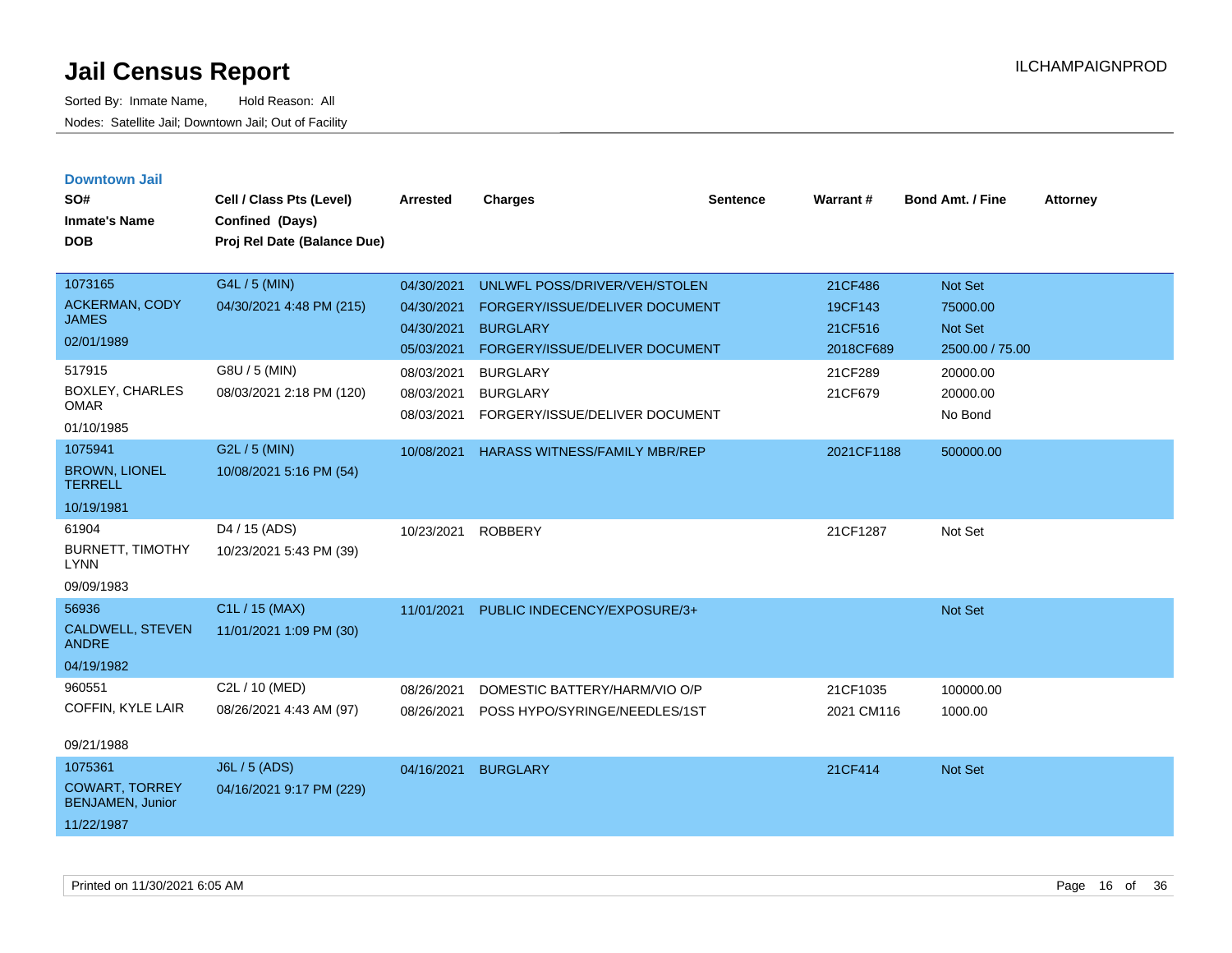Sorted By: Inmate Name, Hold Reason: All Nodes: Satellite Jail; Downtown Jail; Out of Facility

| <u>Rodos.</u> Odiolino dali, Downtown dali, Odi of Fabilit |                                                                            |                 |                                         |          |            |                         |                 |
|------------------------------------------------------------|----------------------------------------------------------------------------|-----------------|-----------------------------------------|----------|------------|-------------------------|-----------------|
| SO#<br><b>Inmate's Name</b><br><b>DOB</b>                  | Cell / Class Pts (Level)<br>Confined (Days)<br>Proj Rel Date (Balance Due) | <b>Arrested</b> | <b>Charges</b>                          | Sentence | Warrant#   | <b>Bond Amt. / Fine</b> | <b>Attorney</b> |
|                                                            |                                                                            |                 |                                         |          |            |                         |                 |
| 34111                                                      | G6L / 5 (MIN)                                                              | 10/29/2021      | OBSTRUCT JUST/DESTROY EVIDENCE          |          | 2018CF1243 | 50000.00                |                 |
| <b>CROSSLAND, KEVIN</b><br><b>SHAWN</b>                    | 10/29/2021 10:15 PM (33)                                                   |                 |                                         |          |            |                         |                 |
| 10/02/1967                                                 |                                                                            |                 |                                         |          |            |                         |                 |
| 1067370                                                    | F5L / 15 (MAX)                                                             | 11/05/2021      | FIREARM/FOID INVALID/NOT ELIG           |          | 21CF1370   | Not Set                 |                 |
| DAVIS, AUSTIN<br><b>CHRISTOPHER</b>                        | 11/06/2021 12:23 AM (25)                                                   |                 |                                         |          |            |                         |                 |
| 08/11/1997                                                 |                                                                            |                 |                                         |          |            |                         |                 |
| 56063                                                      | H4L / 10 (ADS)                                                             | 09/18/2021      | <b>AGGRAVATED BATTERY</b>               |          | 21CF1127   | Not Set                 |                 |
| <b>DAVIS, DAMIEN</b>                                       | 09/18/2021 4:25 AM (74)                                                    | 09/19/2021      | <b>AGGRAVATED BATTERY</b>               |          | 21CF1132   | <b>Not Set</b>          |                 |
| <b>DOMINIQUE</b>                                           |                                                                            | 11/24/2021      | <b>FUGITIVE FROM JUSTICE</b>            |          | 21CR2577   | <b>Not Set</b>          |                 |
| 02/28/1977                                                 |                                                                            |                 |                                         |          |            |                         |                 |
| 1066719                                                    | C5L / 10 (MED)                                                             | 06/09/2021      | AGG DOMESTIC BATTERY/STRANGLE           |          | 21CF310    | 100000.00               |                 |
| DAVIS, TAVEON                                              | 06/09/2021 10:50 PM (175)                                                  | 06/09/2021      | RET THEFT/DISP MERCH/>\$300             |          | 19CF959    | 5000.00                 |                 |
| <b>CORNELIUS</b>                                           |                                                                            | 06/09/2021      | RETAIL THEFT/DISP MERCH/<\$300          |          | 19CM897    | 3000.00                 |                 |
| 12/21/1997                                                 |                                                                            |                 |                                         |          |            |                         |                 |
| 001078538                                                  | C4L / 10 (MED)                                                             | 10/26/2021      | <b>CRIM SEX ASSAULT/FORCE</b>           |          | 21CF1301   | Not Set                 |                 |
| <b>DAWKINS, LEN</b>                                        | 10/26/2021 8:18 PM (36)                                                    |                 |                                         |          |            |                         |                 |
| 03/23/1987                                                 |                                                                            |                 |                                         |          |            |                         |                 |
| 001078223                                                  | G9L / 5 (MIN)                                                              | 11/09/2021      | AGG DUI/NO VALID DL                     |          | 21CF1382   | Not Set                 |                 |
| DIEGO-MATEO,<br><b>JOAQUIN</b>                             | 11/09/2021 10:52 PM (22)                                                   |                 |                                         |          |            |                         |                 |
| 01/23/2002                                                 |                                                                            |                 |                                         |          |            |                         |                 |
| 571307                                                     | J3L / 15 (ADS)                                                             | 09/14/2020      | <b>CRIM SEXUAL ABUSE/CONSENT</b>        |          | 2020CF1026 | <b>Not Set</b>          |                 |
| DOMINGO-<br>CASTANEDA,                                     | 09/14/2020 11:19 PM (443)                                                  | 09/14/2020      | <b>PRED CRIM SEX ASLT/VICTIM &lt;13</b> |          | 2020CF1025 | Not Set                 |                 |
| 09/29/1989                                                 |                                                                            |                 |                                         |          |            |                         |                 |
| 527379                                                     | C9U / 15 (ADS)                                                             | 10/25/2021      | ARMED HABITUAL CRIMINAL                 |          | 21CF1297   | Not Set                 |                 |
| DRAKE, MARCELL<br>DEON                                     | 10/25/2021 5:05 PM (37)                                                    | 10/27/2021      | AGG DOMESTIC BATTERY/STRANGLE           |          | 21CF1245   | Not Set                 |                 |
| 04/20/1987                                                 |                                                                            |                 |                                         |          |            |                         |                 |

Printed on 11/30/2021 6:05 AM Page 17 of 36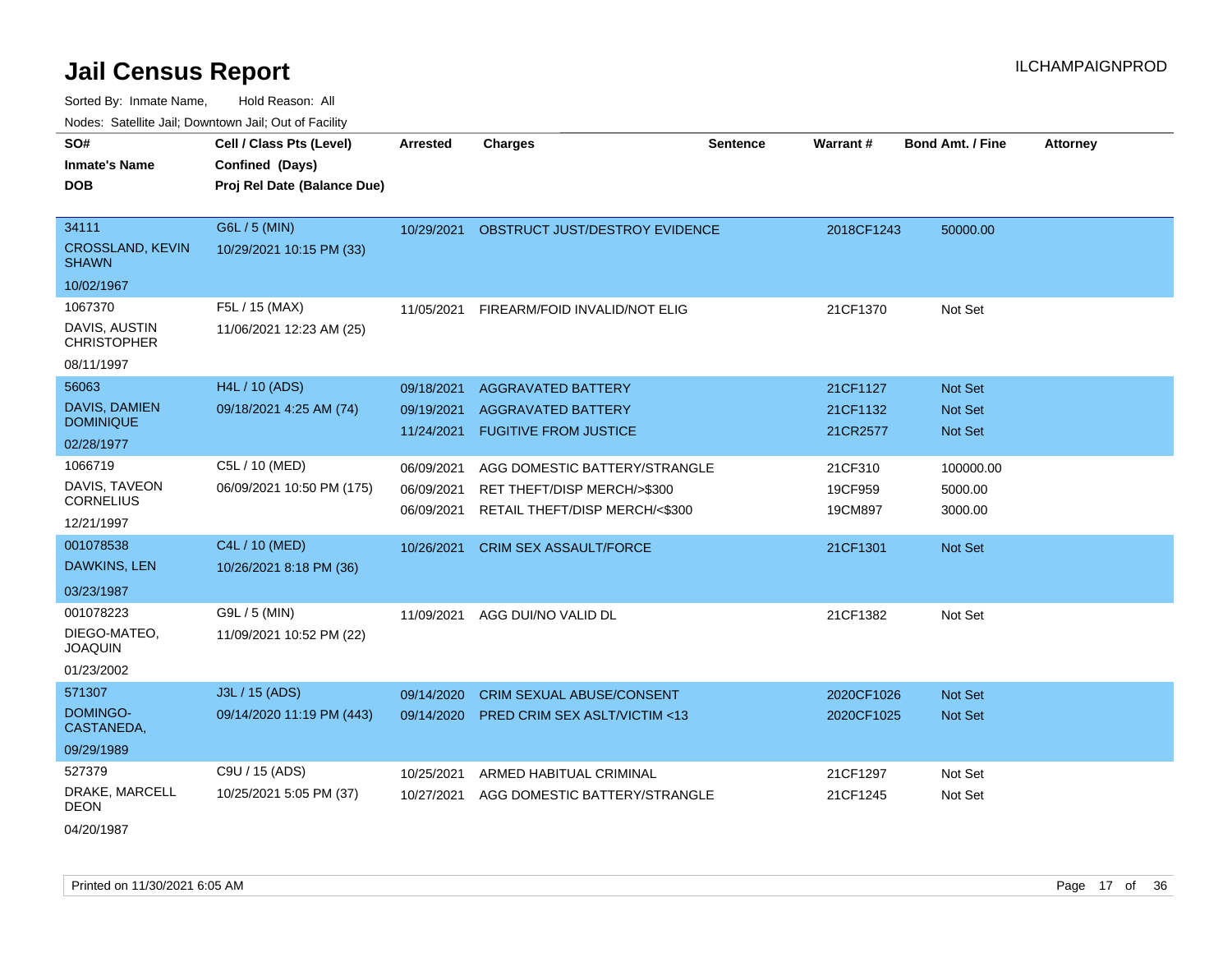Sorted By: Inmate Name, Hold Reason: All

Nodes: Satellite Jail; Downtown Jail; Out of Facility

| SO#<br><b>Inmate's Name</b><br><b>DOB</b>                | Cell / Class Pts (Level)<br>Confined (Days)<br>Proj Rel Date (Balance Due) | <b>Arrested</b>          | Charges                                                      | <b>Sentence</b> | Warrant#             | <b>Bond Amt. / Fine</b> | <b>Attorney</b> |
|----------------------------------------------------------|----------------------------------------------------------------------------|--------------------------|--------------------------------------------------------------|-----------------|----------------------|-------------------------|-----------------|
| 959292<br>DUNCAN, COREYON<br><b>ANTHONY</b>              | K1 / 15 (ADS)<br>04/01/2021 8:46 PM (244)                                  |                          | 04/01/2021 ATTEMPT (FIRST DEGREE MURDER)                     |                 | 2020CF565            | 2000000.00              |                 |
| 01/17/1989                                               |                                                                            |                          |                                                              |                 |                      |                         |                 |
| 1053207<br>FAUST, JAQUAVEON<br>LAVELL<br>07/25/1996      | K2 / 15 (SPH)<br>06/06/2019 2:24 PM (909)                                  | 06/06/2019               | MURDER/INTENT TO KILL/INJURE                                 |                 | 2019-CF849           | 2000000.00              |                 |
| 962759                                                   | E6L / 5 (ADS)                                                              | 07/16/2021               | <b>METH DELIVERY&lt;5 GRAMS</b>                              |                 | 21CF833              | Not Set                 |                 |
| FINLEY, KEVIN DANTE                                      | 07/16/2021 9:44 PM (138)                                                   | 07/29/2021               | AGG CRIM SEX ASSAULT/FELONY                                  |                 | 21CF891              | No Bond                 |                 |
| 12/28/1988                                               |                                                                            |                          |                                                              |                 |                      |                         |                 |
| 524764<br>FISCUS, ROBERT<br>LOWELL                       | G3L / 5 (MIN)<br>09/18/2021 10:50 AM (74)                                  | 09/18/2021               | METH DELIVERY/15<100 GRAMS                                   |                 | 21CF627              | 50000.00                |                 |
| 02/17/1986<br>1068917                                    | H1L / 5 (MIN)                                                              |                          |                                                              |                 |                      |                         |                 |
| <b>GARCIA, JUAN</b><br><b>CARLOS</b>                     | 08/11/2021 9:24 PM (112)                                                   | 08/11/2021               | VIO ORDER/PRIOR VIO OF ORDER                                 |                 | 21CF965              | Not Set                 |                 |
| 10/21/1997                                               |                                                                            |                          |                                                              |                 |                      |                         |                 |
| 1071098<br>HARRIS, SHEMAR<br><b>HARLEM</b><br>07/22/2000 | F4L / 15 (MAX)<br>11/06/2021 8:22 AM (25)                                  | 11/06/2021               | AGG CRIM SEX ASSAULT/FIREARM                                 |                 | 21CF1368             | Not Set                 |                 |
| 1073611                                                  | G5L / 5 (MIN)                                                              | 02/09/2021               | DELIVERY OF OR POSSESSION OF W/ INT                          |                 | 21CF160              | Not Set                 |                 |
| <b>HAYES, CAMERON</b><br><b>TAYLOR MALEEK</b>            | 02/09/2021 3:10 PM (295)                                                   | 02/09/2021               | MFG 15>100 GR ECSTASY/ANALOG                                 |                 | 21CF121              | 500000.00               |                 |
| 08/10/1998                                               |                                                                            |                          |                                                              |                 |                      |                         |                 |
| 544770<br>HAYES, DEVON<br><b>JERMAINE</b>                | F6L / 10 (MED)<br>08/14/2021 2:56 AM (109)                                 | 08/14/2021<br>08/14/2021 | AGG DOMESTIC BATTERY/STRANGLE<br>AGGRAVATED DOMESTIC BATTERY |                 | 2021CF514<br>21CF977 | 25000.00<br>No Bond     |                 |

11/07/1987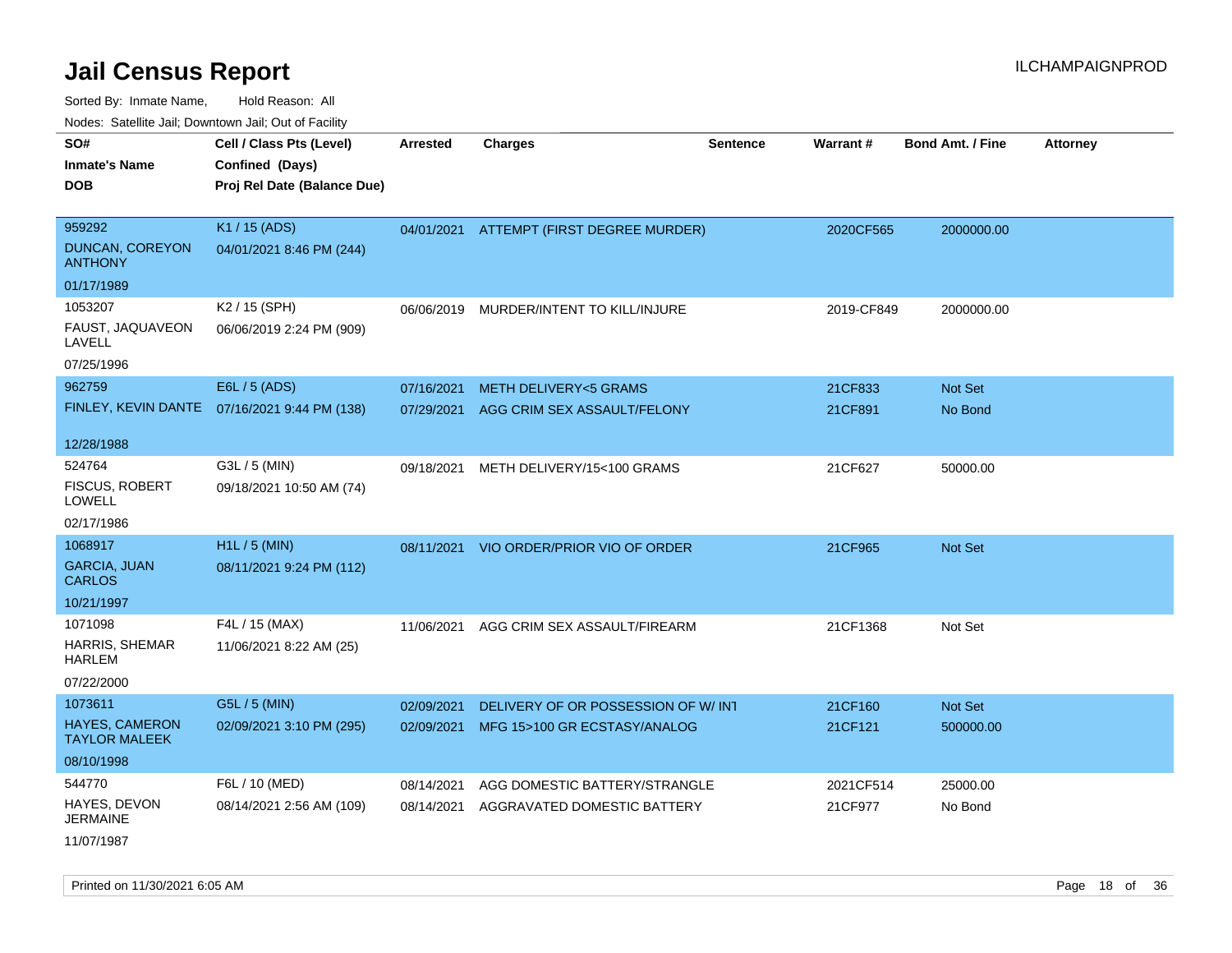Sorted By: Inmate Name, Hold Reason: All Nodes: Satellite Jail; Downtown Jail; Out of Facility

| Noues. Salenne Jan, Downtown Jan, Out of Facility |                                            |            |                                |                 |                 |                         |                 |
|---------------------------------------------------|--------------------------------------------|------------|--------------------------------|-----------------|-----------------|-------------------------|-----------------|
| SO#                                               | Cell / Class Pts (Level)                   | Arrested   | <b>Charges</b>                 | <b>Sentence</b> | <b>Warrant#</b> | <b>Bond Amt. / Fine</b> | <b>Attorney</b> |
| <b>Inmate's Name</b>                              | Confined (Days)                            |            |                                |                 |                 |                         |                 |
| <b>DOB</b>                                        | Proj Rel Date (Balance Due)                |            |                                |                 |                 |                         |                 |
|                                                   |                                            |            |                                |                 |                 |                         |                 |
| 1015002                                           | J1L / 10 (ADS)                             | 07/22/2021 | AGGRAVATED BATTERY             |                 | 2021CF861       | Not Set                 |                 |
| <b>HERRERA, ANDREW</b><br><b>WESLEY</b>           | 07/22/2021 9:17 PM (132)                   |            |                                |                 |                 |                         |                 |
| 12/17/1993                                        |                                            |            |                                |                 |                 |                         |                 |
| 1024228                                           | K3 / 15 (SPH)                              | 04/24/2018 | *MURDER/INTENT TO KILL/INJURE  |                 | 2018-CF1170     | 5000000.00              |                 |
| HILL, JAMONTE<br>RASHAD                           | 04/24/2018 4:07 PM (1,317)                 |            |                                |                 |                 |                         |                 |
| 05/23/1994                                        |                                            |            |                                |                 |                 |                         |                 |
| 49618                                             | J7L / 5 (ADS)                              | 10/26/2021 | CRIM DAMAGE TO PROPERTY <\$500 |                 | 2021CF1300      | 100.00                  |                 |
| <b>HITES, STEVEN</b><br>WAYNE                     | 10/26/2021 7:42 AM (36)                    | 11/24/2021 | FLEEING/ATTEMPT ELUDE OFFICER  |                 | 2021TR9315      | 1000.00                 |                 |
| 12/31/1979                                        |                                            |            |                                |                 |                 |                         |                 |
| 1063119                                           | F1L / 10 (MED)                             | 11/05/2021 | <b>BURGLARY</b>                |                 | 2018CF877       | 10000.00                |                 |
| HUNT, KHALLEEL<br>MALIK                           | 11/05/2021 7:47 AM (26)                    | 11/05/2021 | BURGLARY W/O CAUSING DAMAGE    |                 | 2018CF1687      | 10000.00                |                 |
| 03/28/1999                                        |                                            |            |                                |                 |                 |                         |                 |
| 29206                                             | $11 / 15$ (MAX)                            | 11/09/2021 | <b>AGGRAVATED BATTERY</b>      |                 | 21CF1381        | No Bond                 |                 |
| JOHNSON, REUBEN<br><b>MONTE</b>                   | 11/09/2021 11:30 AM (22)                   | 11/16/2021 | <b>PROBATION VIOLATION</b>     |                 | 20CF987         | <b>Not Set</b>          |                 |
| 04/07/1956                                        |                                            |            |                                |                 |                 |                         |                 |
| 1073894                                           | E4U / 10 (ADS)                             | 09/09/2021 | VIOLATE SEX OFFENDER REGIS/2+  |                 | 2021CF920       | 10000.00                |                 |
|                                                   | JOKICH, ANTON VEGO 09/09/2021 2:14 PM (83) |            |                                |                 |                 |                         |                 |
| 05/30/1969                                        |                                            |            |                                |                 |                 |                         |                 |
| 23138                                             | D1 / 15 (MAX)                              | 06/17/2021 | STALKING/TRANSMITS THREAT      |                 | 18CF1332        | <b>Not Set</b>          |                 |
| <b>JONES, GLENN</b><br><b>CLAYTON</b>             | 06/17/2021 12:51 PM (167)                  | 06/17/2021 | AGG CRIM SEXUAL ABUSE/FELONY   |                 | 18-CF-1333      | <b>Not Set</b>          |                 |
| 08/17/1958                                        |                                            |            |                                |                 |                 |                         |                 |
| 1017120                                           | G3U / 5 (MIN)                              | 10/29/2021 | BATTERY/CAUSE BODILY HARM      |                 | 21CM498         | Not Set                 |                 |
|                                                   | JONES, JOSHUA LYNN 10/29/2021 3:15 AM (33) | 10/29/2021 | AGG ASLT/USE DDLY WEAPON       |                 | 21CM452         | 2500.00                 |                 |
|                                                   |                                            |            |                                |                 |                 |                         |                 |

05/16/1993

Printed on 11/30/2021 6:05 AM **Page 19 of 36** Page 19 of 36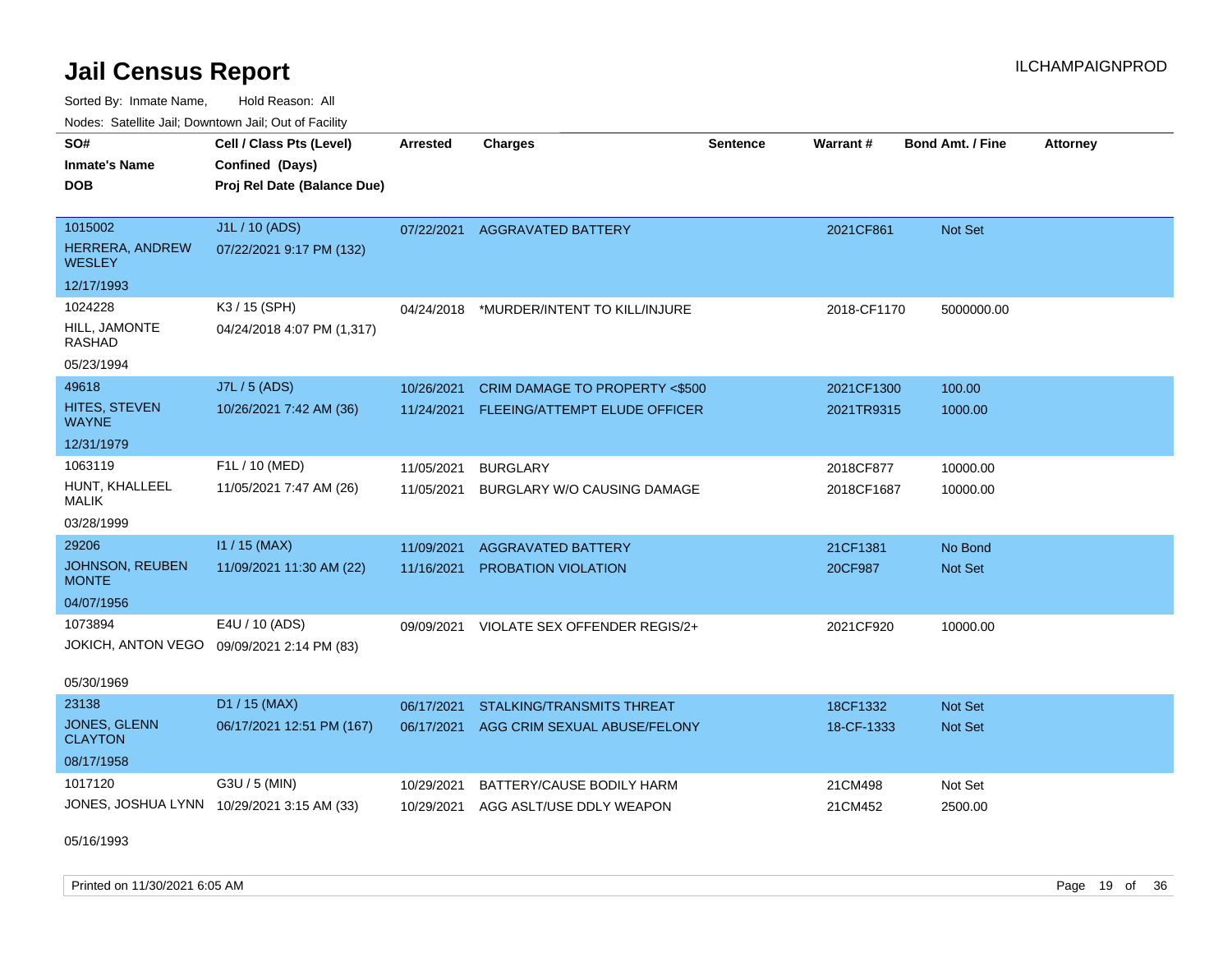| inodes: Satellite Jail, Downtown Jail, Out of Facility |                             |                 |                                    |                 |             |                         |                 |
|--------------------------------------------------------|-----------------------------|-----------------|------------------------------------|-----------------|-------------|-------------------------|-----------------|
| SO#                                                    | Cell / Class Pts (Level)    | <b>Arrested</b> | <b>Charges</b>                     | <b>Sentence</b> | Warrant#    | <b>Bond Amt. / Fine</b> | <b>Attorney</b> |
| <b>Inmate's Name</b>                                   | Confined (Days)             |                 |                                    |                 |             |                         |                 |
| <b>DOB</b>                                             | Proj Rel Date (Balance Due) |                 |                                    |                 |             |                         |                 |
|                                                        |                             |                 |                                    |                 |             |                         |                 |
| 001077231                                              | J5L / 10 (ADS)              | 11/02/2021      | RECEIVE/POSS/SELL STOLEN VEH       | 6y (DOC)        |             | 15000.00                |                 |
| KOLESAR, JEREMY J                                      | 11/02/2021 5:51 PM (29)     |                 |                                    |                 |             |                         |                 |
|                                                        |                             |                 |                                    |                 |             |                         |                 |
| 10/20/1979                                             |                             |                 |                                    |                 |             |                         |                 |
| 24308                                                  | D <sub>2</sub> / 15 (MAX)   | 06/03/2021      | <b>ROBBERY</b>                     |                 | 21CF625     | No Bond                 |                 |
| KWIATKOWSKI,<br>ROBERT JOHN                            | 06/03/2021 10:40 PM (181)   |                 |                                    |                 |             |                         |                 |
| 08/08/1963                                             |                             |                 |                                    |                 |             |                         |                 |
| 37260                                                  | C2U / 10 (ADS)              | 09/09/2021      | FORGERY/ISSUE DOCUMENT/1 UPC       |                 | 2019 CF 559 | 200000.00               |                 |
| LENARD, DEMETRIUS<br><b>MARQUIS</b>                    | 09/09/2021 1:44 AM (83)     |                 |                                    |                 |             |                         |                 |
| 07/03/1973                                             |                             |                 |                                    |                 |             |                         |                 |
| 29681                                                  | J2L / 15 (ADS)              | 07/14/2020      | PREDATORY CRIMINAL SEX ASSLT/CHILD |                 | 20CF-781    | 250000.00               |                 |
| LENOIR, JOHN<br><b>CHRISTOPHER</b>                     | 07/14/2020 12:51 PM (505)   |                 |                                    |                 |             |                         |                 |
| 04/20/1966                                             |                             |                 |                                    |                 |             |                         |                 |
| 001078249                                              | B3 / 10 (MED)               | 08/07/2021      | FELON POSS/USE WEAPON/FIREARM      |                 | 21CF947     | <b>Not Set</b>          |                 |
| MCCLENDON, CALVIN<br>M                                 | 08/07/2021 8:56 AM (116)    |                 |                                    |                 |             |                         |                 |
| 04/29/1990                                             |                             |                 |                                    |                 |             |                         |                 |
| 40235                                                  | G9U / 5 (MIN)               | 10/04/2021      | AGG DUI/4                          |                 | 2021CF1145  | 35000.00                |                 |
| MERRIWEATHER,<br><b>MARCUS TODD</b>                    | 10/04/2021 4:41 PM (58)     |                 |                                    |                 |             |                         |                 |
| 11/28/1967                                             |                             |                 |                                    |                 |             |                         |                 |
| 1040273                                                | E5U / 15 (ADS)              | 09/30/2021      | PRED CRIM SEX ASLT/VICTIM <13      |                 | 21CF329     | 500000.00               |                 |
| METCALFE, LANELL<br>JARON                              | 09/30/2021 11:32 PM (62)    |                 |                                    |                 |             |                         |                 |
| 09/22/1988                                             |                             |                 |                                    |                 |             |                         |                 |
| 1075635                                                | B <sub>2</sub> / 10 (ADS)   | 05/11/2021      | AGG DISCHARGE FIREARM/OCC VEH      |                 | 21CF538     | Not Set                 |                 |
| MILES, DEVLON VON,<br>Junior                           | 05/11/2021 10:39 PM (204)   | 05/11/2021      | MFG/DEL CANNABIS/30-500 GRAMS      |                 | 20CF1402    | 100000.00               |                 |
| 11/04/2000                                             |                             |                 |                                    |                 |             |                         |                 |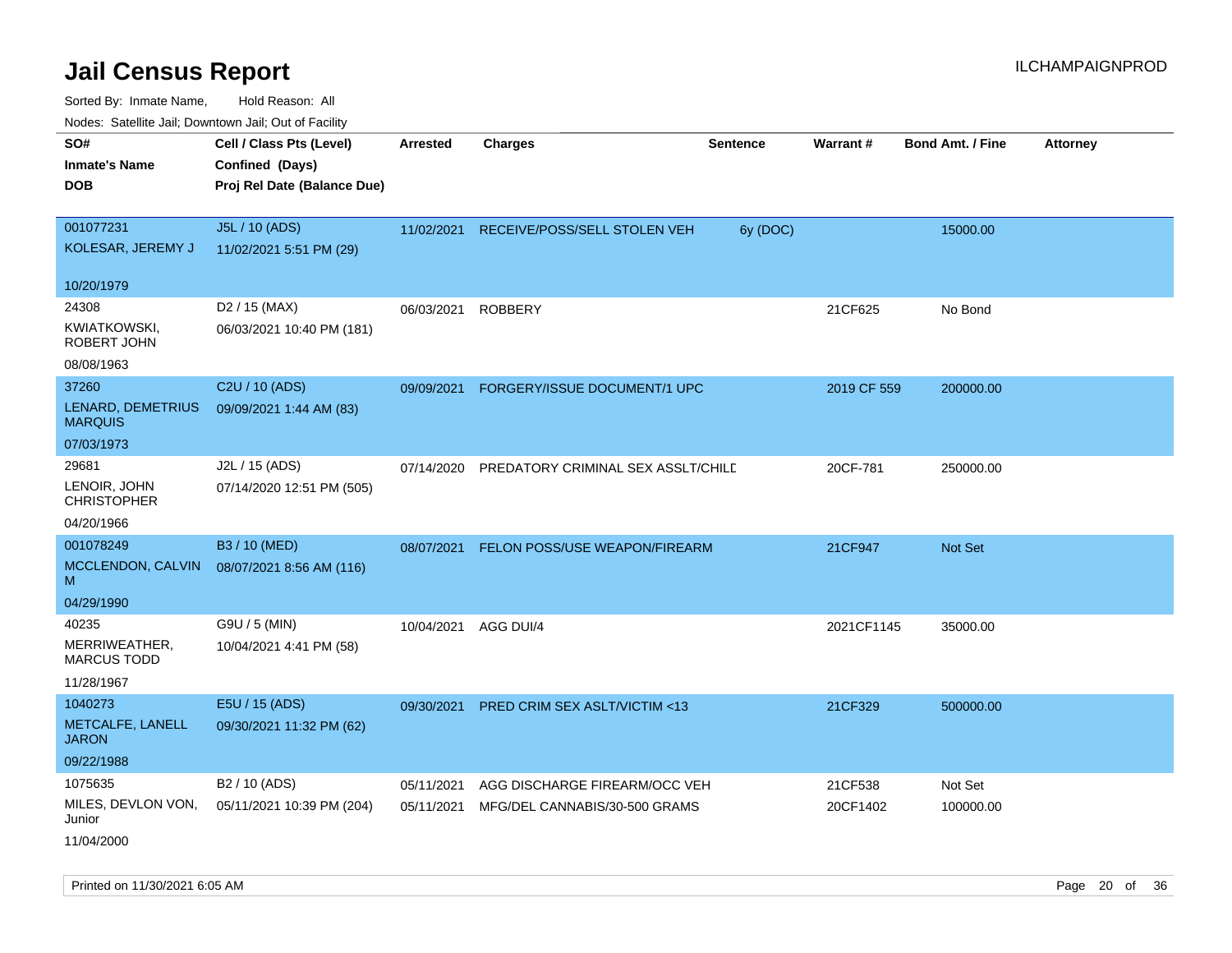Sorted By: Inmate Name, Hold Reason: All

Nodes: Satellite Jail; Downtown Jail; Out of Facility

| SO#                                     | Cell / Class Pts (Level)                       | <b>Arrested</b> | <b>Charges</b>                                           | <b>Sentence</b> | Warrant#     | <b>Bond Amt. / Fine</b> | <b>Attorney</b> |
|-----------------------------------------|------------------------------------------------|-----------------|----------------------------------------------------------|-----------------|--------------|-------------------------|-----------------|
| <b>Inmate's Name</b><br><b>DOB</b>      | Confined (Days)<br>Proj Rel Date (Balance Due) |                 |                                                          |                 |              |                         |                 |
|                                         |                                                |                 |                                                          |                 |              |                         |                 |
| 39106                                   | C3L / 10 (SPH)                                 | 10/12/2021      | DOMESTIC BATTERY/OTHER PRIOR                             |                 | 21CF1217     | Not Set                 |                 |
| Junior                                  | MOORE, ANDREW LEE, 10/12/2021 1:02 AM (50)     |                 |                                                          |                 |              |                         |                 |
| 04/12/1973                              |                                                |                 |                                                          |                 |              |                         |                 |
| 1069209                                 | H2L / 10 (ADS)                                 | 04/07/2021      | AGG BATTERY/GREAT BODILY HARM                            |                 | 21CF376      | Not Set                 |                 |
| MOORE, DEVONTE<br>JAMAL                 | 04/07/2021 6:25 PM (238)                       |                 |                                                          |                 |              |                         |                 |
| 09/24/1995                              |                                                |                 |                                                          |                 |              |                         |                 |
| 966887                                  | F7L / 15 (MAX)                                 | 11/05/2021      | DELIVERY OF OR POSSESSION OF W/IN110y/0m/0d (DC 19CF1425 |                 |              | No Bond                 |                 |
| NELSON, DARRYL<br><b>WAYNE</b>          | 11/05/2021 11:00 AM (26)                       |                 |                                                          |                 |              |                         |                 |
| 01/16/1984                              |                                                |                 |                                                          |                 |              |                         |                 |
| 001078357                               | H6L / 15 (ADS)                                 | 09/17/2021      | ARMED ROBBERY/ARMED W/FIREARM                            |                 | 21CF1230     | Not Set                 |                 |
| PETTIGREW, CAREY<br>CORNITRIAS DEOBLO   | 09/17/2021 9:56 AM (75)                        | 09/17/2021      | ARMED ROBBERY/ARMED W/FIREARM                            |                 | 21CF1128     | Not Set                 |                 |
| 08/31/1986                              |                                                | 09/17/2021      | ARMED ROBBERY/ARMED W/FIREARM                            |                 | 21CF1129     | Not Set                 |                 |
| 1022441                                 | H3L / 10 (ADS)                                 | 10/27/2021      | <b>AGG BATTERY/PEACE OFFICER</b>                         |                 | 2021 CF 12   | No Bond                 |                 |
| PICKENS, DONTRELL<br><b>DEMAR</b>       | 10/27/2021 1:39 PM (35)                        | 10/27/2021      | AGG BATTERY/PEACE OFFICER                                |                 | 2020 CF 1488 | No Bond                 |                 |
| 12/10/1993                              |                                                |                 |                                                          |                 |              |                         |                 |
| 1072114                                 | A1U / 15 (SPH)                                 | 01/17/2021      | ATTEMPT (FIRST DEGREE MURDER)                            |                 | 2021CF65     | Not Set                 |                 |
| ROBINSON, DONNELL                       | 01/17/2021 2:40 PM (318)                       | 01/17/2021      | ARMED ROBBERY/NO FIREARM                                 |                 | 2020CF824    | 75000.00                |                 |
| <b>LEVON</b>                            |                                                | 02/17/2021      | AGGRAVATED BATTERY                                       | 4y (DOC)        |              | 250000.00               |                 |
| 10/23/2000                              |                                                |                 |                                                          |                 |              |                         |                 |
| 980761                                  | B1 / 10 (MED)                                  | 06/07/2021      | DOMESTIC BATTERY/OTHER PRIOR                             | 5y (DOC)        |              | <b>Not Set</b>          |                 |
| <b>ROBINSON, LEON</b><br><b>SOLOMON</b> | 06/07/2021 1:53 AM (177)                       |                 |                                                          |                 |              |                         |                 |
| 10/22/1983                              |                                                |                 |                                                          |                 |              |                         |                 |
| 001078588                               | G6U / 5 (MIN)                                  | 11/16/2021      | DRVG UNDER INFLU OF ALCOHOL                              |                 | 21DT316      | 240.00                  |                 |
| ROBINSON, RONALD<br><b>JACK</b>         | 11/16/2021 6:20 PM (15)                        |                 |                                                          |                 |              |                         |                 |
| 08/29/1976                              |                                                |                 |                                                          |                 |              |                         |                 |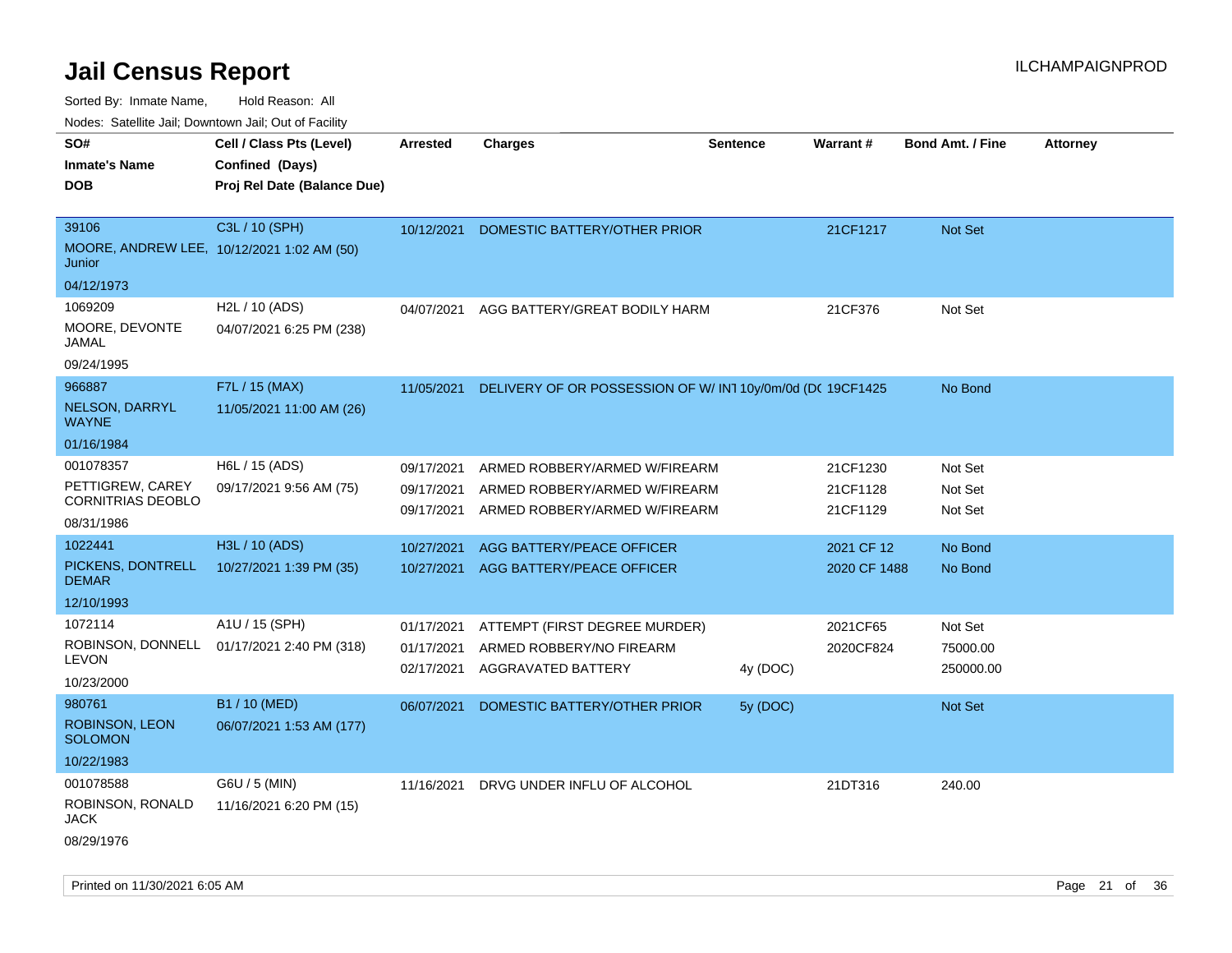| SO#                                         | Cell / Class Pts (Level)    | <b>Arrested</b> | <b>Charges</b>                  | <b>Sentence</b> | Warrant#   | <b>Bond Amt. / Fine</b> | <b>Attorney</b> |
|---------------------------------------------|-----------------------------|-----------------|---------------------------------|-----------------|------------|-------------------------|-----------------|
| <b>Inmate's Name</b>                        | Confined (Days)             |                 |                                 |                 |            |                         |                 |
| DOB                                         | Proj Rel Date (Balance Due) |                 |                                 |                 |            |                         |                 |
|                                             |                             |                 |                                 |                 |            |                         |                 |
| 1006507                                     | 14 / 10 (ADS)               | 10/21/2021      | AGG ASLT/USE DDLY WEAPON        |                 | 21CM123    | 1000.00                 |                 |
| RODGERS, DYLAN                              | 10/21/2021 12:34 AM (41)    | 10/21/2021      | DOMESTIC BATTERY/OTHER PRIOR    |                 | 21CF1269   | Not Set                 |                 |
| <b>ROBERT</b>                               |                             | 10/21/2021      | PROBATION VIOLATION             |                 | 2019CF1220 | 10000.00                |                 |
| 12/12/1991                                  |                             |                 |                                 |                 |            |                         |                 |
| 1069960                                     | G7L / 5 (MIN)               | 09/28/2021      | IDENTITY THEFT/\$2K-\$10K       |                 | 21CF952    | 10000.00                |                 |
| SHELTON, JOSIAH<br><b>TIMOTHY</b>           | 09/28/2021 2:04 AM (64)     |                 |                                 |                 |            |                         |                 |
| 02/23/1980                                  |                             |                 |                                 |                 |            |                         |                 |
| 1034702                                     | F3L / 10 (MED)              | 10/22/2021      | AGG DOMESTIC BATTERY/STRANGLE   |                 | 21CF1123   | 50000.00                |                 |
| SOULE, AUSTIN TYLER 10/22/2021 6:49 AM (40) |                             |                 |                                 |                 |            |                         |                 |
|                                             |                             |                 |                                 |                 |            |                         |                 |
| 03/18/1995                                  |                             |                 |                                 |                 |            |                         |                 |
| 1057312                                     | G <sub>2U</sub>             | 11/10/2021      | <b>HOME INVASION/FIREARM</b>    |                 | 21CF1388   | Not Set                 |                 |
| STARKS, RAMEON<br><b>TAHZIER</b>            | 11/10/2021 9:51 PM (21)     |                 |                                 |                 |            |                         |                 |
| 12/18/1996                                  |                             |                 |                                 |                 |            |                         |                 |
| 1051104                                     | G1U / 5 (MIN)               | 05/26/2021      | METH DELIVERY/5<15 GRAMS        |                 | 21CF598    | Not Set                 |                 |
| <b>STOVER, ANDREW</b>                       | 05/27/2021 12:59 AM (188)   | 05/26/2021      | DRIVING ON REVOKED LICENSE      |                 | 21TR4000   | <b>Not Set</b>          |                 |
| <b>WADE</b>                                 |                             | 05/26/2021      | <b>BURGLARY</b>                 |                 | 21CF667    | Not Set                 |                 |
| 07/20/1994                                  |                             |                 |                                 |                 |            |                         |                 |
| 1024184                                     | H5L / 10 (ADS)              | 09/08/2021      | AGG ASLT PEACE OFF/FIRE/ER WRK  |                 | 20CF1051   | No Bond                 |                 |
| SULLIVAN, CODY<br><b>MICHAEL</b>            | 09/08/2021 3:28 PM (84)     |                 |                                 |                 |            |                         |                 |
| 08/15/1994                                  |                             |                 |                                 |                 |            |                         |                 |
| 1035647                                     | I3 / 10 (ADS)               | 10/29/2021      | CRIM DMG TO PROP \$500-10K      |                 | 21CF983    | 10000.00                |                 |
| <b>SUMO, DAVID KLON</b>                     | 10/29/2021 6:36 PM (33)     | 10/29/2021      | CRIM DMG/GOVT PROP/>\$500-\$10K |                 | 21CF984    | 10000.00                |                 |
| 06/23/1975                                  |                             |                 |                                 |                 |            |                         |                 |
| 1068839                                     | F8L / 15 (MAX)              | 08/07/2020      | <b>HOMICIDE</b>                 |                 | 2020-CF851 | 1000000.00              |                 |
| TAYLOR, LONDON<br>JAVON                     | 08/07/2020 10:30 AM (481)   |                 |                                 |                 |            |                         |                 |
| 08/16/1999                                  |                             |                 |                                 |                 |            |                         |                 |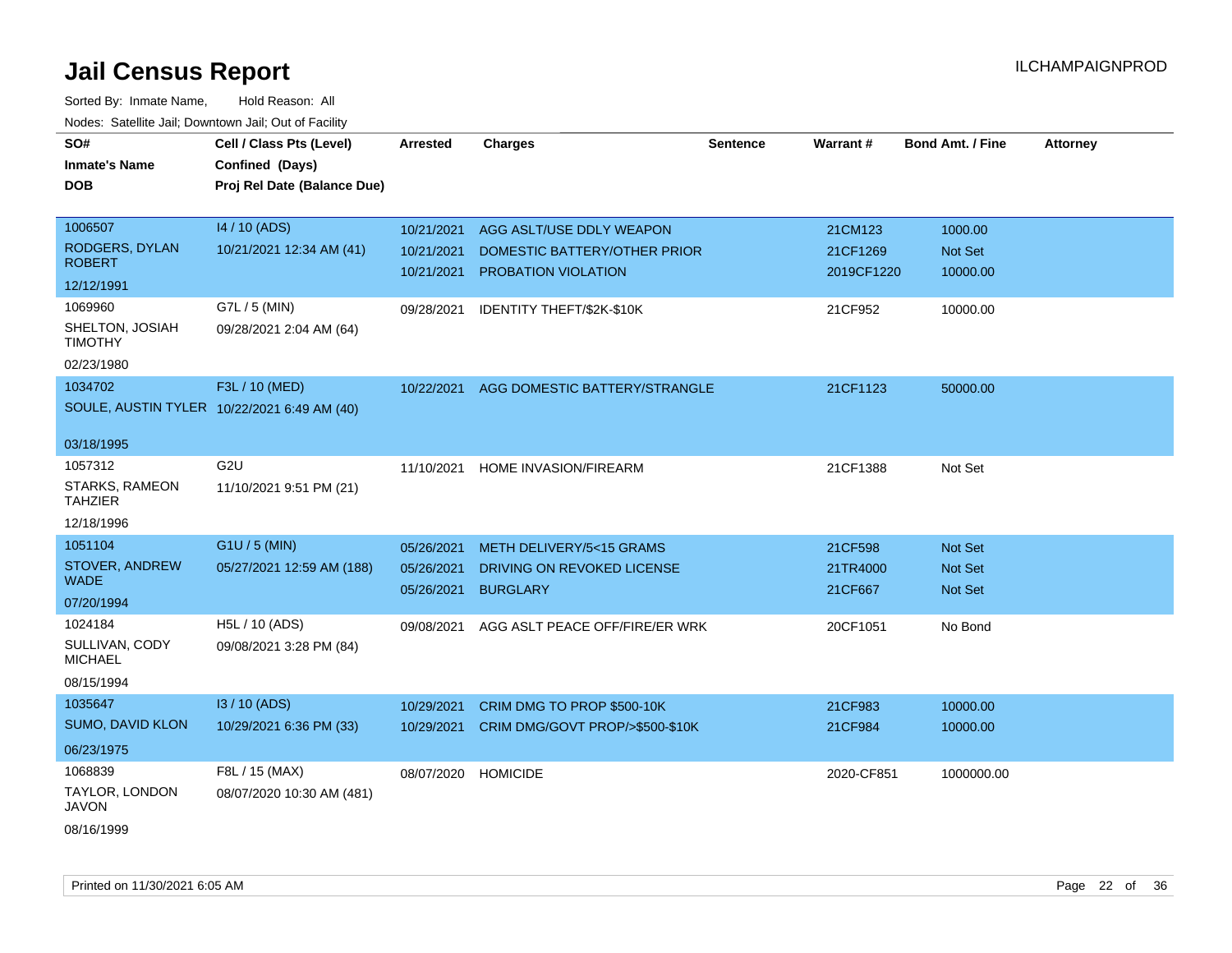| SO#                               | Cell / Class Pts (Level)    | Arrested         | <b>Charges</b>                 | Sentence | <b>Warrant#</b> | <b>Bond Amt. / Fine</b> | <b>Attorney</b> |
|-----------------------------------|-----------------------------|------------------|--------------------------------|----------|-----------------|-------------------------|-----------------|
| <b>Inmate's Name</b>              | Confined (Days)             |                  |                                |          |                 |                         |                 |
| <b>DOB</b>                        | Proj Rel Date (Balance Due) |                  |                                |          |                 |                         |                 |
|                                   |                             |                  |                                |          |                 |                         |                 |
| 1004142                           | F9L / 15 (MAX)              | 10/22/2021       | PAROLE REVOCATION              |          |                 | Not Set                 |                 |
| TOY, KAYON LARENZ                 | 10/22/2021 1:01 PM (40)     | 10/27/2021       | POSSESSION OF METH/15<100GRAMS |          | 2021CF1298      | 1500000.00              |                 |
|                                   |                             |                  |                                |          |                 |                         |                 |
| 09/12/1991                        |                             |                  |                                |          |                 |                         |                 |
| 1056971                           | D6 / 10 (ADS)               | 08/07/2021       | FELON POSS/USE WEAPON/FIREARM  |          | 21CF948         | No Bond                 |                 |
| TRAVIS, DENZEL<br><b>DANTRELL</b> | 08/07/2021 7:36 AM (116)    | 08/08/2021       | AGG BATTERY/PUBLIC PLACE       |          | 2020CF647       | 25000.00                |                 |
| 03/21/1993                        |                             |                  |                                |          |                 |                         |                 |
| 001078250                         | F2L / 10 (MED)              | 08/07/2021       | FELON POSS WEAPON/BODY ARMOR   |          | 21CF950         | <b>Not Set</b>          |                 |
| TRAVIS, JORDAN<br><b>TESHAUN</b>  | 08/07/2021 10:27 AM (116)   |                  |                                |          |                 |                         |                 |
| 03/03/1996                        |                             |                  |                                |          |                 |                         |                 |
| 969709                            | C7L / 5 (MIN)               | 10/29/2021       | CRIM DMG TO PROP \$500-10K     |          |                 | Not Set                 |                 |
| TUFTE, BRYCE<br><b>MATTHEW</b>    | 10/29/2021 3:14 PM (33)     | 10/29/2021       | DRIVING ON SUSPENDED LICENSE   |          | 20TR2181        | 5000.00                 |                 |
| 05/30/1988                        | 12/20/2021 (0.00)           |                  |                                |          |                 |                         |                 |
| 30108                             | J4L / 15 (ADS)              | 07/30/2021       | <b>MURDER</b>                  |          | 21CF902         | 2000000.00              |                 |
| VANDYKE, DARYL<br><b>ANTHONY</b>  | 07/30/2021 8:29 PM (124)    |                  |                                |          |                 |                         |                 |
| 10/04/1965                        |                             |                  |                                |          |                 |                         |                 |
| 968681                            | D5 / 15 (ADS)               | 08/27/2021       | AGG CRIM SX AB/VIC 13<18/TRUST |          | 2020CF499       | 250000.00               |                 |
| WADE, DEMETRIUS<br>DARYL          | 08/27/2021 2:25 AM (96)     | 08/27/2021       | INDIRECT CRIMINAL CONTEMPT     | 5y (DOC) | 2021CC16        | No Bond                 |                 |
| 01/07/1987                        |                             |                  |                                |          |                 |                         |                 |
| 1070904                           | G7U / 5 (MIN)               | 10/28/2021       | <b>BURGLARY</b>                |          | 2021CF321       | 15000.00                |                 |
| WANKEL, JONAH<br><b>JAMES</b>     | 10/28/2021 3:42 AM (34)     |                  |                                |          |                 |                         |                 |
| 12/15/1993                        |                             |                  |                                |          |                 |                         |                 |
| 44836                             | E2L / 15 (ADS)              | 11/02/2021       | DISORDERLY CONDUCT             |          |                 | Not Set                 |                 |
| WESLEY, FRANK                     | 11/02/2021 4:08 AM (29)     | 11/02/2021       | CRIM TRESPASS TO STATE LAND    |          | 21118875        | Not Set                 |                 |
| LADELL                            |                             | 11/02/2021 THEFT |                                |          |                 | Not Set                 |                 |
| 09/17/1977                        |                             |                  |                                |          |                 |                         |                 |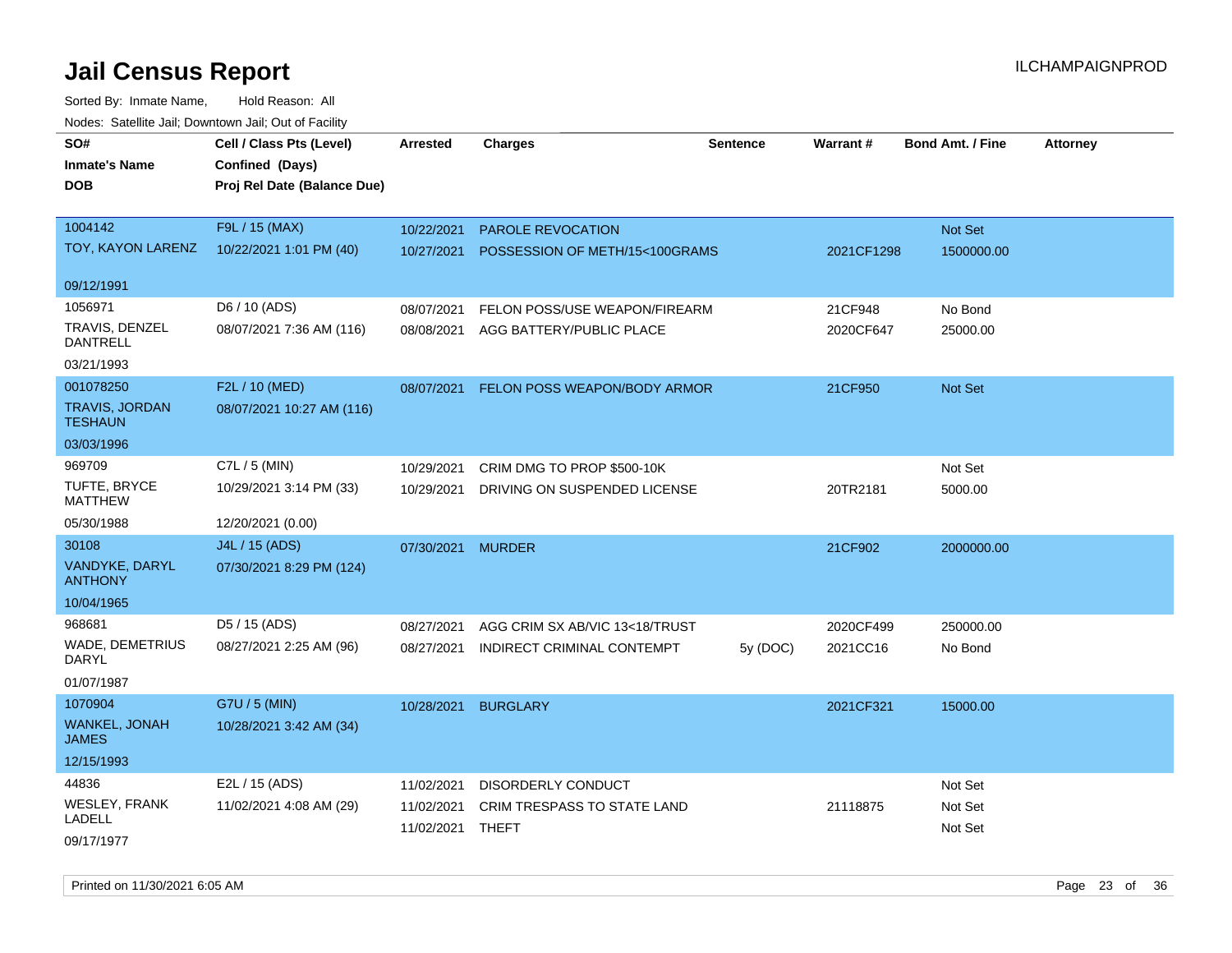Sorted By: Inmate Name, Hold Reason: All

Nodes: Satellite Jail; Downtown Jail; Out of Facility

| SO#                                        | Cell / Class Pts (Level)    | <b>Arrested</b> | <b>Charges</b>               | <b>Sentence</b> | Warrant#    | <b>Bond Amt. / Fine</b> | <b>Attorney</b> |
|--------------------------------------------|-----------------------------|-----------------|------------------------------|-----------------|-------------|-------------------------|-----------------|
| <b>Inmate's Name</b>                       | Confined (Days)             |                 |                              |                 |             |                         |                 |
| <b>DOB</b>                                 | Proj Rel Date (Balance Due) |                 |                              |                 |             |                         |                 |
|                                            |                             |                 |                              |                 |             |                         |                 |
| 001078511                                  | G5U / 5 (MIN)               | 10/18/2021      | WRIT                         |                 | 20CF1318    | No Bond                 |                 |
| <b>WILLIAMS, KANAAN</b><br><b>AUBREY</b>   | 10/18/2021 2:21 PM (44)     |                 |                              |                 |             |                         |                 |
| 03/17/2000                                 |                             |                 |                              |                 |             |                         |                 |
| 1058072                                    | A2U / 15 (SPH)              | 02/25/2021      | ARMED HABITUAL CRIMINAL      |                 |             | Not Set                 |                 |
| <b>WILLIAMS, KENNETH</b><br><b>BERNARD</b> | 02/25/2021 3:24 PM (279)    |                 |                              |                 |             |                         |                 |
| 10/04/1985                                 |                             |                 |                              |                 |             |                         |                 |
| 53518                                      | $15/15$ (ADS)               | 08/19/2021      | <b>AGGRAVATED BATTERY</b>    |                 | 21CF1014    | <b>Not Set</b>          |                 |
| <b>WILLIAMS, TORREY</b><br><b>TOSHIBA</b>  | 08/19/2021 10:10 AM (104)   | 09/01/2021      | <b>PROBATION VIOLATION</b>   |                 | 20CF381     | Not Set                 |                 |
| 03/30/1975                                 |                             |                 |                              |                 |             |                         |                 |
| 996311                                     | G4U / 5 (MIN)               | 10/29/2021      | DOMESTIC BATTERY/OTHER PRIOR |                 | 21CF1326    | No Bond                 |                 |
| WILLIAMS,<br>TRAYSHAUN DEVONTA             | 10/29/2021 10:51 PM (33)    |                 |                              |                 |             |                         |                 |
| 02/18/1992                                 |                             |                 |                              |                 |             |                         |                 |
| 9326                                       | $12/5$ (ADS)                | 06/14/2021      | <b>BURGLARY</b>              |                 | 2020-CF-625 | <b>Not Set</b>          |                 |
| YOUNG, ANTHONY<br><b>PAUL</b>              | 06/14/2021 12:07 PM (170)   |                 |                              |                 |             |                         |                 |
| 03/13/1954                                 |                             |                 |                              |                 |             |                         |                 |
| <b>Total Downtown Jail: 68</b>             |                             | Males: 68       | Females: 0<br>Unknown: 0     |                 |             |                         |                 |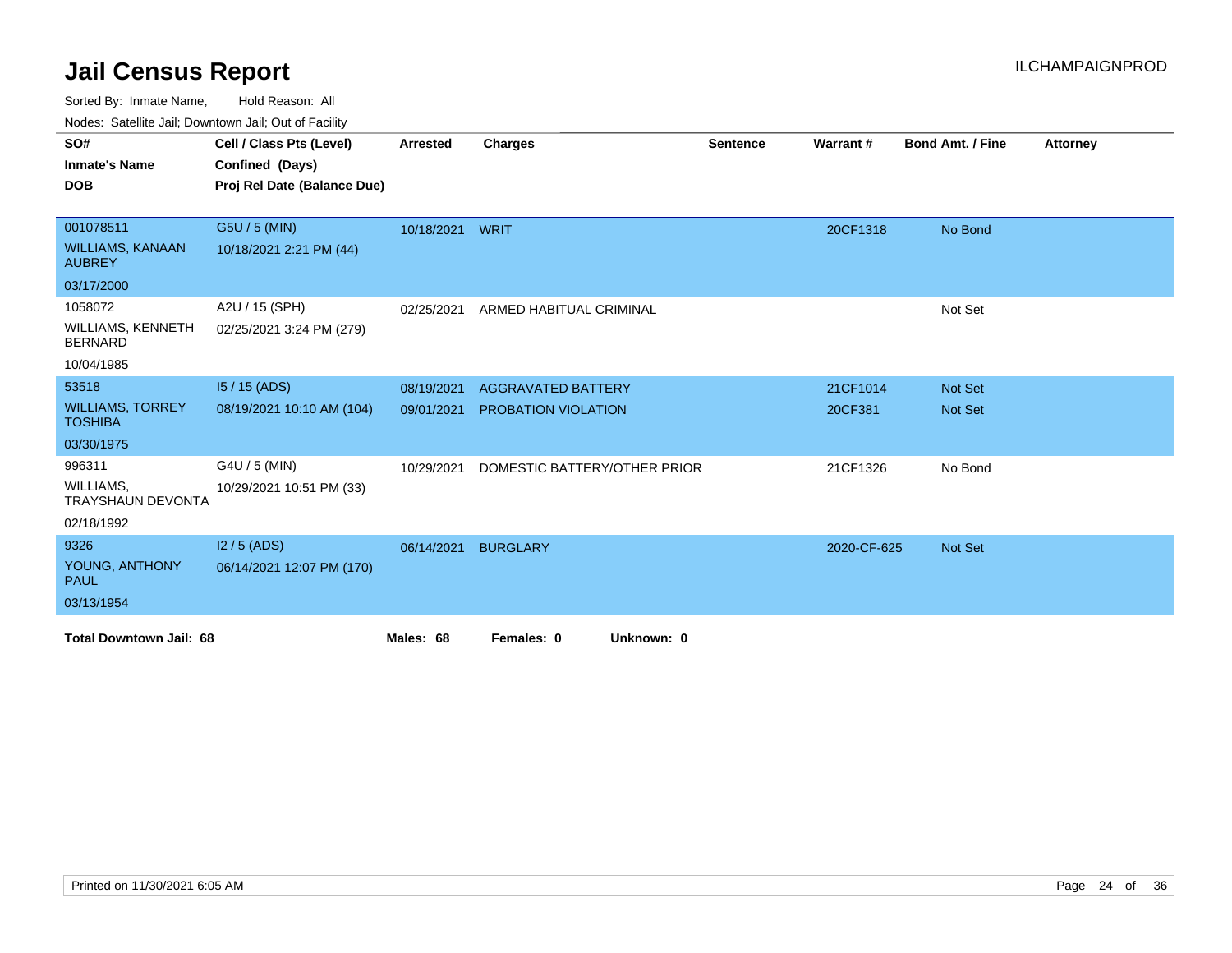|  | <b>Out of Facility</b> |  |
|--|------------------------|--|

| SO#<br><b>Inmate's Name</b><br><b>DOB</b>                         | Cell / Class Pts (Level)<br>Confined (Days)<br>Proj Rel Date (Balance Due) | <b>Arrested</b>          | <b>Charges</b>                                        | <b>Sentence</b> | Warrant#             | <b>Bond Amt. / Fine</b> | <b>Attorney</b> |
|-------------------------------------------------------------------|----------------------------------------------------------------------------|--------------------------|-------------------------------------------------------|-----------------|----------------------|-------------------------|-----------------|
| 61095<br>AMOS, DERRICK<br><b>JAMES</b>                            | <b>DEW / 10 (ADS)</b><br>05/02/2021 9:02 PM (213)                          | 05/02/2021               | HOME INVASION/CAUSE INJURY                            |                 | 2021CF323            | 100000.00               |                 |
| 06/12/1985                                                        |                                                                            |                          |                                                       |                 |                      |                         |                 |
| 19971<br><b>LYNN</b>                                              | <b>EHD</b><br>BARNESKE, RAYMOND 11/09/2021 9:32 AM (22)                    | 11/09/2021               | DRIVING RVK/SUSP DUI/SSS 4-9                          |                 | 2021CF968            | Not Set                 |                 |
| 08/17/1961                                                        | 5/6/2022 (0.00)                                                            |                          |                                                       |                 |                      |                         |                 |
| 516062                                                            | <b>DEW / 15 (MAX)</b>                                                      | 02/22/2021               | PHONE HARASSMENT/2+                                   |                 | 20CF194              | 5000.00                 |                 |
| <b>BENNETT, JOHN</b><br><b>MICHAEL</b>                            | 02/22/2021 10:47 AM (282)                                                  | 02/22/2021               | AGG DISCH FIR/VEH/PC OFF/FRMAN                        |                 | 21CF210              | No Bond                 |                 |
| 04/30/1986                                                        |                                                                            |                          |                                                       |                 |                      |                         |                 |
| 976538                                                            | EHD<br>BLISSIT, WYATT TYRES 10/12/2021 10:05 AM (50)                       | 10/12/2021               | DOMESTIC BATTERY/OTHER PRIOR                          |                 | 2020CF1095           | Not Set                 |                 |
| 09/05/1989                                                        | 1/6/2022 (0.00)                                                            |                          |                                                       |                 |                      |                         |                 |
| 33993                                                             | <b>DEW / 10 (MED)</b>                                                      | 06/14/2021               | AGGRAVATED DOMESTIC BATTERY                           |                 | 21CF688              | Not Set                 |                 |
| <b>BOOKER, STEPHON</b><br><b>MONTELL</b>                          | 06/14/2021 7:42 PM (170)                                                   | 06/14/2021<br>06/14/2021 | POSSESSING A CONTROLLED SUBSTANC<br>PAROLE REVOCATION |                 | 21CF657<br>CH2103612 | Not Set<br>No Bond      |                 |
| 06/11/1971                                                        |                                                                            |                          |                                                       |                 |                      |                         |                 |
| 1074315<br><b>BRIGGS, PATRICK</b><br><b>MONTAY</b>                | DEW / 15 (MAX)<br>08/03/2021 4:56 PM (120)                                 | 07/27/2021               | AGG DISCHARGE FIREARM/VEH/SCH                         |                 | 21CF927              | Not Set                 |                 |
| 08/05/2001                                                        |                                                                            |                          |                                                       |                 |                      |                         |                 |
| 001078065<br><b>BROWN, CHARMAN</b><br><b>LAKEEF</b><br>11/30/2002 | <b>KAN / 10 (ADS)</b><br>06/17/2021 12:32 PM (167)                         | 06/17/2021               | AGG BATTERY/DISCHARGE FIREARM                         |                 | 21CF704              | 1000000.00              |                 |
|                                                                   |                                                                            |                          |                                                       |                 |                      |                         |                 |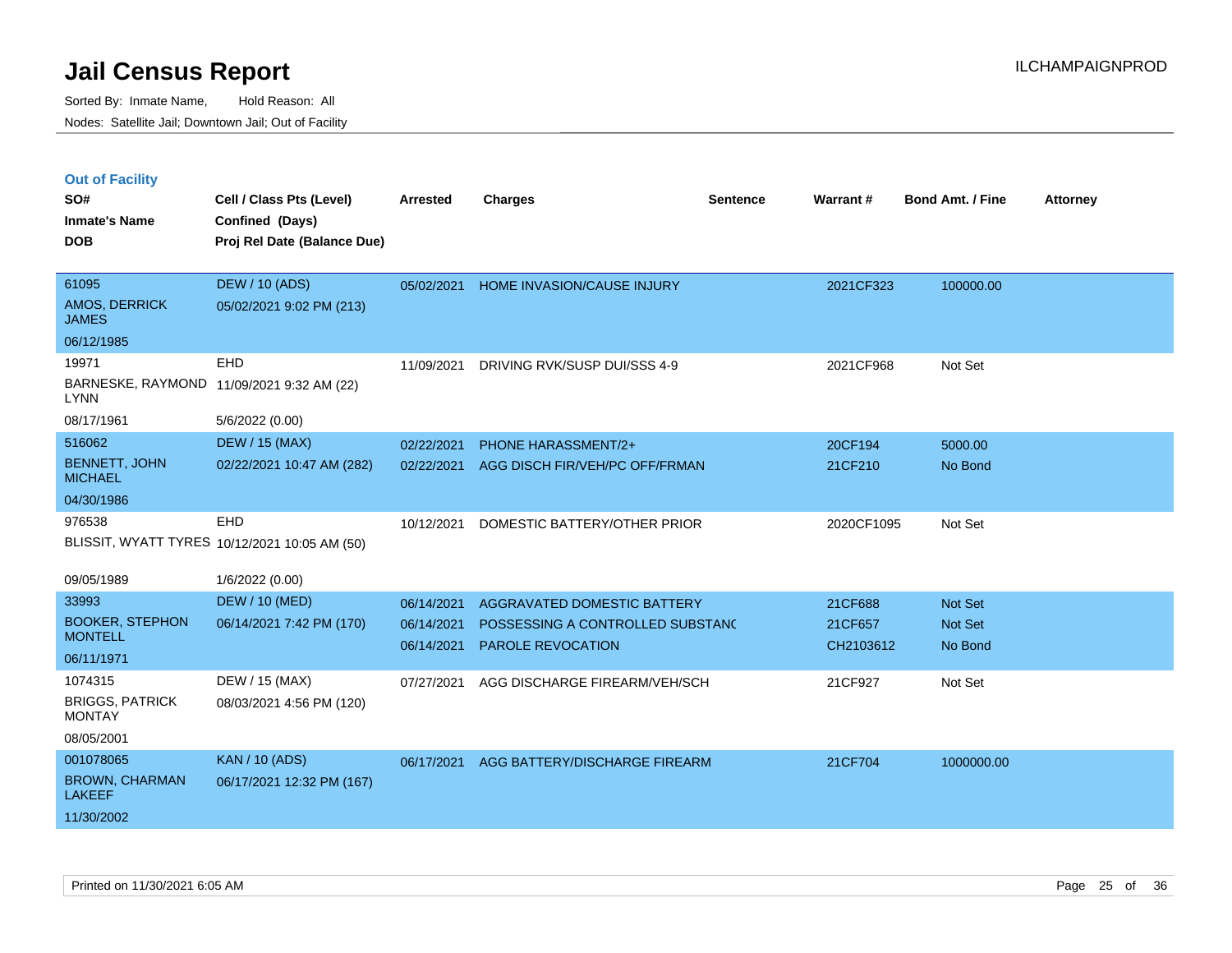| roaco. Catolino dall, Downtown dall, Out of Fability |                             |            |                                          |                 |                 |                         |                 |
|------------------------------------------------------|-----------------------------|------------|------------------------------------------|-----------------|-----------------|-------------------------|-----------------|
| SO#                                                  | Cell / Class Pts (Level)    | Arrested   | <b>Charges</b>                           | <b>Sentence</b> | <b>Warrant#</b> | <b>Bond Amt. / Fine</b> | <b>Attorney</b> |
| <b>Inmate's Name</b>                                 | Confined (Days)             |            |                                          |                 |                 |                         |                 |
| <b>DOB</b>                                           | Proj Rel Date (Balance Due) |            |                                          |                 |                 |                         |                 |
|                                                      |                             |            |                                          |                 |                 |                         |                 |
| 1038554                                              | <b>KAN / 15 (MAX)</b>       | 08/18/2021 | DELIVERY OF OR POSSESSION OF W/INT       |                 | 21CF1009        | No Bond                 |                 |
| <b>BROWN, CORRION</b><br><b>DEVONTAE</b>             | 08/18/2021 5:40 PM (105)    | 08/18/2021 | ARMED HABITUAL CRIMINAL                  |                 | 21CF1162        | Not Set                 |                 |
| 04/19/1995                                           |                             |            |                                          |                 |                 |                         |                 |
| 1071662                                              | KAN / 15 (MAX)              | 12/07/2020 | FELON POSS/USE FIREARM PRIOR             | 7y (DOC)        | 20CF1418        | 250000.00               |                 |
| BROWN, JAWON<br>EDWARD                               | 12/14/2020 6:02 PM (352)    |            |                                          |                 |                 |                         |                 |
| 04/21/2000                                           |                             |            |                                          |                 |                 |                         |                 |
| 1038579                                              | <b>KAN / 15 (MAX)</b>       | 08/18/2021 | <b>FELON POSS/USE WEAPON/FIREARM</b>     |                 | 21CF1010        | Not Set                 |                 |
| <b>BROWN, MARKEL</b><br><b>RIKKI</b>                 | 08/18/2021 2:05 PM (105)    |            |                                          |                 |                 |                         |                 |
| 01/06/1995                                           |                             |            |                                          |                 |                 |                         |                 |
| 1003006                                              | KAN / 15 (MAX)              | 08/19/2021 | FELON POSS/USE MACHINE GUN               |                 | 21CF1011        | No Bond                 |                 |
| <b>BROWN, ROCKEITH</b><br><b>JAVONTE</b>             | 08/19/2021 12:55 AM (104)   |            |                                          |                 |                 |                         |                 |
| 07/23/1991                                           |                             |            |                                          |                 |                 |                         |                 |
| 987334                                               | <b>DEW / 15 (MAX)</b>       |            | 03/10/2021 ATTEMPT (FIRST DEGREE MURDER) |                 | 19CF689         | Not Set                 |                 |
| CAIN, ISAIAH<br><b>DEPRIEST</b>                      | 03/10/2021 2:22 PM (266)    |            |                                          |                 |                 |                         |                 |
| 12/23/1990                                           |                             |            |                                          |                 |                 |                         |                 |
| 992962                                               | DEW / 15 (ADS)              | 05/25/2021 | MURDER/INTENT TO KILL/INJURE             |                 | 2018CF1045      | 1000000.00              |                 |
| CAMPBELL, KEITH<br>KNAQEEB                           | 05/25/2021 1:19 PM (190)    |            |                                          |                 |                 |                         |                 |
| 07/22/1991                                           |                             |            |                                          |                 |                 |                         |                 |
| 001078576                                            | <b>KAN / 15 (MAX)</b>       | 11/09/2021 | UNLAWFUL USE OF A WEAPON                 |                 | 21CF1383        | <b>Not Set</b>          |                 |
| <b>CARTER, DEMONDRE</b><br><b>DAVON</b>              | 11/09/2021 6:01 PM (22)     |            |                                          |                 |                 |                         |                 |
| 05/27/2001                                           |                             |            |                                          |                 |                 |                         |                 |
| 1064992                                              | KAN / 15 (MAX)              | 09/20/2021 | ARMED VIOLENCE/CATEGORY I                |                 | 21CF1137        | Not Set                 |                 |
| CARTER, KEJUAN<br>JAVONTE                            | 09/20/2021 11:42 PM (72)    |            |                                          |                 |                 |                         |                 |
| 06/27/1998                                           |                             |            |                                          |                 |                 |                         |                 |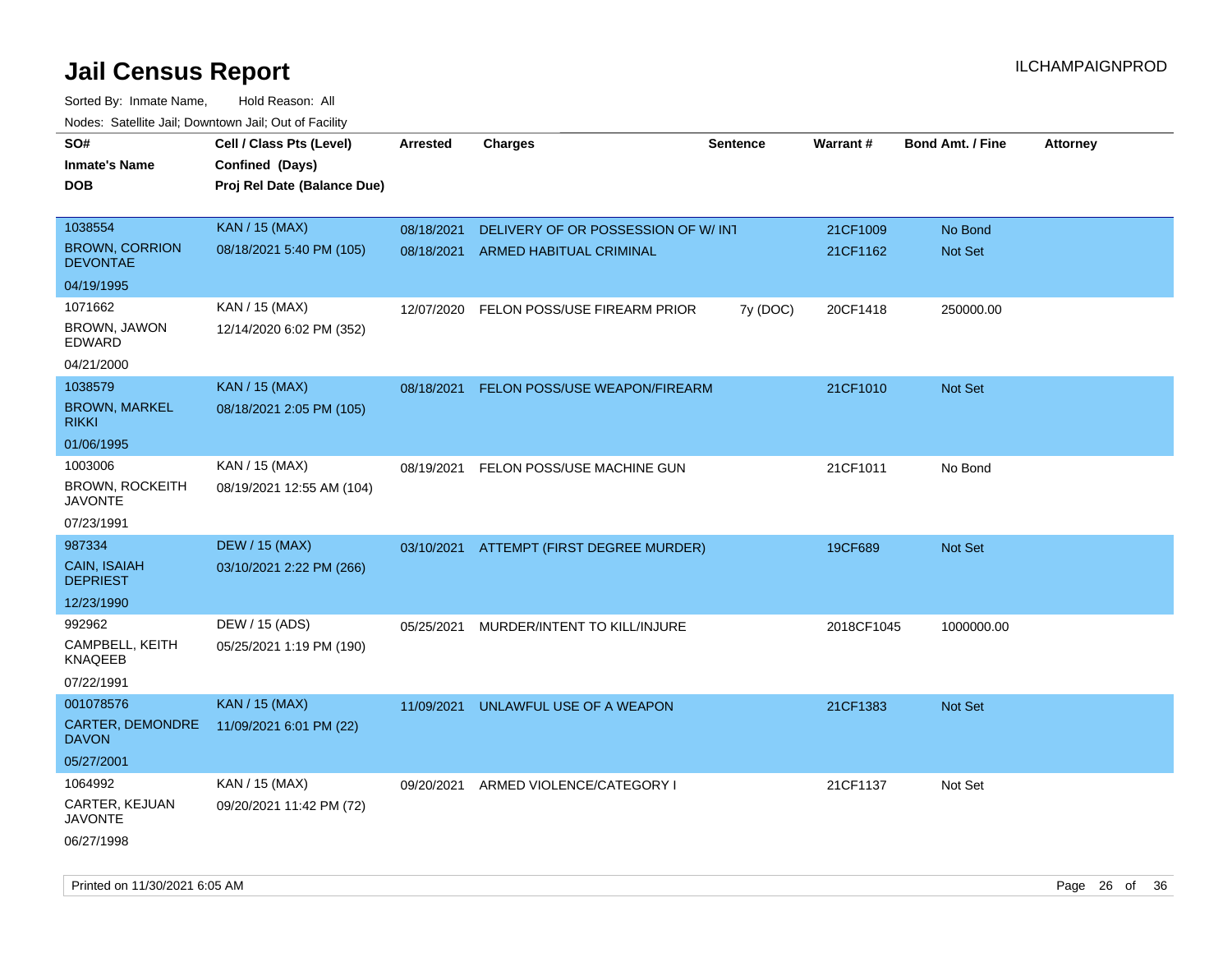| SO#                                       | Cell / Class Pts (Level)    | <b>Arrested</b> | <b>Charges</b>                       | <b>Sentence</b> | Warrant#   | <b>Bond Amt. / Fine</b> | <b>Attorney</b> |
|-------------------------------------------|-----------------------------|-----------------|--------------------------------------|-----------------|------------|-------------------------|-----------------|
| <b>Inmate's Name</b>                      | Confined (Days)             |                 |                                      |                 |            |                         |                 |
| <b>DOB</b>                                | Proj Rel Date (Balance Due) |                 |                                      |                 |            |                         |                 |
|                                           |                             |                 |                                      |                 |            |                         |                 |
| 959420                                    | <b>EHD</b>                  | 11/16/2021      | AGG DUI/NO VALID DL                  |                 | 2021CF673  | Not Set                 |                 |
| CHAPPLE, RAYMOND<br><b>DEONTE</b>         | 11/16/2021 9:49 AM (15)     |                 |                                      |                 |            |                         |                 |
| 06/30/1988                                | 12/29/2021 (0.00)           |                 |                                      |                 |            |                         |                 |
| 1068848                                   | KAN / 15 (MAX)              | 02/06/2020      | MURDER/INTENT TO KILL/INJURE         |                 | 20CF-156   | No Bond                 |                 |
| CHATMAN, MICHAEL<br><b>DAISEAN</b>        | 02/06/2020 5:22 PM (664)    |                 |                                      |                 |            |                         |                 |
| 11/12/1999                                |                             |                 |                                      |                 |            |                         |                 |
| 001078461                                 | <b>KAN / 10 (MED)</b>       | 10/07/2021      | AGG UNLAWFUL USE WEAPON/PERSON       |                 | 2021CF1209 | No Bond                 |                 |
| COLE, ERIC JOSE                           | 10/08/2021 12:25 AM (54)    | 10/07/2021      | AGG DOMESTIC BATTERY/STRANGLE        |                 | 2021CF1208 | Not Set                 |                 |
| 01/24/2002                                |                             | 10/08/2021      | <b>HARASS WITNESS/FAMILY MBR/REP</b> |                 | 21CF1218   | Not Set                 |                 |
| 57733                                     | KAN / 15 (SPH)              | 02/25/2020      | <b>HOMICIDE</b>                      |                 | 2020-CF250 | 2000000.00              |                 |
| CRAIG, ANTOINE<br><b>DARRELL</b>          | 02/25/2020 4:08 PM (645)    | 02/25/2020      | FELON POSS/USE WEAPON/FIREARM        |                 | 19CF-1827  | 80000.00                |                 |
| 10/09/1982                                |                             |                 |                                      |                 |            |                         |                 |
| 001077939                                 | <b>DEW / 10 (MED)</b>       | 05/10/2021      | FIREARM/FOID INVALID/NOT ELIG        |                 | 21CF526    | No Bond                 |                 |
| <b>CROSS, PATRICK</b><br><b>DONTRELLE</b> | 05/10/2021 7:31 PM (205)    | 06/02/2021      | POSS STOLEN VEHICLE > \$25,000       |                 | 21CF612    | Not Set                 |                 |
| 11/07/2001                                |                             |                 |                                      |                 |            |                         |                 |
| 1061304                                   | DEW / 15 (MAX)              | 10/11/2021      | ARMED HABITUAL CRIMINAL              |                 | 21CF1226   | No Bond                 |                 |
| DORRIS, KEMION                            | 10/11/2021 7:30 PM (51)     | 10/11/2021      | ARMED HABITUAL CRIMINAL              |                 | 21CF1227   | No Bond                 |                 |
| <b>DAETOCE</b>                            |                             | 10/11/2021      | HOME INVASION/FIREARM                |                 | 21CF1228   | No Bond                 |                 |
| 11/19/1997                                |                             |                 |                                      |                 |            |                         |                 |
| 1076663                                   | <b>DEW / 15 (MAX)</b>       | 07/15/2020      | *ARMED HABITUAL CRIMINAL             |                 | 2020-CF783 | 500000.00               |                 |
| DYE, KENNE YAKIEM                         | 07/15/2020 11:49 AM (504)   |                 |                                      |                 |            |                         |                 |
| 05/30/1988                                |                             |                 |                                      |                 |            |                         |                 |
| 27428                                     | EHD                         | 09/21/2021      | DRIVING RVK/SUSP DUI/SSS 3RD         |                 | 2020CF1368 | Not Set                 |                 |
| FRANKLIN, TYRONE<br>Senior                | 09/21/2021 9:27 AM (71)     | 09/21/2021      | DRIVING RVK/SUSP DUI/SSS 3RD         |                 | 2021CF435  | Not Set                 |                 |
| 09/12/1966                                | 12/19/2021 (0.00)           |                 |                                      |                 |            |                         |                 |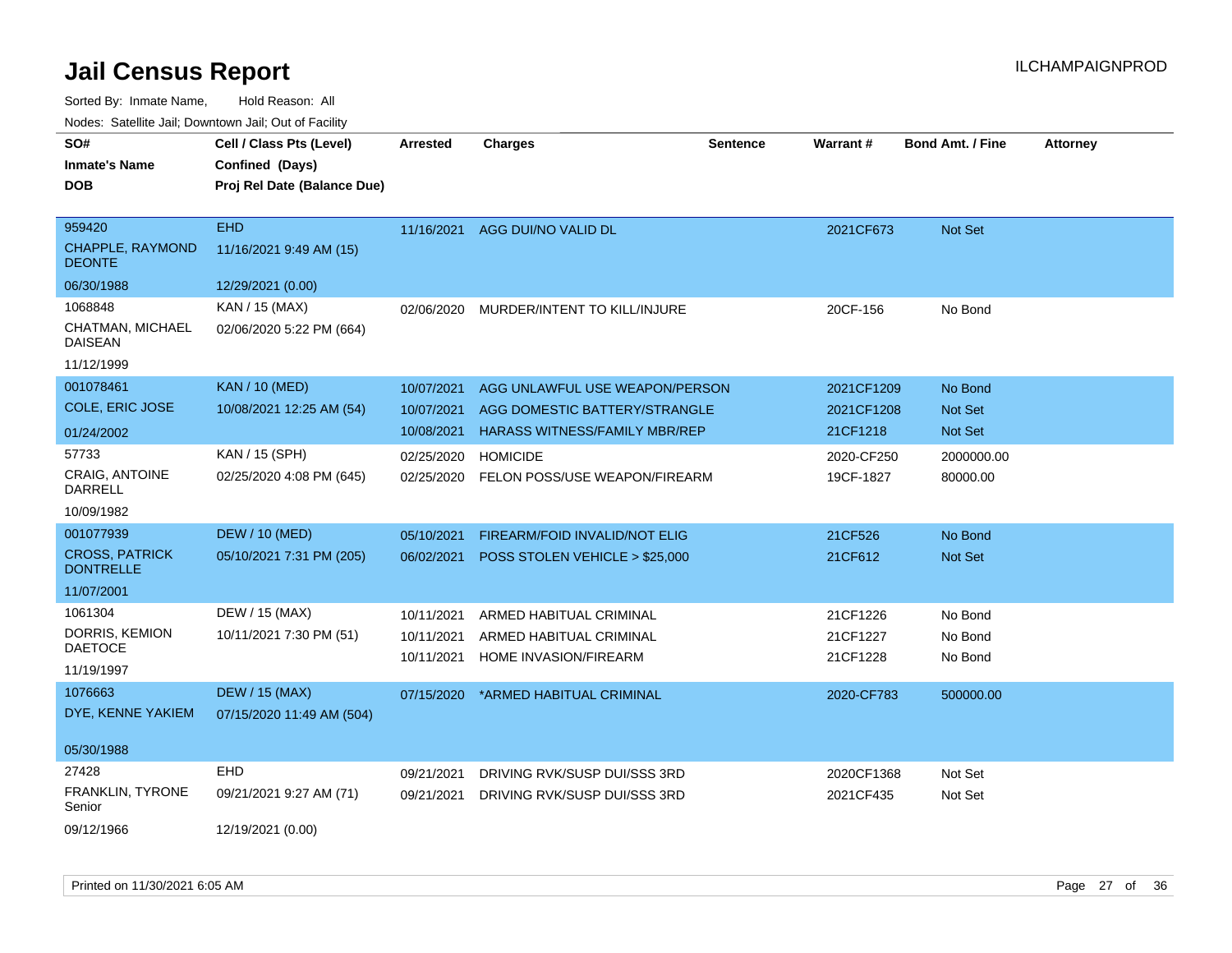Sorted By: Inmate Name, Hold Reason: All Nodes: Satellite Jail; Downtown Jail; Out of Facility

| SO#                                    | Cell / Class Pts (Level)                    | <b>Arrested</b> | <b>Charges</b>                     | <b>Sentence</b> | Warrant#  | <b>Bond Amt. / Fine</b> | <b>Attorney</b> |
|----------------------------------------|---------------------------------------------|-----------------|------------------------------------|-----------------|-----------|-------------------------|-----------------|
| <b>Inmate's Name</b>                   | Confined (Days)                             |                 |                                    |                 |           |                         |                 |
| <b>DOB</b>                             | Proj Rel Date (Balance Due)                 |                 |                                    |                 |           |                         |                 |
|                                        |                                             |                 |                                    |                 |           |                         |                 |
| 60154                                  | <b>EHD</b>                                  | 10/20/2021      | AGG DUI/LIC SUSP OR REVOKED        |                 | 2021cf261 | Not Set                 |                 |
| GARCIA-MEZA,<br><b>CARLOS</b>          | 10/20/2021 9:23 AM (42)                     |                 |                                    |                 |           |                         |                 |
| 03/06/1983                             | 1/16/2022 (0.00)                            |                 |                                    |                 |           |                         |                 |
| 001077363                              | KAN / 25 (SPH)                              | 10/30/2020      | HOME INVASION/FIREARM              |                 | 20CF1202  | 500000.00               |                 |
| GARY, DAKOTA<br><b>TREVON</b>          | 10/30/2020 10:41 AM (397)                   |                 |                                    |                 |           |                         |                 |
| 12/31/2001                             |                                             |                 |                                    |                 |           |                         |                 |
| 1013012                                | <b>KAN / 15 (MAX)</b>                       | 07/08/2021      | FELON POSS/USE FIREARM PRIOR       |                 | 21CF798   | Not Set                 |                 |
| <b>GARY, XAVIER LAMAR</b>              | 07/08/2021 9:24 AM (146)                    | 07/08/2021      | FELON POSS/USE FIREARM PRIOR       |                 | 2020CF650 | 25000.00                |                 |
|                                        |                                             | 07/08/2021      | ATTEMPT (FIRST DEGREE MURDER)      |                 | 2021CF790 | 1000000.00              |                 |
| 12/14/1991                             |                                             |                 |                                    |                 |           |                         |                 |
| 1065946                                | KAN / 10 (MED)                              | 09/04/2021      | AGG BATTERY/DISCHARGE FIREARM      |                 | 21CF1057  | 750000.00               |                 |
| GODBOLT, DESMOND<br><b>DEVONTAE</b>    | 09/04/2021 1:17 AM (88)                     | 09/04/2021      | RESIST/OBSTRUCTING A PEACE OFFICEL |                 | 21CM407   | Not Set                 |                 |
| 11/15/1997                             |                                             |                 |                                    |                 |           |                         |                 |
| 1070118                                | <b>KAN / 15 (MAX)</b>                       | 08/31/2021      | <b>AGGRAVATED DOMESTIC BATTERY</b> |                 | 21CF1049  | No Bond                 |                 |
| <b>GRAHAM, CORTEZ</b><br><b>LAMON</b>  | 08/31/2021 9:32 PM (92)                     | 09/02/2021      | PROBATION VIOLATION                |                 | 21CF55    | <b>Not Set</b>          |                 |
| 03/31/1976                             |                                             |                 |                                    |                 |           |                         |                 |
| 1000641                                | KAN / 10 (MED)                              | 09/14/2021      | ARMED HABITUAL CRIMINAL            |                 | 21CF1116  | No Bond                 |                 |
| <b>GRANT, CEDRIC</b><br><b>DYSHAWN</b> | 09/14/2021 6:32 PM (78)                     |                 |                                    |                 |           |                         |                 |
| 01/03/1991                             |                                             |                 |                                    |                 |           |                         |                 |
| 46548                                  | <b>EHD</b>                                  | 11/16/2021      | DRIVING RVK/SUSP DUI/SSS 2ND       |                 | 2021CF739 | <b>Not Set</b>          |                 |
| <b>GRAY, DEMARCO</b><br><b>COTESS</b>  | 11/16/2021 9:13 AM (15)                     |                 |                                    |                 |           |                         |                 |
| 10/19/1976                             | 12/15/2021 (0.00)                           |                 |                                    |                 |           |                         |                 |
| 1076506                                | KAN / 15 (MAX)                              | 09/17/2021      | AGG UUW/PERSON/CM THREAT VIOL      |                 | 21CF1131  | Not Set                 |                 |
|                                        | GRAY, JAMARH EMERE 09/17/2021 10:41 AM (75) | 09/20/2021      | DOMESTIC BATTERY                   |                 | 21CM430   | Not Set                 |                 |

06/21/2003

Printed on 11/30/2021 6:05 AM Page 28 of 36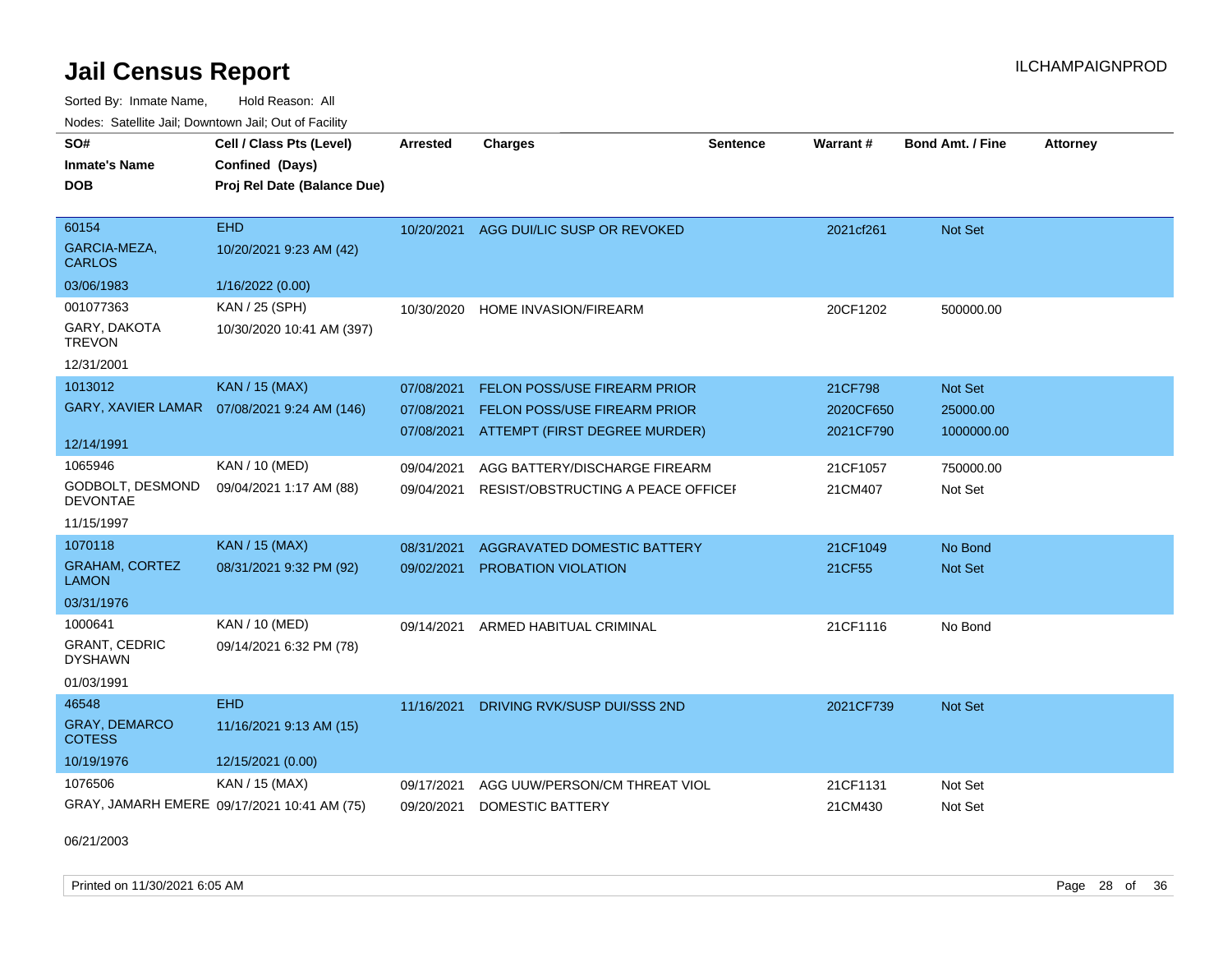| SO#<br><b>Inmate's Name</b><br><b>DOB</b> | Cell / Class Pts (Level)<br>Confined (Days)<br>Proj Rel Date (Balance Due) | <b>Arrested</b> | <b>Charges</b>                     | <b>Sentence</b> | <b>Warrant#</b> | <b>Bond Amt. / Fine</b> | <b>Attorney</b> |
|-------------------------------------------|----------------------------------------------------------------------------|-----------------|------------------------------------|-----------------|-----------------|-------------------------|-----------------|
| 1041176                                   | <b>DEW / 15 (MAX)</b>                                                      | 10/05/2021      | <b>PAROLE REVOCATION</b>           |                 |                 | <b>Not Set</b>          |                 |
| HART, DAVEON<br><b>LATTEEF</b>            | 10/05/2021 10:35 AM (57)                                                   | 10/06/2021      | <b>AGGRAVATED DOMESTIC BATTERY</b> |                 |                 | Not Set                 |                 |
| 03/15/1996                                |                                                                            |                 |                                    |                 |                 |                         |                 |
| 1045186                                   | DEW / 15 (MAX)                                                             | 08/16/2021      | ARMED VIOLENCE/CATEGORY I          |                 | 21CF934         | 1000000.00              |                 |
| HOLBROOK, JOHNNIE                         | 08/16/2021 11:07 AM (107)                                                  | 08/16/2021      | FELON POSS/USE WEAPON/FIREARM      |                 | 19CF968         | Not Set                 |                 |
| <b>MATHIS</b>                             |                                                                            | 08/16/2021      | AGG FLEEING POLICE/21 MPH OVER     |                 | 21CF988         | Not Set                 |                 |
| 07/19/1996                                |                                                                            | 08/16/2021      | FELON POSS/USE WEAPON/FIREARM      |                 | 21CF989         | Not Set                 |                 |
| 001078146                                 | <b>DEW / 15 (MAX)</b>                                                      | 07/09/2021      | AGG BATTERY/DISCHARGE FIREARM      |                 | 21CF795         | 1000000.00              |                 |
| HUNT, TEIGAN<br><b>JAZAIREO</b>           | 07/09/2021 12:41 PM (145)                                                  | 07/09/2021      | ARMED ROBBERY/ARMED W/FIREARM      |                 | 21CF806         | Not Set                 |                 |
| 05/14/2003                                |                                                                            |                 |                                    |                 |                 |                         |                 |
| 989743                                    | DEW / 15 (ADS)                                                             | 04/13/2021      | AGG DISCHARGE FIREARM/VEH/SCH      |                 | 21CF400         | Not Set                 |                 |
| JACKSON, STEVE<br><b>ALLEN</b>            | 04/13/2021 2:45 AM (232)                                                   | 04/13/2021      | AGGRAVATED DOMESTIC BATTERY        |                 | 21CF399         | Not Set                 |                 |
| 06/04/1991                                |                                                                            |                 |                                    |                 |                 |                         |                 |
| 50495                                     | <b>EHD</b>                                                                 | 08/10/2021      | DRIVING RVK/SUSP DUI/SSS 10-14     |                 | 2020CF997       | Not Set                 |                 |
| <b>JENKINS, ARNOLD</b><br><b>FARRIS</b>   | 08/10/2021 9:08 AM (113)                                                   | 08/10/2021      | DRIVING RVK/SUSP DUI/SSS 10-14     |                 | 2019CF1363      | Not Set                 |                 |
| 04/19/1962                                | 2/4/2022 (0.00)                                                            |                 |                                    |                 |                 |                         |                 |
| 001077709                                 | <b>EHD</b>                                                                 | 07/06/2021      | DRIVING RVK/SUSP DUI/SSS 4-9       |                 | 2021CF167       | Not Set                 |                 |
| JINKINS, DEWAYNE<br><b>ALLEN</b>          | 07/06/2021 9:00 AM (148)                                                   |                 |                                    |                 |                 |                         |                 |
| 01/02/1967                                | 1/1/2022 (0.00)                                                            |                 |                                    |                 |                 |                         |                 |
| 1076450                                   | <b>DEW / 15 (MAX)</b>                                                      | 06/25/2020      | MURDER/INTENT TO KILL/INJURE       |                 | 2020-CF703      | 750000.00               |                 |
| JONES, CARLOS<br><b>ANTONIO</b>           | 06/25/2020 2:13 PM (524)                                                   | 11/02/2020      | <b>HOME INVASION/FIREARM</b>       |                 | 20CF1204        | 500000.00               |                 |
| 11/18/2001                                |                                                                            |                 |                                    |                 |                 |                         |                 |
| 001077877                                 | DEW / 10 (MED)                                                             | 04/24/2021      | AGG DISCHARGE FIREARM/OCC BLDG     | 5y (DOC)        |                 | Not Set                 |                 |
| JORDAN, PATRICK<br><b>RODEL</b>           | 04/24/2021 3:53 PM (221)                                                   |                 |                                    |                 |                 |                         |                 |
| 10/22/2002                                |                                                                            |                 |                                    |                 |                 |                         |                 |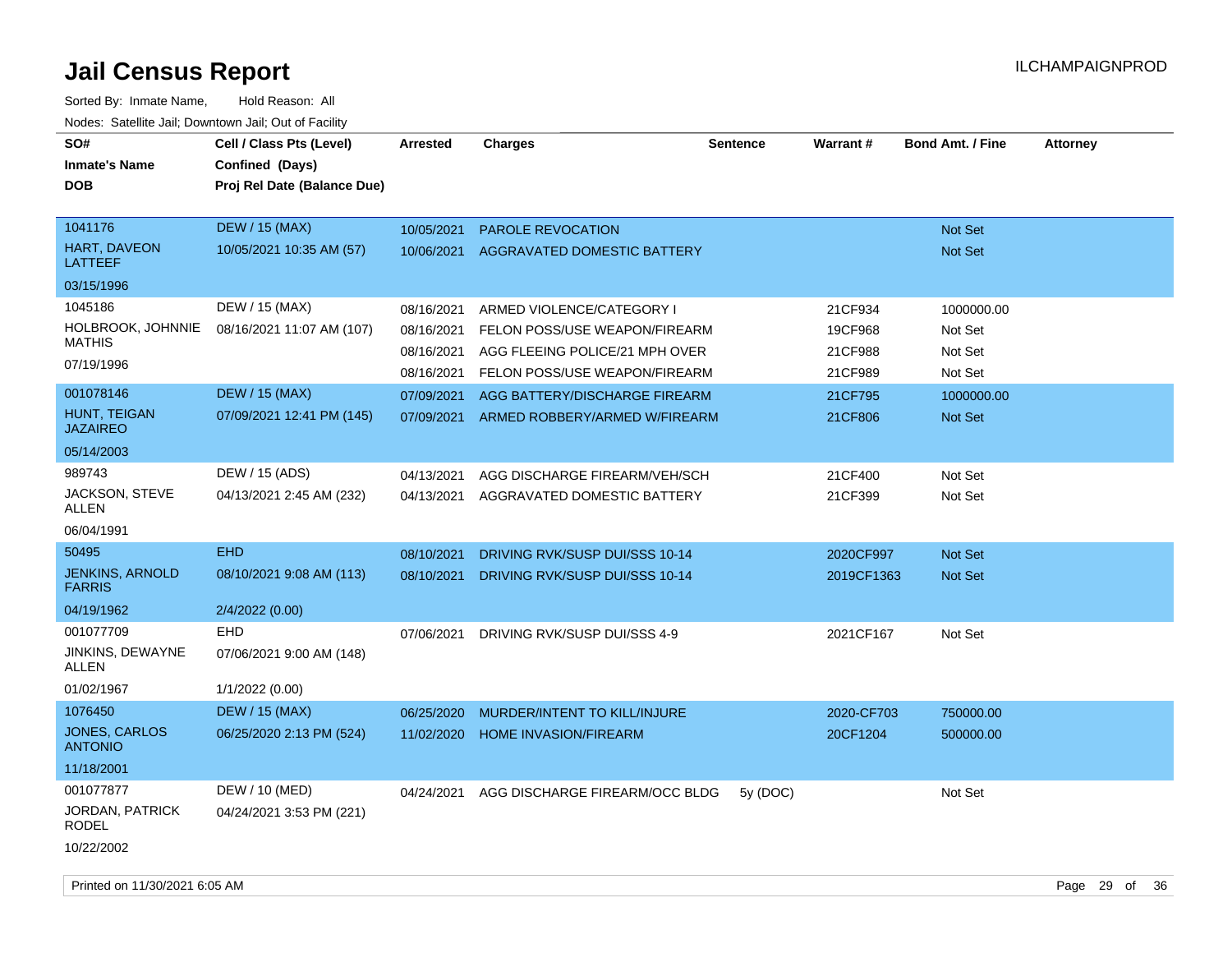| SO#<br><b>Inmate's Name</b><br><b>DOB</b>    | Cell / Class Pts (Level)<br>Confined (Days)<br>Proj Rel Date (Balance Due) | <b>Arrested</b> | <b>Charges</b>                 | <b>Sentence</b> | <b>Warrant#</b> | <b>Bond Amt. / Fine</b> | <b>Attorney</b> |
|----------------------------------------------|----------------------------------------------------------------------------|-----------------|--------------------------------|-----------------|-----------------|-------------------------|-----------------|
| 998873<br>KINCAID, AMANDA<br><b>MICHELLE</b> | <b>EHD</b><br>10/12/2021 11:31 AM (50)                                     | 10/12/2021      | DRIVING RVK/SUSP DUI/SSS 3RD   |                 | 2021CF235       | Not Set                 |                 |
| 01/07/1990                                   | 1/9/2022 (0.00)                                                            |                 |                                |                 |                 |                         |                 |
| 001078401                                    | DEW / 10 (ADS)                                                             | 09/19/2021      | UNLAWFUL VEHICULAR INVASION    |                 | 21CF1134        | Not Set                 |                 |
| KNIGHT, ERIC                                 | 09/19/2021 7:32 PM (73)                                                    | 09/19/2021      | HRSMT/THREATEN PERSON/KILL     |                 | 2021CF561       | 50000.00                |                 |
| 07/11/1991                                   |                                                                            | 09/21/2021      | <b>BURGLARY</b>                |                 | 21CF1139        | Not Set                 |                 |
| 1064445                                      | <b>DEW / 15 (MAX)</b>                                                      | 04/23/2021      | AGG DISCHARGE FIREARM/OCC VEH  |                 | 2021CF295       | 500000.00               |                 |
| LARUE, TERENCE                               | 04/23/2021 11:18 AM (222)                                                  | 04/23/2021      | POSSESS 15<100 GRAMS COCAINE   |                 | 19CF1052        | 10000.00                |                 |
| <b>TRAMEL</b>                                |                                                                            | 04/23/2021      | FELON POSS/USE FIREARM/PAROLE  |                 | 21CF899         | Not Set                 |                 |
| 12/23/1998                                   |                                                                            |                 |                                |                 |                 |                         |                 |
| 001078237                                    | KAN / 15 (ADS)                                                             | 08/03/2021      | AGG DISCHARGE FIREARM/OCC VEH  |                 | 21CF928         | No Bond                 |                 |
| LAWS, TERON<br><b>RAMONTE</b>                | 08/03/2021 6:29 PM (120)                                                   |                 |                                |                 |                 |                         |                 |
| 04/03/2001                                   |                                                                            |                 |                                |                 |                 |                         |                 |
| 001078470                                    | <b>DEW / 15 (MAX)</b>                                                      | 10/10/2021      | MURDER/INTENT TO KILL/INJURE   |                 | 21CF1221        | <b>Not Set</b>          |                 |
| LEE, AMAHRION<br><b>JA'MERE</b>              | 10/10/2021 1:23 PM (52)                                                    |                 |                                |                 |                 |                         |                 |
| 11/05/2002                                   |                                                                            |                 |                                |                 |                 |                         |                 |
| 001078170                                    | <b>KAN / 10 (MED)</b>                                                      | 09/07/2021      | AGG UNLAWFUL USE OF WEAPON/VEH |                 | 21CF1060        | Not Set                 |                 |
| LEMONS, DEANGELO<br><b>DEVELLE</b>           | 09/07/2021 12:49 AM (85)                                                   |                 |                                |                 |                 |                         |                 |
| 05/29/2003                                   |                                                                            |                 |                                |                 |                 |                         |                 |
| 56792                                        | <b>DEW / 10 (MED)</b>                                                      | 02/02/2021      | ARMED HABITUAL CRIMINAL        |                 | 2021CF141       | 500000.00               |                 |
| LILLARD, LAWRENCE<br><b>TYRONE</b>           | 02/02/2021 2:11 PM (302)                                                   | 02/22/2021      | DRIVING ON REVOKED LICENSE     |                 | 21TR426         | 5000.00                 |                 |
| 10/20/1982                                   |                                                                            |                 |                                |                 |                 |                         |                 |
| 001078407                                    | EHD                                                                        | 09/21/2021      | DRIVING ON SUSPENDED LICENSE   |                 | 2019TR16777     | Not Set                 |                 |
| LOVE, BRANDON<br><b>TERRELL</b>              | 09/21/2021 11:26 AM (71)                                                   |                 |                                |                 |                 |                         |                 |
| 06/13/1994                                   | 12/19/2021 (0.00)                                                          |                 |                                |                 |                 |                         |                 |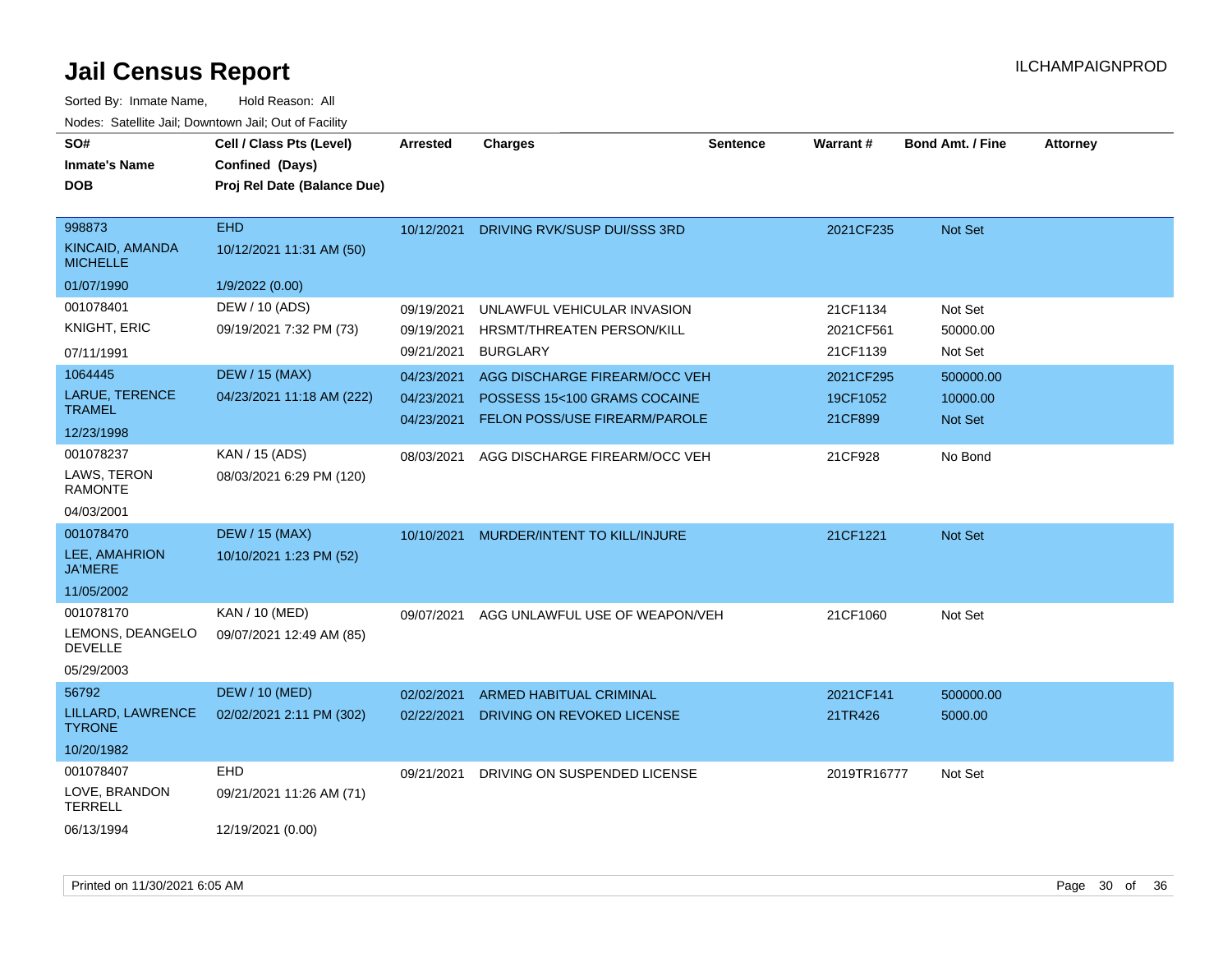| wacs. Calcillic Jali, Downtown Jali, Out of Facility |                             |                 |                                          |                 |              |                         |                 |
|------------------------------------------------------|-----------------------------|-----------------|------------------------------------------|-----------------|--------------|-------------------------|-----------------|
| SO#                                                  | Cell / Class Pts (Level)    | <b>Arrested</b> | <b>Charges</b>                           | <b>Sentence</b> | Warrant#     | <b>Bond Amt. / Fine</b> | <b>Attorney</b> |
| <b>Inmate's Name</b>                                 | Confined (Days)             |                 |                                          |                 |              |                         |                 |
| <b>DOB</b>                                           | Proj Rel Date (Balance Due) |                 |                                          |                 |              |                         |                 |
|                                                      |                             |                 |                                          |                 |              |                         |                 |
| 46837                                                | <b>KAN / 15 (MAX)</b>       | 09/07/2021      | <b>RESIDENTIAL BURGLARY</b>              |                 | 2019-CF-1207 | 25000.00                |                 |
| MARCRUM, JEFFERY<br>LEE.                             | 09/07/2021 11:43 AM (85)    |                 |                                          |                 |              |                         |                 |
| 11/17/1968                                           |                             |                 |                                          |                 |              |                         |                 |
| 001078575                                            | KAN / 10 (MED)              | 11/09/2021      | <b>GUNRUNNING</b>                        |                 | 21CF1330     | 750000.00               |                 |
| MCLAURIN, KEYON A                                    | 11/09/2021 12:41 PM (22)    |                 |                                          |                 |              |                         |                 |
|                                                      |                             |                 |                                          |                 |              |                         |                 |
| 11/19/2002                                           |                             |                 |                                          |                 |              |                         |                 |
| 1011046                                              | <b>KAN / 15 (ADS)</b>       | 04/10/2021      | ATTEMPT (FIRST DEGREE MURDER)            |                 | 21CF392      | Not Set                 |                 |
| <b>MILES, DARRION</b><br><b>ANTONIO KEVONTA</b>      | 04/11/2021 12:46 AM (234)   |                 |                                          |                 |              |                         |                 |
| 03/18/1990                                           |                             |                 |                                          |                 |              |                         |                 |
| 001077278                                            | DEW / 15 (MAX)              | 10/06/2020      | MURDER/INTENT TO KILL/INJURE             |                 | 2020CF146    | 2000000.00              |                 |
| MILLER, D'ANDRE                                      | 10/06/2020 12:49 PM (421)   | 10/06/2020      | AGG FLEEING POLICE/21 MPH OVER           |                 | 2019CF1171   | 50000.00                |                 |
| 09/08/1986                                           |                             |                 |                                          |                 |              |                         |                 |
| 963426                                               | <b>EHD</b>                  | 09/14/2021      | ACCIDENT INJURY/DEATH/11-403             |                 | 2020CF1367   | Not Set                 |                 |
| MITCHELL, MARCELL<br><b>MARTELL</b>                  | 09/14/2021 9:03 AM (78)     |                 |                                          |                 |              |                         |                 |
| 12/19/1987                                           | 12/10/2021 (0.00)           |                 |                                          |                 |              |                         |                 |
| 1026477                                              | KAN / 15 (ADS)              | 09/21/2021      | AGG DISCHARGE FIREARM/OCC VEH            |                 | 21CF1138     | Not Set                 |                 |
| NEWBILL, DEVONTRE<br><b>LAMONT</b>                   | 09/21/2021 2:27 AM (71)     | 09/22/2021      | PROBATION VIOLATION                      |                 | 20CF577      | Not Set                 |                 |
| 11/22/1993                                           |                             |                 |                                          |                 |              |                         |                 |
| 1072907                                              | <b>KAN</b>                  |                 | 07/14/2021 ATTEMPT (FIRST DEGREE MURDER) |                 | 2021-CF-832  | 2000000.00              |                 |
| NIKOLAEV, YEVGENIY                                   | 07/14/2021 10:10 PM (140)   |                 |                                          |                 |              |                         |                 |
|                                                      |                             |                 |                                          |                 |              |                         |                 |
| 10/06/1983                                           |                             |                 |                                          |                 |              |                         |                 |
| 001078558                                            | DEW / 10 (MED)              | 11/03/2021      | UNLAWFUL USE OF A WEAPON                 |                 | 21CF1352     | Not Set                 |                 |
| PARRISH, DOMINIC<br>WALTER                           | 11/03/2021 1:25 PM (28)     |                 |                                          |                 |              |                         |                 |
| 08/23/2001                                           |                             |                 |                                          |                 |              |                         |                 |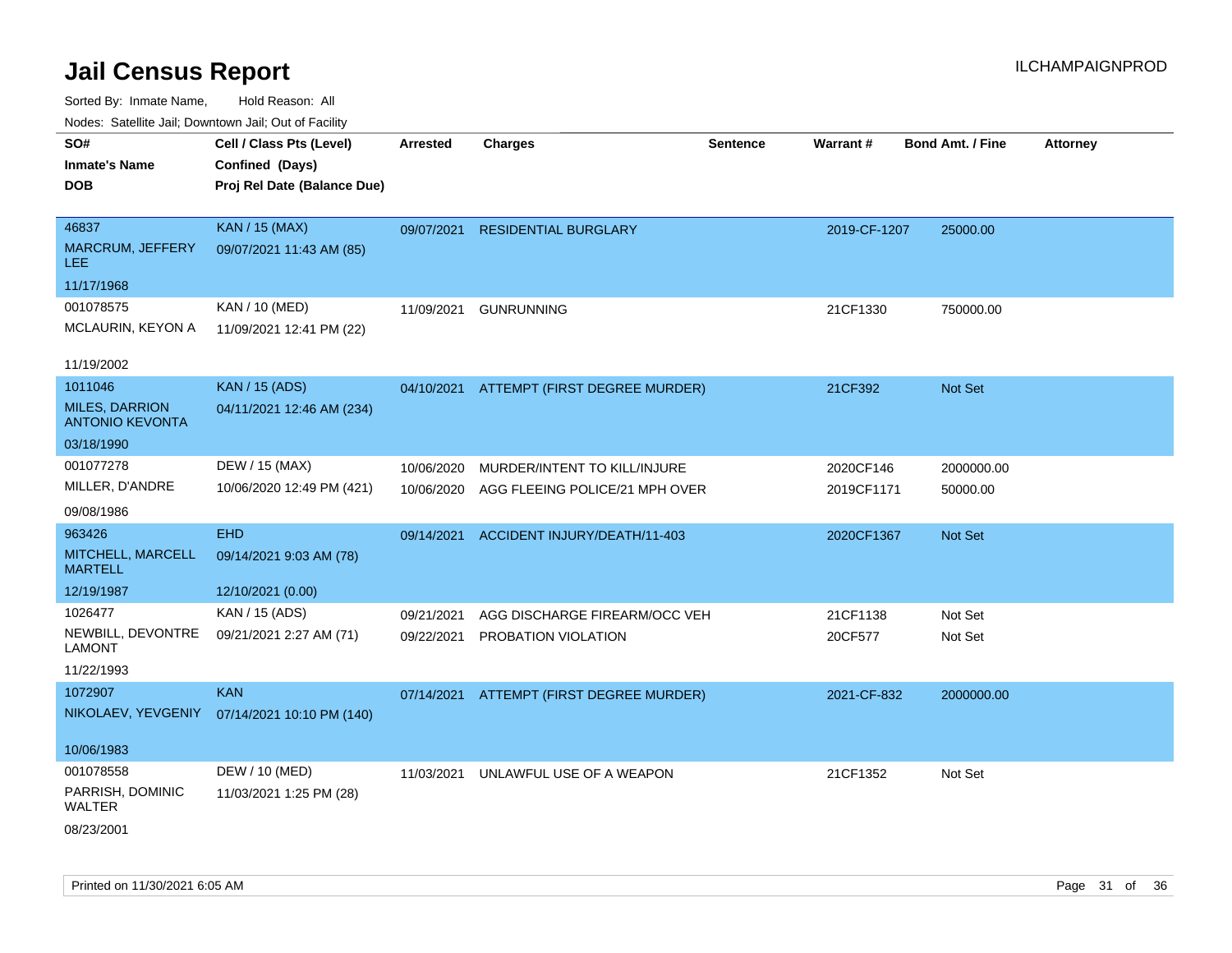| SO#                                   | Cell / Class Pts (Level)                      | <b>Arrested</b> | <b>Charges</b>                 | <b>Sentence</b> | Warrant #   | Bond Amt. / Fine | <b>Attorney</b> |
|---------------------------------------|-----------------------------------------------|-----------------|--------------------------------|-----------------|-------------|------------------|-----------------|
| <b>Inmate's Name</b>                  | Confined (Days)                               |                 |                                |                 |             |                  |                 |
| <b>DOB</b>                            | Proj Rel Date (Balance Due)                   |                 |                                |                 |             |                  |                 |
|                                       |                                               |                 |                                |                 |             |                  |                 |
| 001077928                             | <b>EHD</b>                                    | 09/01/2021      | AGG DOMESTIC BATTERY/STRANGLE  |                 | 2021CF515   | Not Set          |                 |
| PATTON, MICHAEL<br><b>RYAN</b>        | 09/01/2021 9:43 AM (91)                       |                 |                                |                 |             |                  |                 |
| 08/15/1994                            | 12/31/2021 (0.00)                             |                 |                                |                 |             |                  |                 |
| 001078063                             | DEW / 15 (MAX)                                | 06/15/2021      | AGG CRIM SEX ASSAULT/WEAPON    |                 | 2021CF678   | 1000000.00       |                 |
|                                       | PERRY, ROBERT Junior 06/15/2021 4:37 PM (169) | 06/15/2021      | <b>ROBBERY</b>                 |                 | 2021CF159   | 25000.00         |                 |
| 12/21/1990                            |                                               |                 |                                |                 |             |                  |                 |
| 1072761                               | <b>EHD</b>                                    | 11/03/2021      | DRIVING ON SUSPENDED LICENSE   |                 | 2020TR5958  | Not Set          |                 |
| POWELL, KYESHA<br><b>MONAE</b>        | 11/03/2021 10:01 AM (28)                      |                 |                                |                 |             |                  |                 |
| 07/14/2000                            | 12/17/2021 (0.00)                             |                 |                                |                 |             |                  |                 |
| 001077614                             | KAN / 15 (MAX)                                | 01/17/2021      | ATTEMPT (FIRST DEGREE MURDER)  |                 | 21CF66      | Not Set          |                 |
| <b>DEVON</b>                          | ROBINSON, DONTRELL 01/17/2021 3:08 PM (318)   |                 |                                |                 |             |                  |                 |
| 09/22/2002                            |                                               |                 |                                |                 |             |                  |                 |
| 1061216                               | <b>KAN / 10 (MED)</b>                         | 06/22/2021      | <b>HOME INVASION/FIREARM</b>   |                 | 21CF727     | <b>Not Set</b>   |                 |
| <b>RUNGE, ANDRE</b><br><b>MARSEAN</b> | 06/22/2021 4:42 PM (162)                      |                 |                                |                 |             |                  |                 |
| 12/05/1997                            |                                               |                 |                                |                 |             |                  |                 |
| 650295                                | PIA / 50 (MAX)                                | 04/22/2020      | <b>CRIMINAL SEXUAL ASSAULT</b> |                 | 2020-CF407  | 750000.00        |                 |
| SANDAGE, JERALD                       | 04/22/2020 6:30 AM (588)                      | 04/22/2020      | CRIMINAL SEXUAL ASSAULT        |                 | 2020-CF408  | 750000.00        |                 |
| <b>EUGENE</b>                         |                                               | 04/22/2020      | <b>CRIMINAL SEXUAL ABUSE</b>   |                 | 2020-CF409  | 750000.00        |                 |
| 06/07/1971                            |                                               | 04/22/2020      | <b>CRIMINAL SEXUAL ASSAULT</b> |                 | 2020-CF410  | 750000.00        |                 |
|                                       |                                               | 04/22/2020      | OFFICIAL MISCONDUCT            |                 | 2019-CF1811 | 25000.00         |                 |
| 1062194                               | <b>DEW / 15 (MAX)</b>                         | 02/27/2020      | MURDER/OTHER FORCIBLE FELONY   |                 | 20CF-247    | 1000000.00       |                 |
| SIMMONS, MICHAEL<br><b>JAMAL</b>      | 02/27/2020 1:11 PM (643)                      | 09/23/2020      | AGG BATTERY/DISCHARGE FIREARM  |                 | 20CF1061    | Not Set          |                 |
| 11/03/1997                            |                                               |                 |                                |                 |             |                  |                 |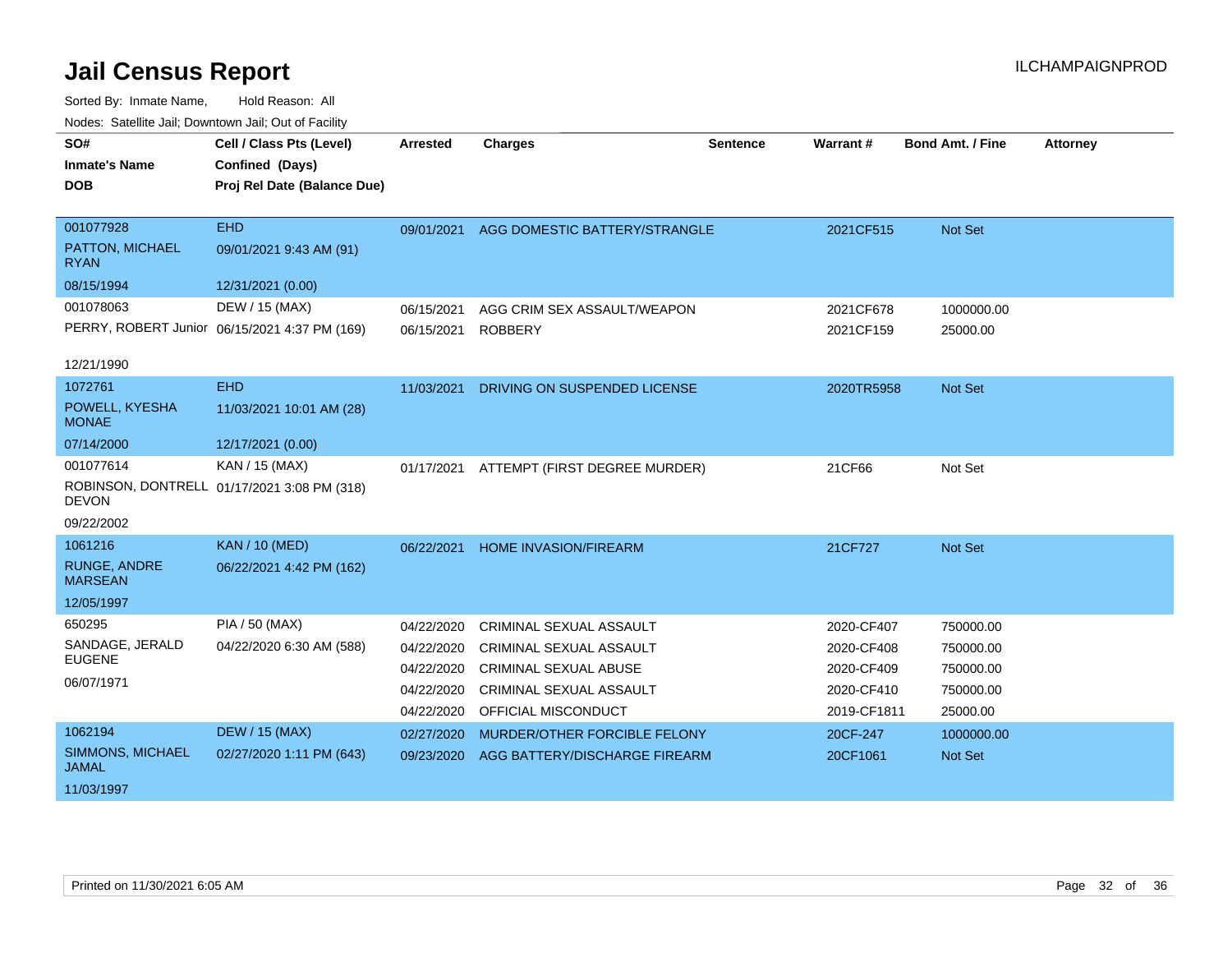Sorted By: Inmate Name, Hold Reason: All Nodes: Satellite Jail; Downtown Jail; Out of Facility

| soupois catomic can, Dominomii can, Cat or I domt<br>SO#<br><b>Inmate's Name</b><br><b>DOB</b> | Cell / Class Pts (Level)<br>Confined (Days)<br>Proj Rel Date (Balance Due) | Arrested   | <b>Charges</b>                | <b>Sentence</b> | Warrant#   | <b>Bond Amt. / Fine</b> | <b>Attorney</b> |
|------------------------------------------------------------------------------------------------|----------------------------------------------------------------------------|------------|-------------------------------|-----------------|------------|-------------------------|-----------------|
| 001078115                                                                                      | <b>KAN / 15 (MAX)</b>                                                      | 07/01/2021 | ARMED VIOLENCE/CATEGORY I     |                 | 21CF772    | <b>Not Set</b>          |                 |
| SMITH, JAMES<br><b>NASHAUN, Junior</b>                                                         | 07/01/2021 2:44 PM (153)                                                   | 07/30/2021 | DRIVING ON SUSPENDED LICENSE  |                 | 21TR5804   | 1500.00                 |                 |
| 09/18/2000                                                                                     |                                                                            |            |                               |                 |            |                         |                 |
| 55331                                                                                          | DEW / 15 (MAX)                                                             | 07/31/2021 | ARMED HABITUAL CRIMINAL       | 10y/0m/0d (DC   |            | Not Set                 |                 |
| SMITH, TARRIO<br><b>TERRELLE</b>                                                               | 07/31/2021 2:22 AM (123)                                                   |            |                               |                 |            |                         |                 |
| 04/25/1982                                                                                     |                                                                            |            |                               |                 |            |                         |                 |
| 001077868                                                                                      | <b>DEW / 15 (MAX)</b>                                                      | 04/21/2021 | ARMED ROBBERY/ARMED W/FIREARM |                 | 21CF445    | <b>Not Set</b>          |                 |
| SPEARMENT,<br><b>KENTRELL</b>                                                                  | 04/21/2021 9:48 PM (224)                                                   | 08/19/2021 | FLEEING/ATTEMPT ELUDE OFFICER |                 | 2021TR1053 | 1000.00                 |                 |
| 01/21/2002                                                                                     |                                                                            |            |                               |                 |            |                         |                 |
| 759816                                                                                         | EHD                                                                        | 11/17/2021 | AGG DUI/3                     |                 | 2021CF382  | Not Set                 |                 |
| ST AUBIN, LACY<br><b>NICOLE</b>                                                                | 11/17/2021 10:17 AM (14)                                                   |            |                               |                 |            |                         |                 |
| 07/20/1984                                                                                     | 11/30/2021 (0.00)                                                          |            |                               |                 |            |                         |                 |
| 001077854                                                                                      | <b>EHD</b>                                                                 | 09/15/2021 | DRIVING RVK/SUSP DUI/SSS 4-9  |                 | 2021CF306  | <b>Not Set</b>          |                 |
| STUKINS, DANNY RAY                                                                             | 09/15/2021 10:17 AM (77)                                                   |            |                               |                 |            |                         |                 |
| 07/05/1985                                                                                     | 3/13/2022 (0.00)                                                           |            |                               |                 |            |                         |                 |
| 1046632                                                                                        | KAN / 15 (MAX)                                                             | 09/14/2021 | ARMED VIOLENCE/CATEGORY II    |                 | 21CF912    | 750000.00               |                 |
|                                                                                                | TATE, JAVON MARQUIS 09/14/2021 12:10 PM (78)                               |            |                               |                 |            |                         |                 |
| 08/10/1996                                                                                     |                                                                            |            |                               |                 |            |                         |                 |
| 949990                                                                                         | <b>DEW / 15 (MAX)</b>                                                      | 07/27/2021 | AGG DISCHARGE FIREARM/OCC VEH |                 | 2021CF829  | 750000.00               |                 |
| THATCH, CALVIN<br><b>ANTHONY</b>                                                               | 07/27/2021 5:12 PM (127)                                                   | 07/27/2021 | <b>WARRANT OUT OF COUNTY</b>  |                 | 21TR49     | 1500.00                 |                 |
| 07/09/1986                                                                                     |                                                                            |            |                               |                 |            |                         |                 |
| 001077662                                                                                      | DEW / 15 (MAX)                                                             | 02/03/2021 | ARMED ROBBERY/ARMED W/FIREARM |                 | 21CF123    | 250000.00               |                 |
| TIPSORD, NOAH LEE                                                                              | 02/03/2021 4:33 PM (301)                                                   |            |                               |                 |            |                         |                 |

08/14/1998

Printed on 11/30/2021 6:05 AM Page 33 of 36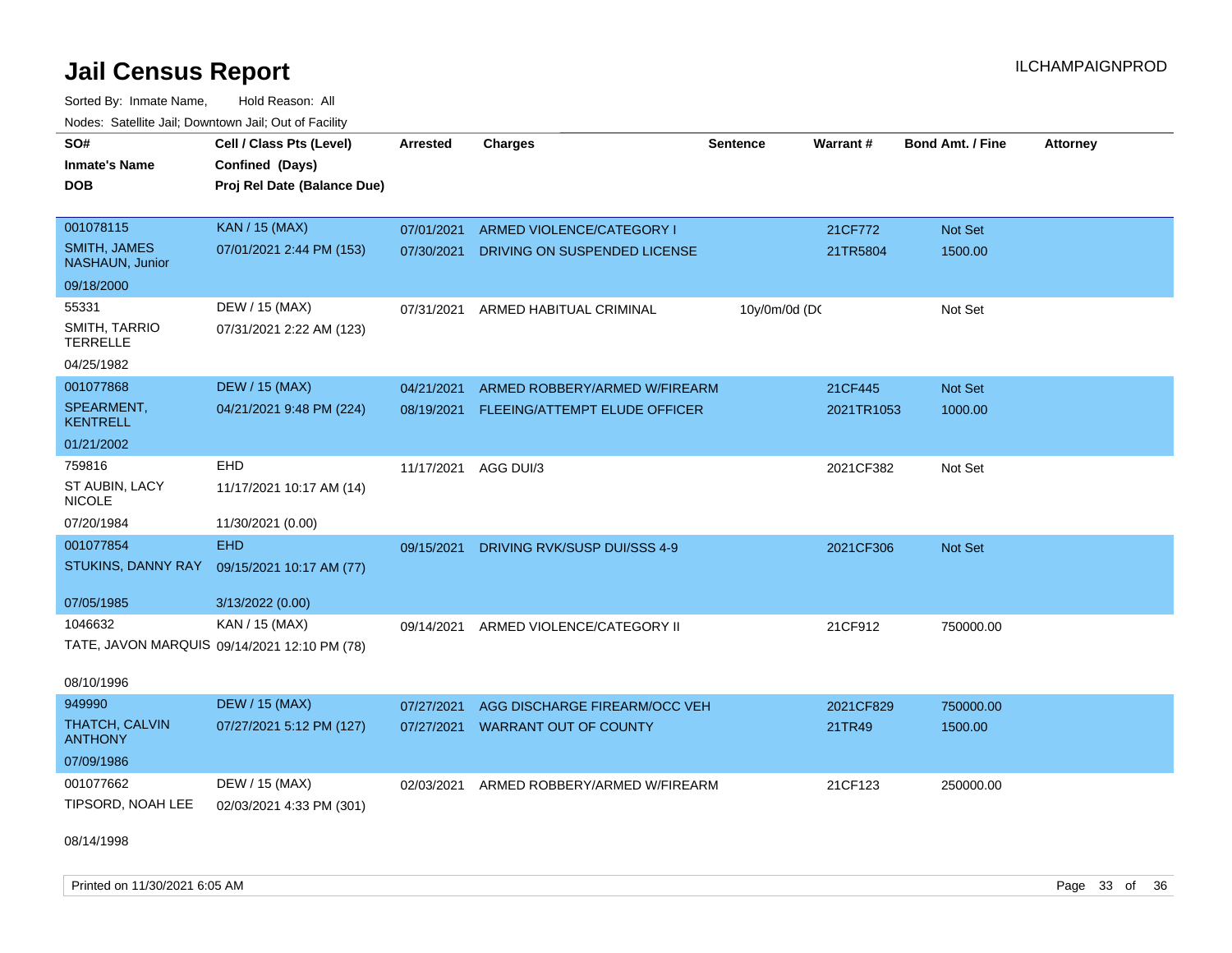| Todoo. Catolino can, Bottittottii can, Odt on Taoliit,<br>SO# | Cell / Class Pts (Level)    | <b>Arrested</b> | <b>Charges</b>                           | <b>Sentence</b> | Warrant#   | <b>Bond Amt. / Fine</b> | <b>Attorney</b> |
|---------------------------------------------------------------|-----------------------------|-----------------|------------------------------------------|-----------------|------------|-------------------------|-----------------|
| <b>Inmate's Name</b>                                          | Confined (Days)             |                 |                                          |                 |            |                         |                 |
| <b>DOB</b>                                                    | Proj Rel Date (Balance Due) |                 |                                          |                 |            |                         |                 |
|                                                               |                             |                 |                                          |                 |            |                         |                 |
| 1033031                                                       | <b>KAN / 15 (MAX)</b>       |                 | 08/19/2020 *AGG BATTERY W/FIREARM/PERSON |                 | 2020-CF923 | 500000.00               |                 |
| <b>TOMS, ANDREW</b><br><b>CHUCKY</b>                          | 08/19/2020 5:59 PM (469)    |                 |                                          |                 |            |                         |                 |
| 09/28/1978                                                    |                             |                 |                                          |                 |            |                         |                 |
| 27007                                                         | KAN / 15 (MAX)              | 09/19/2021      | DOMESTIC BATTERY/OTHER PRIOR             |                 | 21CF1133   | No Bond                 |                 |
| TUELL, ROBERT<br><b>STEPHEN</b>                               | 09/19/2021 9:51 AM (73)     |                 |                                          |                 |            |                         |                 |
| 09/25/1967                                                    |                             |                 |                                          |                 |            |                         |                 |
| 001078263                                                     | <b>KAN / 10 (ADS)</b>       | 08/11/2021      | AGG BATTERY/PUBLIC PLACE                 |                 | 2020CF420  | 7500.00                 |                 |
| <b>TURK, BRANDON</b><br><b>LARSHAWN</b>                       | 08/11/2021 6:23 PM (112)    | 08/11/2021      | RECEIVE/POSS/SELL STOLEN VEH             |                 | 2020CF928  | 200000.00               |                 |
| 10/18/1995                                                    |                             |                 |                                          |                 |            |                         |                 |
| 64700                                                         | KAN / 10 (MED)              | 09/07/2021      | UNLAWFUL USE OF A WEAPON                 |                 | 21CF1074   | Not Set                 |                 |
| TURNER, ADAM<br><b>ANTONIO</b>                                | 09/08/2021 12:49 AM (84)    |                 |                                          |                 |            |                         |                 |
| 08/29/1985                                                    |                             |                 |                                          |                 |            |                         |                 |
| 001078386                                                     | <b>KAN / 10 (MED)</b>       | 09/14/2021      | POSSESSION OF STOLEN FIREARM             |                 | 2021CF1099 | 250000.00               |                 |
| <b>TURNER, AMARIO</b>                                         | 09/14/2021 11:42 PM (78)    |                 |                                          |                 |            |                         |                 |
| 09/23/2002                                                    |                             |                 |                                          |                 |            |                         |                 |
| 1050636                                                       | KAN / 15 (MAX)              | 09/24/2021      | FELON POSS/USE WEAPON/FIREARM            |                 | 21CF1154   | Not Set                 |                 |
| TURNER, TIMOTHY<br><b>SEANTEZ</b>                             | 09/24/2021 9:18 PM (68)     |                 |                                          |                 |            |                         |                 |
| 09/27/1994                                                    |                             |                 |                                          |                 |            |                         |                 |
| 1040925                                                       | <b>KAN / 10 (MED)</b>       | 10/05/2021      | AGG BATTERY/DISCHARGE FIREARM            |                 | 2021CF1105 | 1000000.00              |                 |
| <b>WEATHERALL,</b><br>JOHNNY EARL JAMES                       | 10/05/2021 4:17 PM (57)     |                 |                                          |                 |            |                         |                 |
| 04/29/1994                                                    |                             |                 |                                          |                 |            |                         |                 |
| 1062558                                                       | DEW / 10 (MED)              |                 | 10/02/2021 FELON POSS/USE WEAPON/FIREARM |                 | 21CF1185   | Not Set                 |                 |
| <b>WELLS, JIAMANTE</b><br><b>AMORE</b>                        | 10/02/2021 8:29 PM (60)     |                 |                                          |                 |            |                         |                 |
| 09/02/1995                                                    |                             |                 |                                          |                 |            |                         |                 |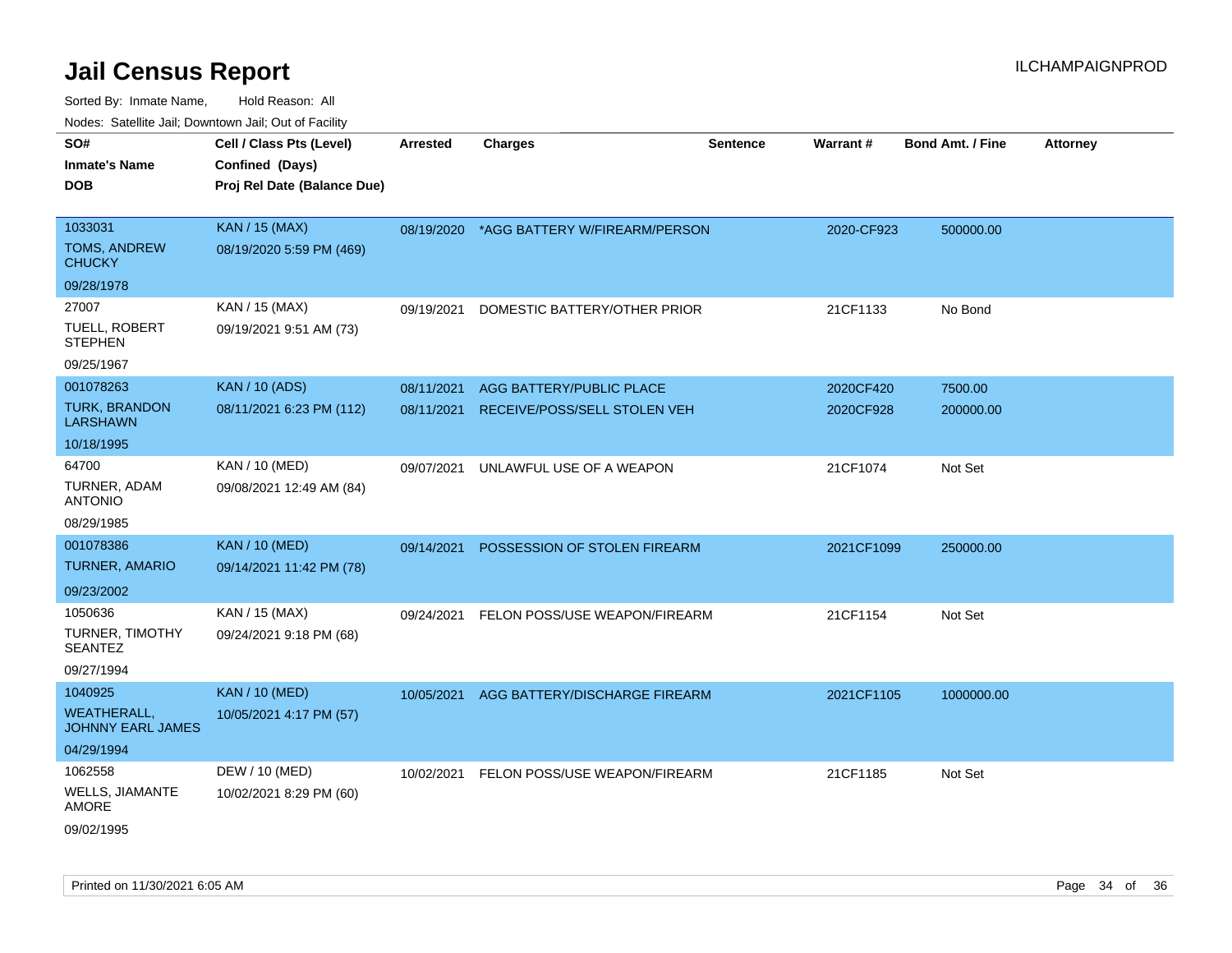| SO#<br><b>Inmate's Name</b><br><b>DOB</b>                              | Cell / Class Pts (Level)<br>Confined (Days)<br>Proj Rel Date (Balance Due) | <b>Arrested</b>                                                    | <b>Charges</b>                                                                                                                                              | <b>Sentence</b> | <b>Warrant#</b>                                                               | <b>Bond Amt. / Fine</b>                                                    | <b>Attorney</b> |  |
|------------------------------------------------------------------------|----------------------------------------------------------------------------|--------------------------------------------------------------------|-------------------------------------------------------------------------------------------------------------------------------------------------------------|-----------------|-------------------------------------------------------------------------------|----------------------------------------------------------------------------|-----------------|--|
| 1002033<br><b>WEST, ANTONIO</b><br><b>DEONTA</b>                       | <b>KAN</b> / 15 (MAX)<br>09/08/2021 11:01 PM (84)                          | 09/08/2021<br>09/08/2021<br>09/08/2021<br>09/08/2021<br>09/08/2021 | DRIVING ON SUSPENDED LICENSE<br>ARMED ROBBERY/ARMED W/FIREARM<br>AGG UNLAWFUL USE OF WEAPON/VEH<br>OBSTRCT JUSTICE/LEAVE STATE<br>ARMED VIOLENCE/CATEGORY I |                 | 2019-TR-11944<br>2020-CF-1406<br>2021-CF-AWOW<br>2021-CF-AWOW<br>2021-CF-AWOW | 5000.00<br>500000.00<br><b>Not Set</b><br><b>Not Set</b><br><b>Not Set</b> |                 |  |
| 04/15/1992<br>1022068<br><b>WILKINS, MICHAEL</b><br>CARL<br>07/10/1992 | DEW / 15 (ADS)<br>10/10/2021 5:07 AM (52)                                  | 10/10/2021                                                         | FELON POSS/USE WEAPON/FIREARM                                                                                                                               |                 | 21CF1212                                                                      | Not Set                                                                    |                 |  |
| 001077508<br><b>WILLIAMS, CALVIN</b><br><b>TIMOTHY</b><br>10/23/2002   | <b>DEW / 15 (ADS)</b><br>12/10/2020 8:55 PM (356)                          | 12/10/2020                                                         | MURDER/STRONG PROB KILL/INJURE                                                                                                                              |                 | 2020CF1293                                                                    | No Bond                                                                    |                 |  |
| 539662<br>WILLIAMS, JAVONTAE<br><b>DEMAR</b><br>07/28/1991             | KAN / 10 (MED)<br>08/14/2021 1:28 AM (109)                                 | 08/14/2021<br>08/14/2021<br>08/14/2021<br>08/14/2021               | <b>AGGRAVATED BATTERY</b><br>AGGRAVATED DOMESTIC BATTERY<br>DOM BTRY/CONTACT/1-2 PRECONV<br><b>CITY OV ARREST</b>                                           |                 | 21CF979<br>2020CF1098<br>2021CF770<br>2017OV893                               | No Bond<br>25000.00<br>250000.00<br>1000.00                                |                 |  |
| 1037579<br><b>WILLIAMS, STEVEN</b><br>PATRICK, Second<br>11/25/1994    | <b>KAN / 10 (MED)</b><br>08/17/2021 8:16 PM (106)                          | 08/17/2021                                                         | <b>FELON POSS/USE WEAPON/FIREARM</b>                                                                                                                        |                 | 2019CF73                                                                      | No Bond                                                                    |                 |  |
| 545746<br><b>WOODS, MICHAEL</b><br><b>LACKENDRICK</b><br>10/06/1996    | KAN / 15 (ADS)<br>08/07/2021 8:40 AM (116)                                 | 08/07/2021<br>08/07/2021                                           | FELON POSS/USE WEAPON/FIREARM<br><b>BURGLARY</b><br>08/07/2021 WARRANT OUT OF COUNTY                                                                        |                 | 21CF949<br>2020CF597<br>2020TR9119                                            | Not Set<br>50000.00<br>5000.00                                             |                 |  |
| 001078539<br><b>WRIGHT, AMARION</b><br><b>MALIK</b><br>10/31/2002      | <b>KAN / 15 (MAX)</b><br>10/27/2021 7:31 AM (35)                           | 10/27/2021                                                         | AGG DISCHARGE FIREARM                                                                                                                                       |                 | 21CF1296                                                                      | 750000.00                                                                  |                 |  |
| <b>Total Out of Facility: 85</b>                                       |                                                                            | Males: 82                                                          | Females: 3<br>Unknown: 0                                                                                                                                    |                 |                                                                               |                                                                            |                 |  |
| Printed on 11/30/2021 6:05 AM                                          |                                                                            |                                                                    |                                                                                                                                                             |                 |                                                                               |                                                                            | Page 35 of 36   |  |